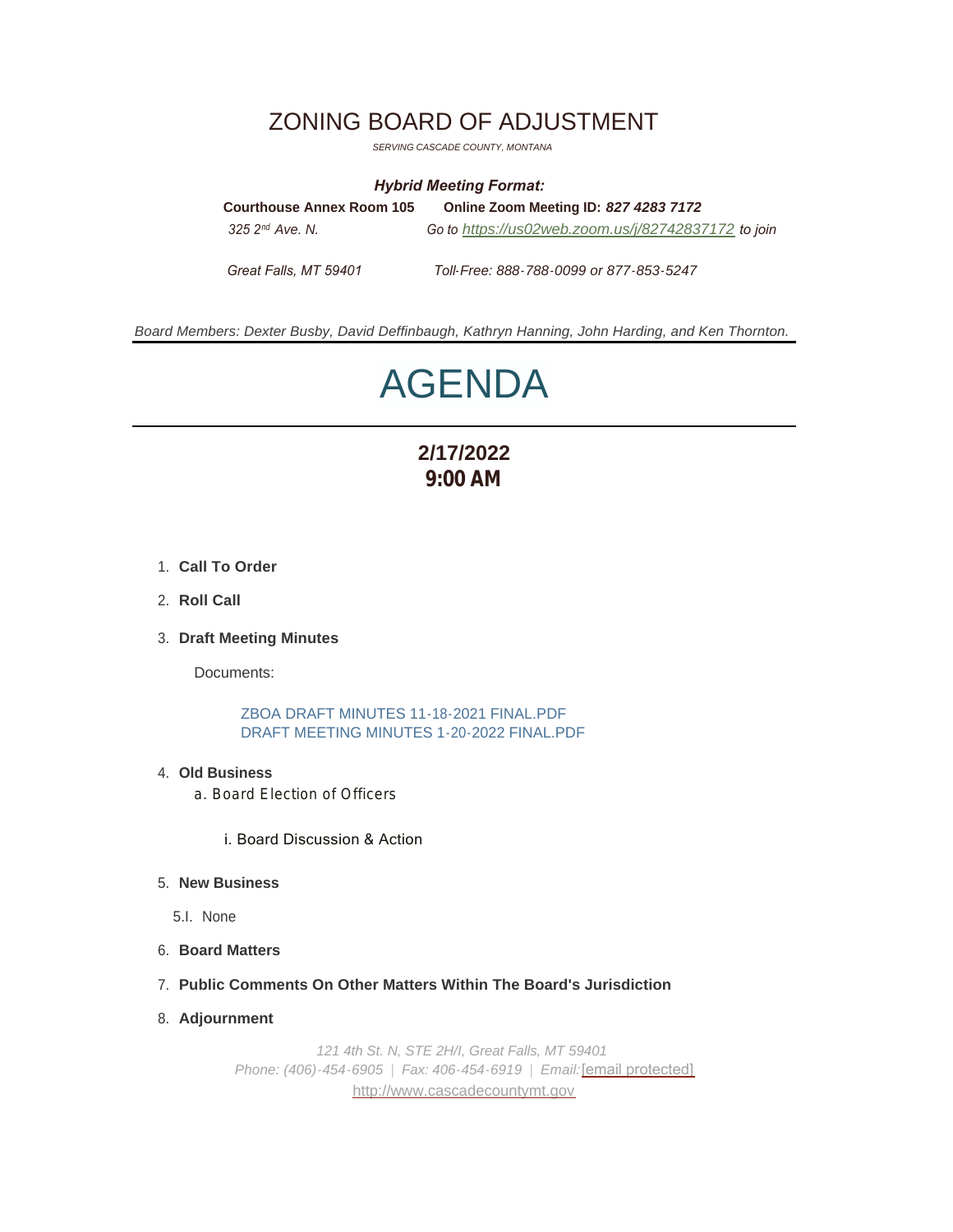# CASCADE COUNTY **ZONINGBOARDOFADJUSTMENT**

# 11/18/2021 9:00 AM Hybrid Meeting Format-In-Person/Zoom Online Video Meeting

#### *Board Members:* Kathryn Hanning, John Harding, Charles Kuether, Ken Thornton, Leonard Reed.

**NOTICE:** PURSUANT TO MCA 2-3-212(1), THE OFFICIAL RECORD OF THE MINUTES OF THE MEETING IS IN AUDIO FORM, LOCATED AT CASCADECOUNTYMT.GOV AND THE PLANNING OFFICE. THIS IS A WRITTEN RECORD OF THIS MEETING TO REFLECT ALL THE PROCEEDINGS OF THE BOARD. MCA 7-4-2611 (2)(B). TIMESTAMPS ARE INDICATED IN RED, WITHIN EACH AGENDA ITEM BELOW, AND WILL DIRECT YOU TO THE PRECISE LOCATION SHOULD YOU WISH TO REVIEW THE AUDIO SEGMENT.

# THESE MINUTES ARE PARAPHRASED AND REFLECT THE PROCEEDINGS OF THE CASCADE COUNTY [BOARD] AND ARE CONSIDERED A DRAFT UNTIL FORMALLY APPROVED BY [BOARD].

**STAFF ATTENDEES:** Kevin Angland, Kareece Dafoe, Carey Ann Haight, Amber Hobbs, Alisha Osborne, Charity Yonker.

**PUBLIC ATTENDEES:** Kelly Audet, Jim Dae, Donnell [online], Kyle Edwards, Tiffany Fairbanks, John Faulkner, Gaf Gre [online], Chris Gibson, Jerry Grinde, Nathan Hoines, Wade Lawrence, Scott Moodie, Schaun Norstedt, Amy Parsons, Ken Pottolicchio, Craig Rude, Wanda Rude, Ryan Scholl, Charles F. Taylor, Gary Walter, Shawn Wiser, Jordan Yuhas [online], Tim Yuhas.

- **1. CALL TO ORDER:** Charles Kuether called the meeting to order at [09:01AM] **[00:00:35].**
- **2. ROLL CALL:**

**BOARD MEMBERS PRESENT:** Kathryn Hanning, John Harding, Charles Kuether, Ken Thornton, Leonard Reed.

# **BOARD MEMBERS ABSENT:** None.

**Charles Kuether:** Asks whether they need to account for any of these [gestures to the screen where there are online participants].

**Charity Yonker:** Replies that they will just need to state their name and address.

**Charles Kuether:** Says okay. Says the first item on the Agenda is the approval of minutes

# **3. APPROVAL OF THE MINUTES :**

# **A. Draft Meeting Minutes June 17, 2021 [00:02:07]**

#### **1. Board Discussion & Decision**

**Charles Kuether:** Asks if there is any discussion.

**Kathryn Hanning:** Says her name was misspelled in the documents, it is actually -r-y-n. She says she is not sure if that matters, but it doesn't matter to her.

**Charity Yonker:** Says we will make that correction.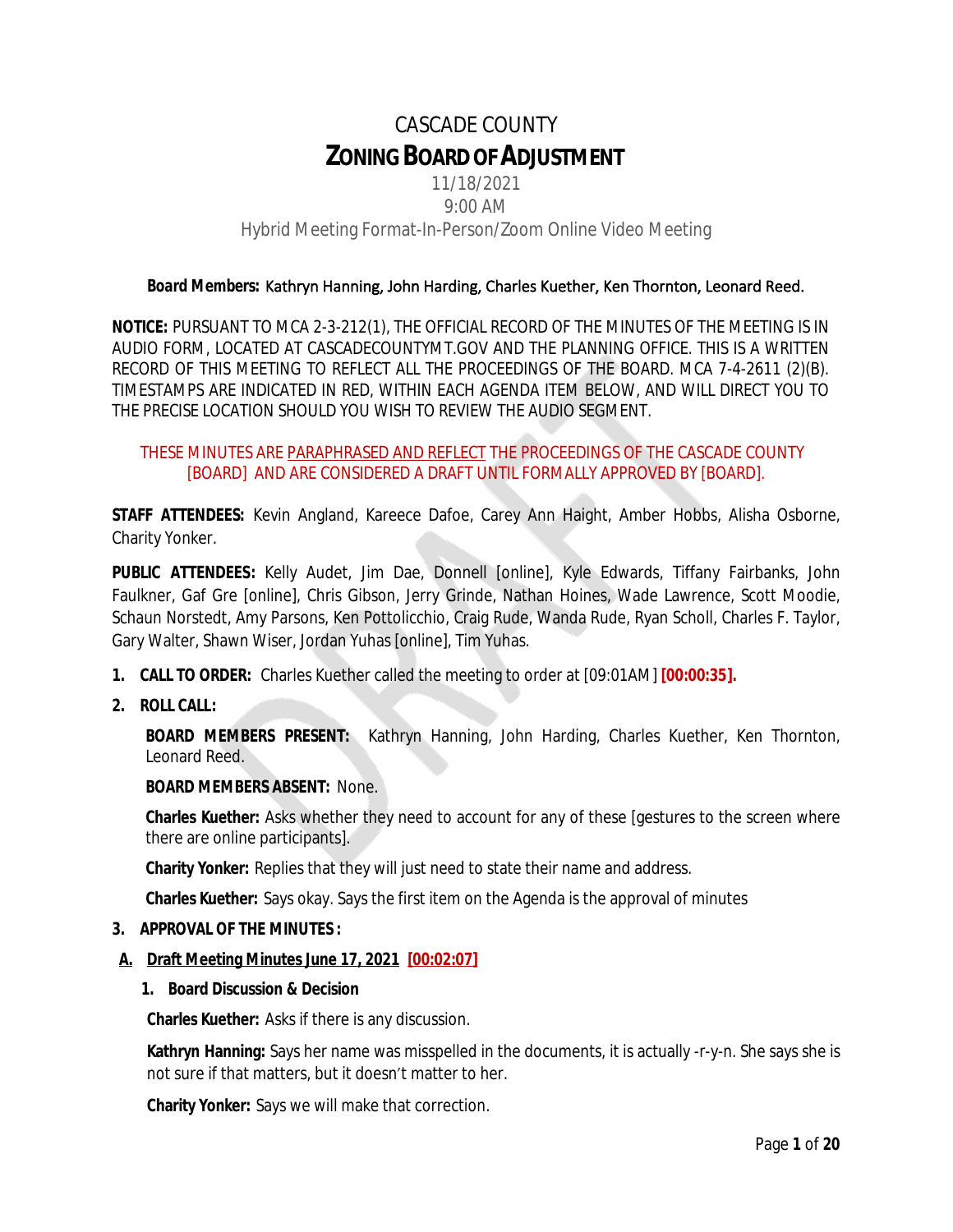**Katheryn Hanning:** Says thank you.

**John Harding:** Says nice job.

**Katheryn Hanning:** Says thank you. I wanted you to know that I read those.

**Charles Kuether:** Asks if there was anything else.

**John Harding:** Motions to Approve.

**Ken Thornton**: Seconds the Motion.

*All in Favor, motion carries 5-0*

- **4. OLD BUSINESS: None.**
- **5. NEW BUSINESS:**

# **A.** *Special Use Permit Application #024-2021 for manufacturing and assembly of fencing materials & Special Use Permit Application #025-2021 for construction yard Submitted by Schaun Norstedt for Norstedt Rentals, LLC* **[00:02:52]**

# **1. Kareece Dafoe presents the Staff Report.**

# **Motions Presented:**

**A:** Move that Special Use Permits #024-2021 & #025-2021 to allow a large contractor yard, and manufacturing and assembly on Parcel #2019027, be **denied** due to (ZBOA member proposing denial must delineate legal reason that the application be denied; **or**

**B:** Move the Board to adopt the Staff Report in its entirety with Findings of Fact and **approve** Special Use Permits #024-2021 & #025-2021 to allow a large contractor yard, and manufacturing and assembly on Parcel #2019027 subject to the following conditions:

1. The Applicant obtains any other required county, state, or federal permits and approvals, and comply with the laws, rules, regulations, and/or ordinances associated with any other permits and approvals.

2. Applicant obtains addressing from the GIS Department for E911 purposes.

3. Applicant obtains an approved subsurface Wastewater Treatment System Permit from the City-County Health Department prior to installation of any wastewater treatment system.

4. Any signage erected must comply with Section 8.1 of the Cascade County Zoning Regulations.

5. The subject property must be aggregated from four (4) lots to one (1) lot, unless separate SUPs are obtained for each individual lot.

# **2. Board Discussion [00:24:34]**

**Charles Kuether:** Asks if there are questions for the staff, and then asks if the applicant is present and would come up to the podium and identify themselves and give their address.

**Schaun Norstedt:** Says his address is 376 Central Avenue, Belt MT.

**Charles Kuether:** Asks if Mr. Norstedt has anything he would like to add to the Staff Report, or anything he could tell the Board that would be helpful.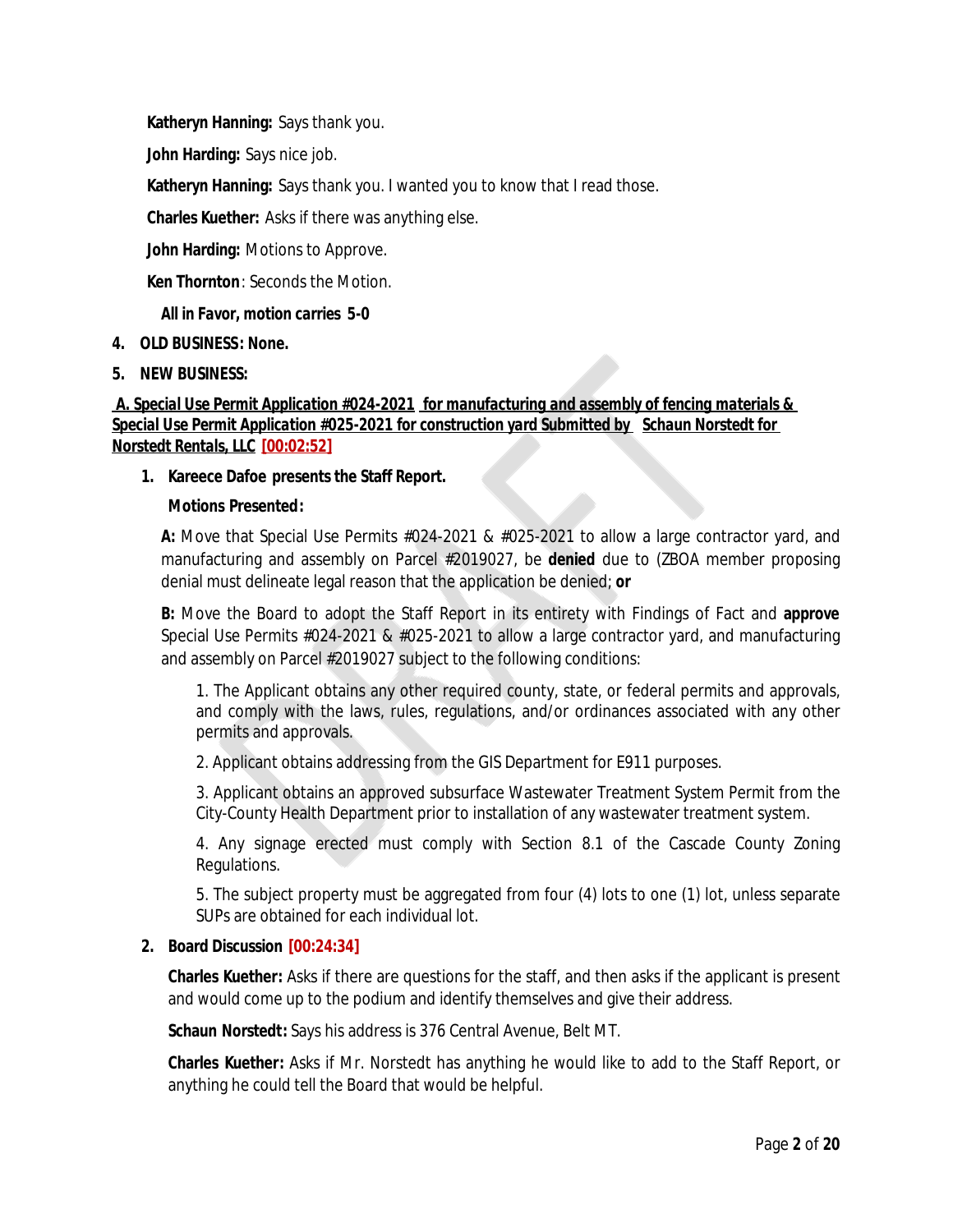**Schaun Norstedt:** Says they just want to grow the business and help the community and try to grow a little bit.

**Charles Kuether:** Asks the Board members if they have any questions. *[Silence].* Mr. Keuther thanks the Applicant.

#### **3. Public Hearing opens at 09:26 AM, [00:25:15].**

**Proponents:** *Schaun Norstedt raises his hand.*

**Opponents:** None.

#### **Public Hearing closes at 09:26 AM.**

#### **4. Board Discussion & Action: [00:26:05].**

**Charles Kuether:** Asks if there are any questions or comments from the Board after hearing that. [Silence]. Mr. Keuther asks if there is a Motion from anyone.

**Kathryn Hanning:** Says "I Move the Board adopt the Staff Report in its entirety with Findings of Fact and approve Special Use Permits #024-2021 & #025-2021 to allow a large contractor yard, and manufacturing and assembly on Parcel #2019027 subject to the following conditions:

1. The Applicant obtains any other required county, state, or federal permits and approvals, and comply with the laws, rules, regulations, and/or ordinances associated with any other permits and approvals.

2. Applicant obtains addressing from the GIS Department for E911 purposes.

3. Applicant obtains an approved subsurface Wastewater Treatment System Permit from the City-County Health Department prior to installation of any wastewater treatment system.

4. Any signage erected must comply with Section 8.1 of the Cascade County Zoning Regulations.

5. The subject property must be aggregated from four (4) lots to one (1) lot, unless separate SUPs are obtained for each individual lot."

**John Harding:** Seconds the motion to adopt the Staff Report.

**Charles Kuether:** Says okay and calls for a vote.

#### *All in Favor, motion carries 5-0*

**B.** *Special Use Permit Application #030-2021, Submitted by Ranch Development for a Second Dwelling* **[00:27:26].**

#### **1. Kevin Angland Presents the Staff Report** .

#### **Motions Presented:**

**A**: Move that Special Use Permit #030-2021 to allow the construction of a duplex on Parcel #2032274, be denied due to (ZBOA member proposing denial must delineate legal reason that the application be **denied**; **or**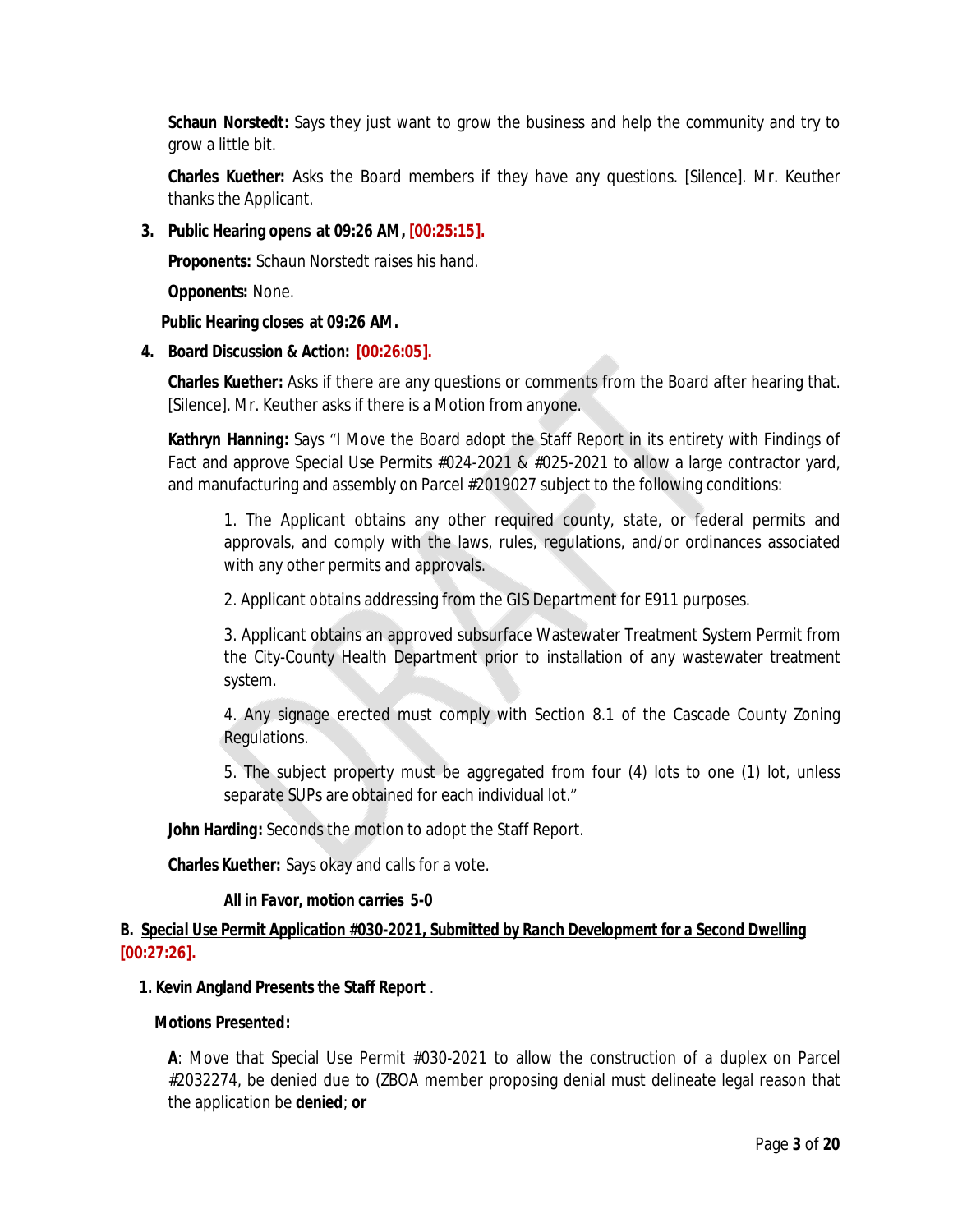**B:** Move the Board to adopt the Staff Report in its entirety with Findings of Fact and **approve** Special Use Permit #030-2021 to allow the construction of a duplex on Parcel #2032274 subject to the following conditions:

1. The Applicant obtains any other required county, state, or federal permits and approvals, and comply with the laws, rules, regulations, and/or ordinances associated with any other permits and approvals.

2. Applicant obtains addressing from the GIS Department for E911 purposes.

3. Applicant obtains an approved Subsurface Wastewater Treatment System Permit from the City-County Health Department prior to installation of any wastewater treatment system.

4. The duplex cannot exceed 150 feet in height.

#### **3. Board Discussion [00:49:02].**

**Charles Keuther:** Asks if there are any questions for the Staff from the Board. Asks if the Applicant is present.

**Kyle Edwards of 366 Fields Road:** Says he is representing Ranch Development, LLC this morning. He states there are currently five of the townhouses constructed right now, with a sixth under construction, and this one will be number seven of eight. He explains they have the same floorplan, same exterior, landscaped and maintained, and have passed the architectural committee and previously the Board.

**Charles Kuether:** Asks if anybody has any questions. Mr. Keuther thanks the Applicant.

**Kyle Edwards:** Says thank you.

# **4. Public Hearing opens at [HH:MM PM/AM], [00:50:10].**

**Public Proponents:** None.

#### **Public Opponents:**

**Wade Lawrence of 54 Sun Valley Lane:** Says he lives in Foothills Ranch, just down the road from the area. He is concerned they are putting townhouses in a single-family home area. He asks to bring up the map and asks if they are both townhouses on either side. He says if so, he is going to withdraw his opposition.

**Charles Kuether:** Says his understanding is that they are already built, and he is building between those.

**Wade Lawrence:** Says that is correct, yes.

**Unidentified Commenter:** Says he thinks there is one under construction behind it.

**Wade Lawrence:** Asks if it is two eighty-four.

**Unidentified Commenter:** Says yes.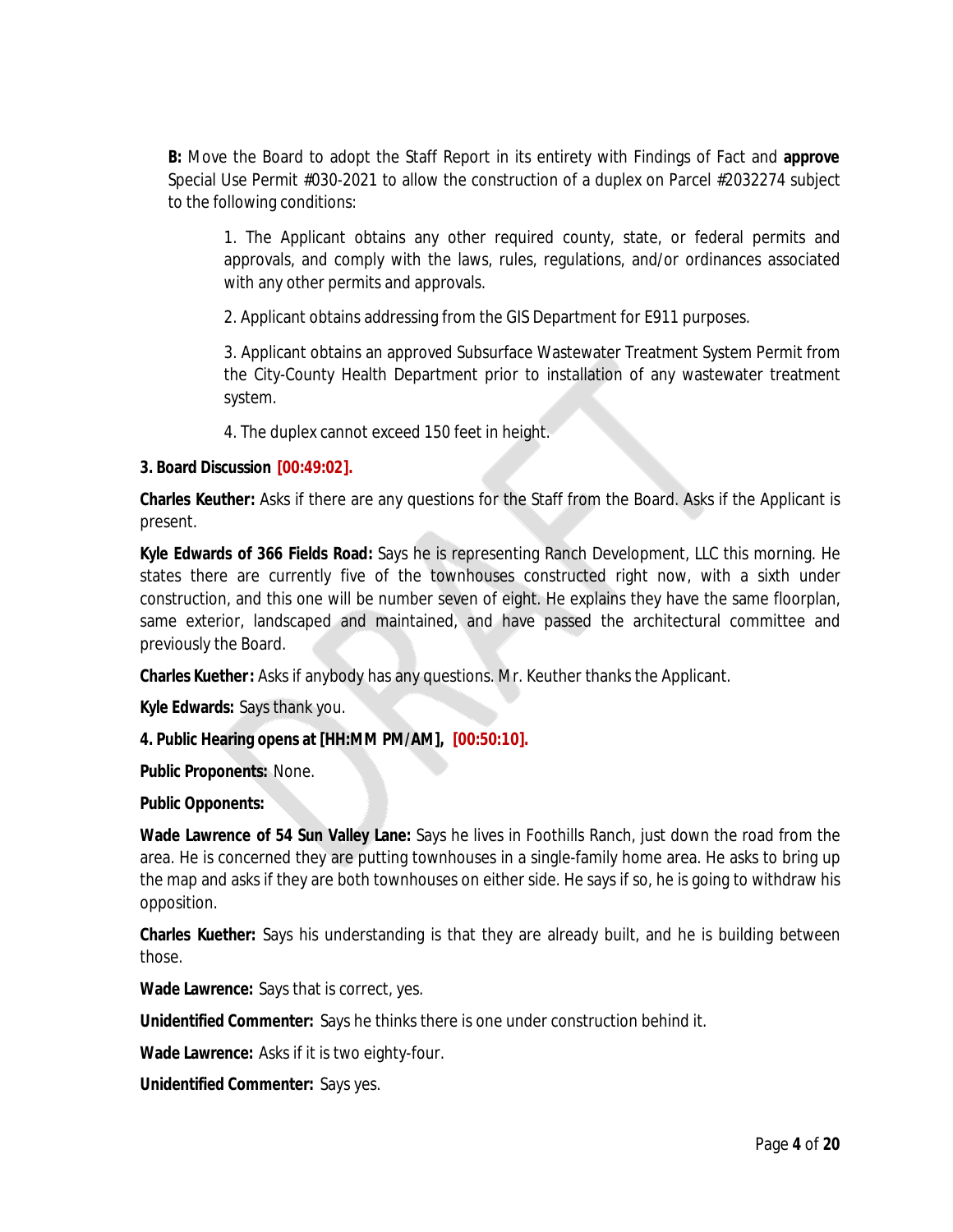# **Various People:** [*Inaudible*].

**Wade Lawrence:** Says that he wanted to show the two existing townhomes and where the new one is being built now, and that he would like to withdraw his opposition.

# **Charles Kuether:** Says thank you.

**Craig Rude of 16 Sun Valley Lane:** Says he is opposed to the townhouses, but there is nothing he can do about it. Says when he bought their lot eight or nine years ago, they were told it would be nothing but single-family dwellings and had looked into putting in an apartment in his shop and was told they could not have double dwelling homes in the neighborhood. He says they were all supposed to be single dwelling, and he is miffed at the fact they went ahead and did this. He says they are against the covenants, and that is all he has to say.

**Charles Kuether:** Asks if there are any other questions from the Board. *[Silence].* Asks the Applicant if the covenants that were in effect when…well, I guess my first question is, are you in Phase II or III?

**Craig Rude:** Says two.

**Charles Kuether:** Says okay. Asks the applicant if they have different covenants than people in Phase III.

**Craig Rude:** Says he doesn't know.

**Charles Kuether:** Says okay. Asks whether the Phase III covenants allow the duplexes.

**Kyle Edwards:** Says Phase III was added later.

**Charles Kuether:** Says okay, and that is apparently the answer as Phase III would allow what he is asking for.

**Craig Rude:** Says he rescinds his decision to vote against this.

**Charles Kuether:** Says that is why we are here.

**Unidentified Speaker:** Asks if a specific map can be pulled up**.**

**Charles Kuether:** Asks Ms. Yonker if she can pull the map up.

**Amber Hobbs:** Says that map is for her [presentation], which is the next one.

**Unidentified Speaker:** Says, oh that's next on the Agenda, I'll wait for that.

**Various People:** [*Inaudible*].

**Charles Kuether:** Asks if anyone else is conditionally or otherwise opposed to this.

**John Faulkner of 37 Limestone Lane:** Says many people bought back twelve years ago, and there wasn't a Phase III defined. He says some people present were at the meeting when the subject of the road failures came up, and they have private road failure in Phase III because of the swells out there. He asks what they will do as they have vacant roads and very few homeowners to cover the costs of rebuilding the roads. He says he thinks that is one of the nexuses where the phase is being split, so they would not have to be funded. The homeowners never thought the covenant would be drafted in such a way as to what they originally thought. Says he thinks the decision for Phase III being made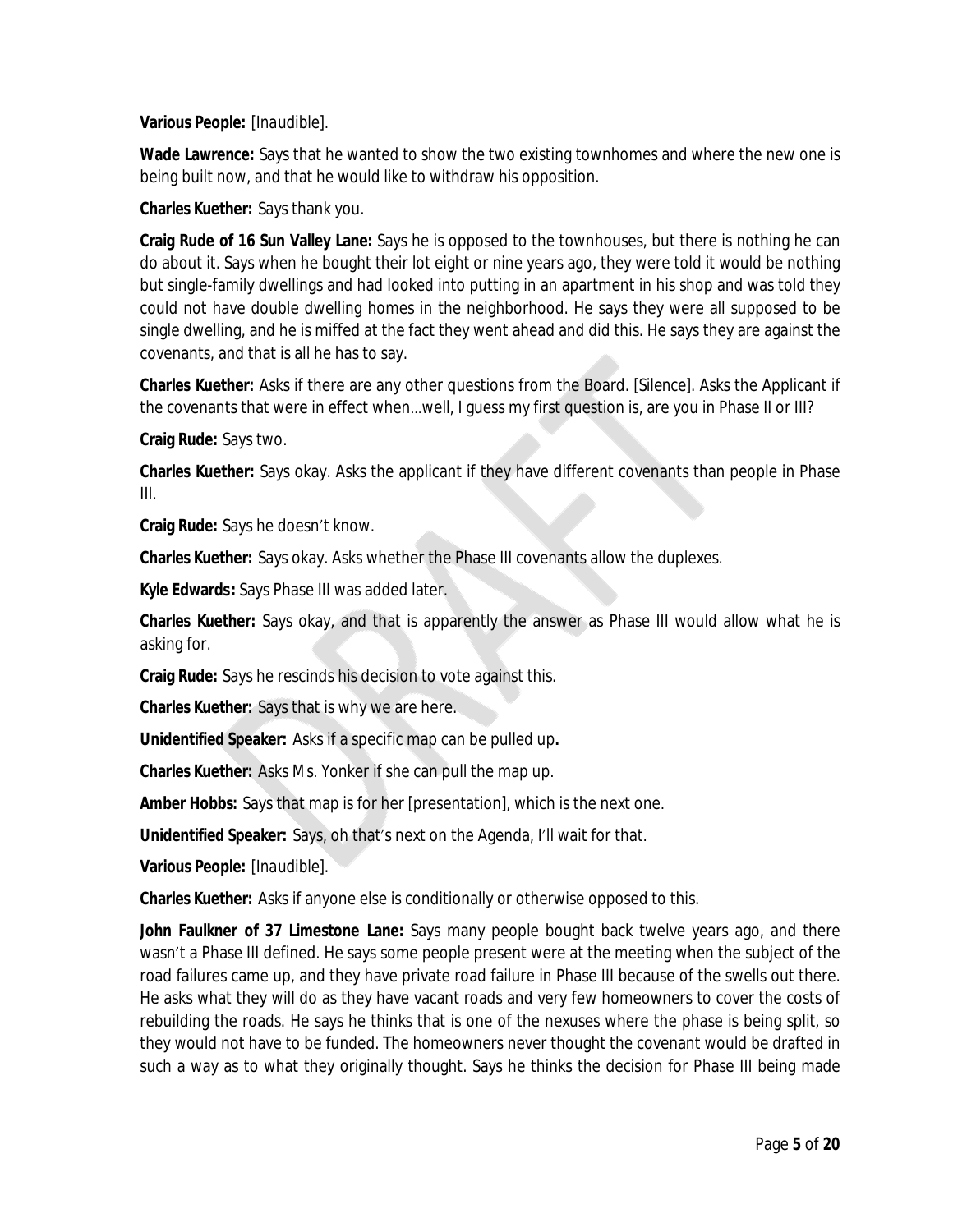was flawed, as the developer had all of the voting rights. The people that live in Phase II don't really have any control of their own backyards due to the phase development.

**Charles Kuether:** Says oil refineries, or other.

**John Faulkner**: Says also in phase four, as there are different covenants there, also. He says the homeowners were told that there would be trails and a park in the back two lots where the townhomes will be, as they were harder to sell due to the high speed Stockett road. He says he will save his other comments for the next item on the Agenda.

**Charles Kuether**: Says he knows there is changing history and he looked at that early on when it was first being proposed that there was a water ski lake that was proposed out there. Asks if there are any other opponents to the project.

**Tim Yuhas of 98 Granite Hill Lane** : Says they have a question.

**Charles Kuether**: Says to bring it up.

**Tim Yuhas**: Asks at what point do the applicants have to apply for the permit, because the townhome has already been constructed and is almost done.

**Charles Kuether**: Says he thinks the Staff will have to answer that as he is not on that end of the project.

**Charity Yonker:** Says there is a pre-work and a post-work L/C, and generally if it is post-work it costs two hundred dollars as opposed to fifty dollars, and if they don't obtain a permit they will be in violation of zoning.

**Tim Yuhas:** Says okay and asks if they can apply after it has already been constructed.

**Charity Yonker:** Says we do have an option after the fact, you pay more for the permit.

**Tim Yuhas:** Asks what happens if the Department doesn't allow it, if the Department doubles the cost.

**Charity Yonker:** Says that that is the risk you take, if you don't meet setbacks or other requirements under the zoning, the worst case scenario is you would have to remove it.

**Tim Yuhas:** Says okay, that was his question.

**Charles Kuether:** Asks if there are any other people who are opposed to the project or considering being opposed to the project.

# **Public Hearing closes at 10:01 AM.**

# **1. Board Discussion & Action: [01:00:45]**

**Charles Kuether:** Asks if there is any discussion.

**Kathryn Hanning:** Asks if she is going to put out that concerns this report.

**Amber Hobbs:** Says that will be agenda number "C".

**Kathryn Hanning**: Says she is confused. *[Laughter].*

**Amber Hobbs:** Says Agenda "B" is also located in Foothills Ranch Phase Three.

**Kathryn Hanning:** Says alright.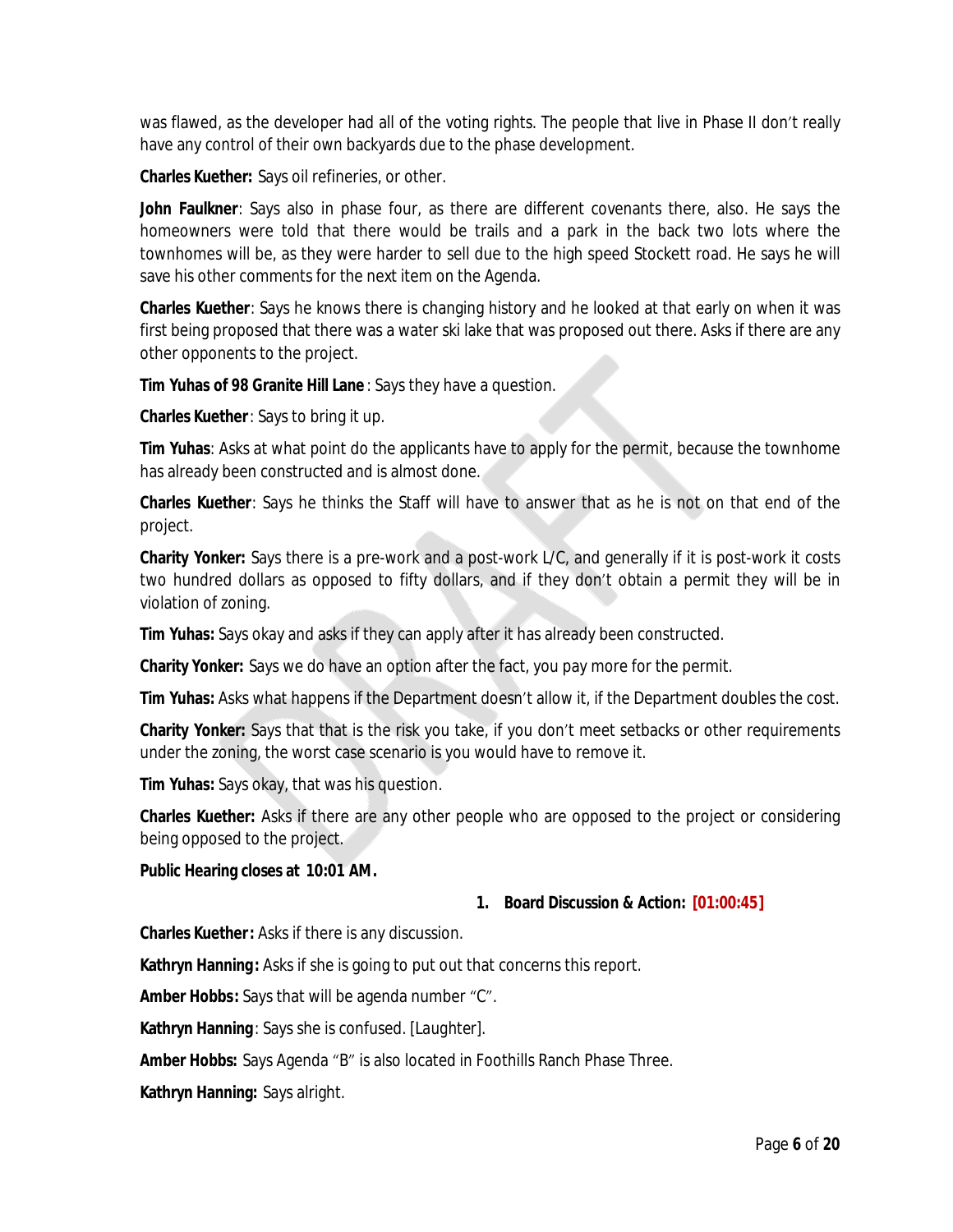**Charles Kuether:** Asks if Ms. Hanning wanted to ask a question.

**Kathryn Hanning:** Says she is concerned that MDT isn't one hundred percent happy on ingresses and egresses in that part, and that they were going to check. She wonders if they replied with an answer that she is not aware of.

**Amber Hobbs:** Says the comment was sent over yesterday, and that he stated he might attend the meeting.

**Kathryn Hanning:** Asks if MDT had said officially if they have a problem with it yet.

**Amber Hobbs:** Says MDT wanted to talk with their engineer to look into it.

**Kathryn Hanning:** Says they have no set date. Says she thought she missed something.

**Charles Kuether:** Ask if there are any other questions or comments from the Board.

**John Harding:** Says he will save his for the next hearing.

**Charles Kuether:** Says he thinks that one will be more popular*. [Laughter].*

**John Harding**: "Move the Board to adopt the Staff Report in its entirety with Findings of Fact and **approve** Special Use Permit #030-2021 to allow the construction of a duplex on Parcel #2032274 subject to the following conditions:

1. The Applicant obtains any other required county, state, or federal permits and approvals, and comply with the laws, rules, regulations, and/or ordinances associated with any other permits and approvals.

2. Applicant obtains addressing from the GIS Department for E911 purposes.

3. Applicant obtains an approved Subsurface Wastewater Treatment System Permit from the City-County Health Department prior to installation of any wastewater treatment system.

4. The duplex cannot exceed 150 feet in height."

**Charles Kuether**: Says the Applicant has got to keep it under a hundred and fifty feet in height. *[Laughter].*

**Kathryn Hanning:** Seconds the motion to approve.

**Charles Kuether:** Asks if there is any discussion to the Motion.

# *All in Favor, motion carries 5-0***.**

# **C.** *Special Use Permit Application # 026-2021, #027-2021, #028-2021, & #029-2021 submitted by Signature Homes, LLC for a Second Dwelling* **[Audio Timestamp]**

# **1. Amber Hobbs presents the Staff Report.**

# **Motions Presented:**

**A.** Move that Special Use Permits #026-2021, #027-2021, #028-2021, & #029-2021 to allow the construction of a second dwelling unit on Lots 008 through 011, Block 006 of the Foothills Ranch Phase III Subdivision in Section 24, Township 20 North, Range 04 East, P.M.M., Cascade County, MT, be **denied** due to (ZBOA member proposing denial must delineate legal reason that the application be denied); **or**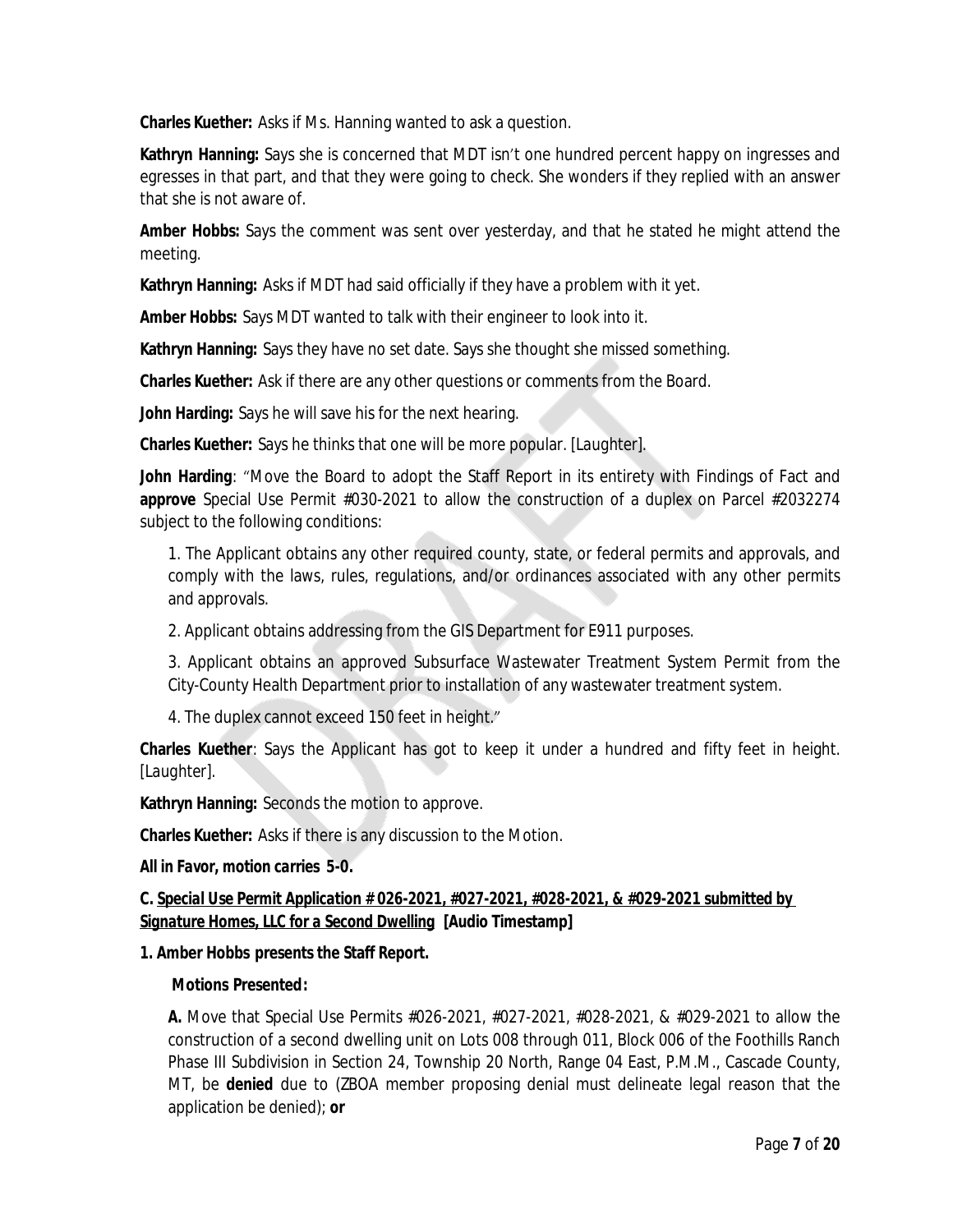**B.** Move the Board to adopt the Staff Report in its entirety with Findings of Fact and **approve** Special Use Permits #026-2021, #027-2021, #028-2021, & #029-2021 to allow the construction of a second dwelling unit on Lots 008 through 011, Block 006 of the Foothills Ranch Phase III Subdivision in Section 24, Township 20 North, Range 04 East, P.M.M., Cascade County, MT, subject to the following conditions:

1. The Applicant obtains any other required county, state, or federal permits and comply with regulations associated with any other permits.

2. Applicant obtains addressing from the GIS Department for E911 purposes.

3. Applicant obtains an approved Subsurface Wastewater Treatment System Permit from the City-County Health Department prior to installation of any wastewater treatment system.

4. Each second dwelling unit cannot exceed 150 feet in height.

**Amber Hobbs**: Says the Department received a number of comments for the SUP applications. One was not opposed to the applications and seventeen were opposed. There were six public comment concerns, and a table was created to address the concerns as additional information*. [The table is pulled up on the screen].* Ms. Hobbs reads the table of concerns and additional information for consideration.

# **3. Board Discussion [01:34:14]**

**Charles Kuether:** Asks if there are any questions from the Board.

**John Harding:** Says not at this point.

**Charles Kuether:** Asks if the Applicant is present.

**Kyle Moore of 200 Choteau Ave NE, Great Falls, MT 59404:** Says his name and address.

**Charles Kuether:** Asks if he can shed any light to this.

**Kyle Moore:** Says yes, he has read through the comments. The dwellings are designed to match the esthetic, that the homes are custom inside and most of the folks are retirees and buying their final homes. Mr. Moore addresses the HOA and landscaping concerns, and are not large occupancy, and therefore there should not be traffic concerns. He addresses the well water concerns per occupancy. He says the townhouses should not bring the property value down, and that he has built his own home next to two townhomes with no concern about property value diminishing.

**Charles Kuether:** Asks if there are any questions for the Board. *[Silence].* Says he has a question about the wells.

# **Kyle Moore:** Says yes.

**Charles Kuether:** Asks if they are going to allow a three hundred (300) foot well, if they know what aquifer they are in at which depth.

**Kyle Moore:** Says he should know that off the top of his head, but he knows they are in two different aquifers. He explains that they attempted one in the three hundred feet range and were down to three forty and the water quality was not that good, therefore they pushed it down to five hundred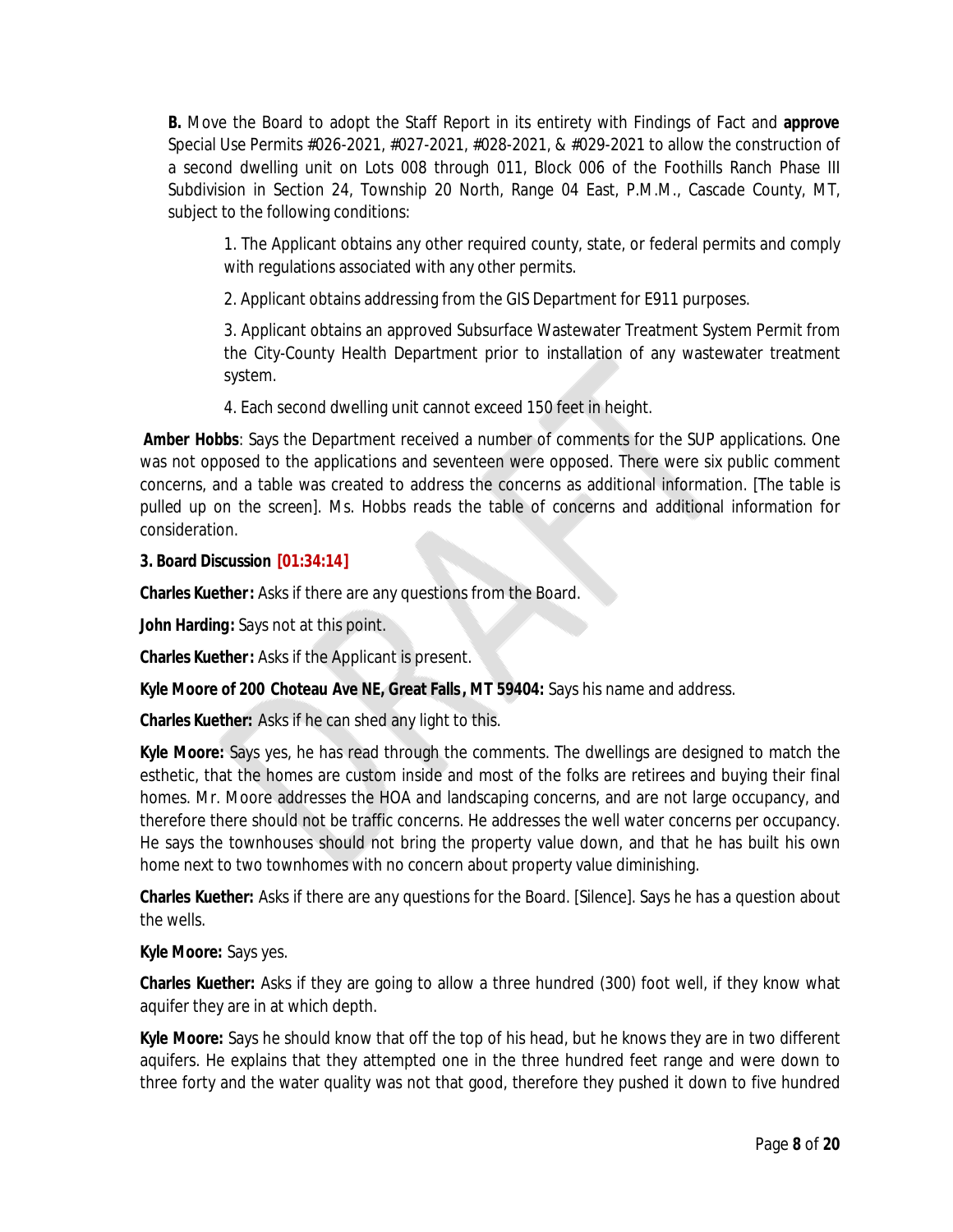and ten feet. He does not think they have one shorter than four hundred ninety. The last one drilled was five eighty.

**Charles Kuether:** Asks if Mr. Moore knows what kind of volumes they are getting.

**Kyle Moore:** Says between twelve to fourteen gallons per minute. All of them are tested and have good quality water.

**Charles Kuether:** Says thank you.

**Kyle Moore:** Says no problem and asks if there is anything else.

**Charles Keuther:** Says no, and thanks Mr. Moore.

**Kyle Moore:** Says he appreciates it.

#### **4. Public Hearing opens at 10:40 AM, [01:39:41].**

#### **Public Proponents:**

**Kelly Audet of 47 Silver Mine Lane:** Says she was the first townhome to be occupied on Silver Mine Lane. She thanks John for giving her background on how the HOA is operated and dues are being paid to both HOAs. She says they have had some complaints about there being no landscaping and that they are in a construction zone, and that they do take pride in their home. She explains that it will be maintained, and the snow will be removed, lawns will be mowed, and there are two units that are currently landscaped that look beautiful. She says they plan on spiffing up the front yards as well. She says it came as a surprise that the value could be lowered due to the townhomes, and that she disagrees that it will lower property values. She says the covenants are the same, and with the additional townhomes there will be dues that can cover road repair and a park or pickleball court. Ms. Audet asks that the agenda be approved.

**Charles Kuether:** Asks if there are any questions from the Board. *[None are heard].* Mr. Kuether asks a question about the photos submitted, which show no landscaping, no trees being planted and has been left to return to the wild and points out that it is much different to what is being described by the commenter. He asks whether the photos description is consistent to what is going on out there.

**Kelly Audet:** Says that the HOA hasn't really come up with a plan yet, and they would still have to get the vested interest of the other townhome owners. She explains that if there is enough money, they would like to put landscaping in the front yards as they do have to be similar, and everyone has to be in agreement.

**Charles Kuether:** Says that right now, the photos and the comments are consistent that there is not landscaping.

**Kelly Audet:** Says that it is because they just got the landscaping in and there are only two townhome units that even have grass. The rest of the people are moving in and are not capable of putting grass in until the spring.

**Charles Kuether:** Says thank you.

**Kyle Moore:** Asks if he can add anything.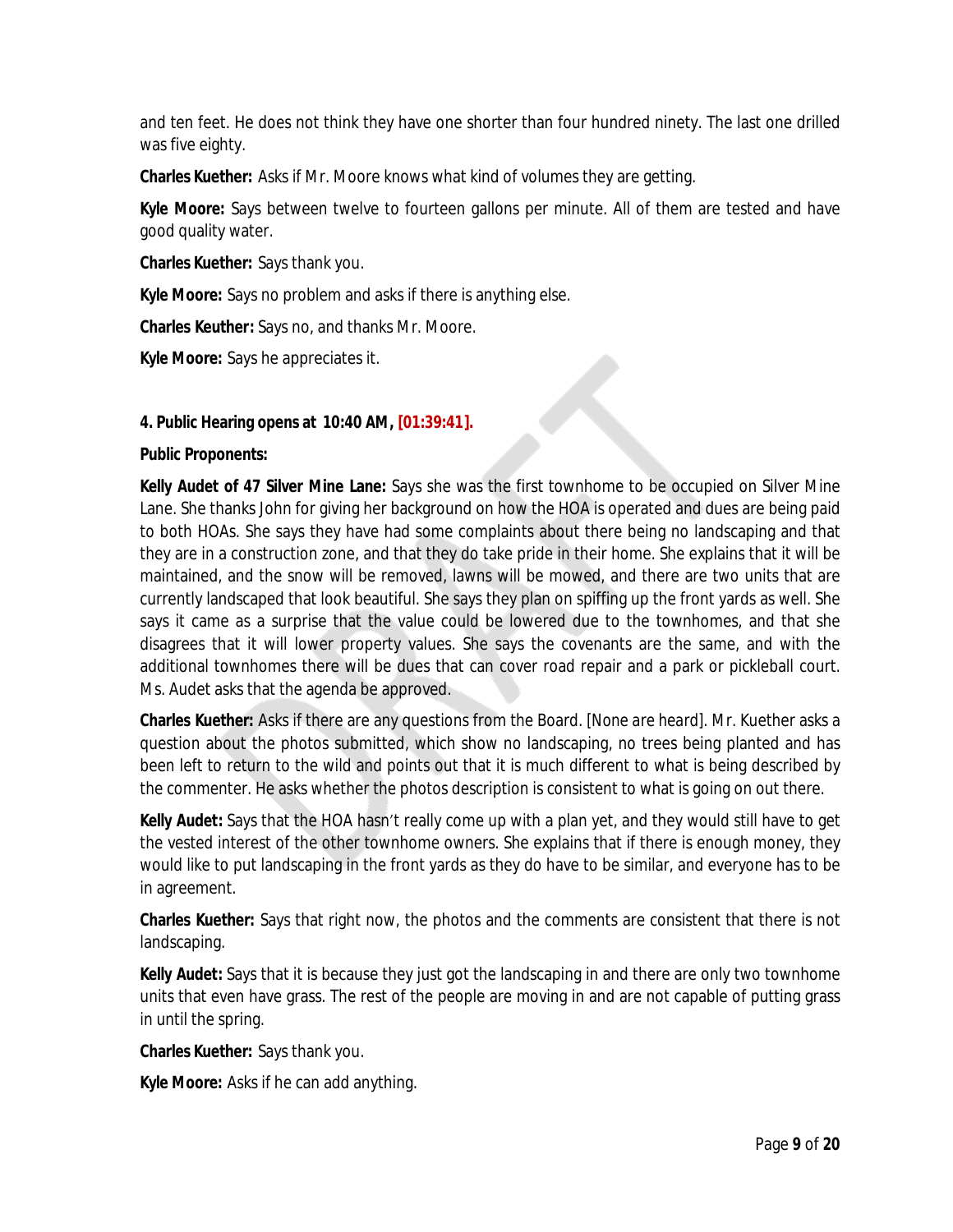**Charles Kuether:** Says to let Ms. Audet sit down and then he (Mr. Moore) can go back up.

**Kyle Moore:** Says that sounds good.

**Charles Kuether**: Says okay.

**Kyle Moore:** Says he wants to address the question. He explains that they are in the process of building many of the townhomes, and they are in the state having just finished the drain fields. He explains that he just went out yesterday and took photos *[displays photos taken]* of Kelly's house which is one of the first ones built. He explains that a lot of the pictures taken were of builds that were not their [business's] build and are not in this particular HOA. Mr. Moore offers the photos for the Board's review.

**Charles Kuether:** Says sure. Asks if there are other proponents.

**Kyle Edwards of 366 Fields Road:** Says he would like to add on the weed and vegetation infestation as a concern. He describes the common area that is between the Ranch Development townhomes, and he feels that is where the vegetation is growing. Mr. Edwards explains that for the block of townhomes, the landscaping would not be finished until the townhomes are completed. He says they would not take the alfalfa out until the land in in use. Once they have their block built, they will tear out the alfalfa, spray it out, and plant a native dwarf grass and clean it up.

**Charles Kuether:** Asks if somebody harvests the alfalfa now.

**Kyle Edwards:** Says yes, it is getting to the point where something has to be done as one has to snake their way through it. It is still being harvested, and he just wanted to address the vegetation issue.

**Charles Kuether:** Says thank you.

**Kyle Edwards:** Says thank you.

**Charles Kuether:** Says third call for proponents.

**Nathan Hoines of 3509 12th Ave S:** Says he is a member of Ranch Development and has been involved with the development from day one. He explains they have outlasted the 2008 recession and were able to develop Phase II and one. He explains they amended the covenants to allow townhouses, they had a lot of votes, but it passed, and townhouses are allowed in the subdivision. Mr. Hoines explains that the townhouses being built align with the ones already built, and the alfalfa was put in for an environmentally sound solution to control weeds. The alfalfa will be harvested, and a walking path will be put in when they are finished. He explains that a deal was made with the HOA. The HOA will get the dues and the Ranch Development would maintain phase three and be responsible for snow removal and repair on sixty percent of the lots. Mr. Hoines says the lots were sold, and Ranch development is still maintaining the lots. He says the HOA have gotten the fees without the expense of maintaining the lots. Mr. Hoines explains that he understands how people feel, but that they should have expected to have neighbors with the community growth the way it is. He explains the approval process for building and architecture and the HOA covenants and that it is winter so people would wait on landscaping. Water rights have been designated and drainage issues, and the townhouses are not any bigger than house. The MDT put in a traffic turn lane at the developer's cost. He says the value will increase and explains the prices. He asks that the permit be approved.

# **[Inaudible]**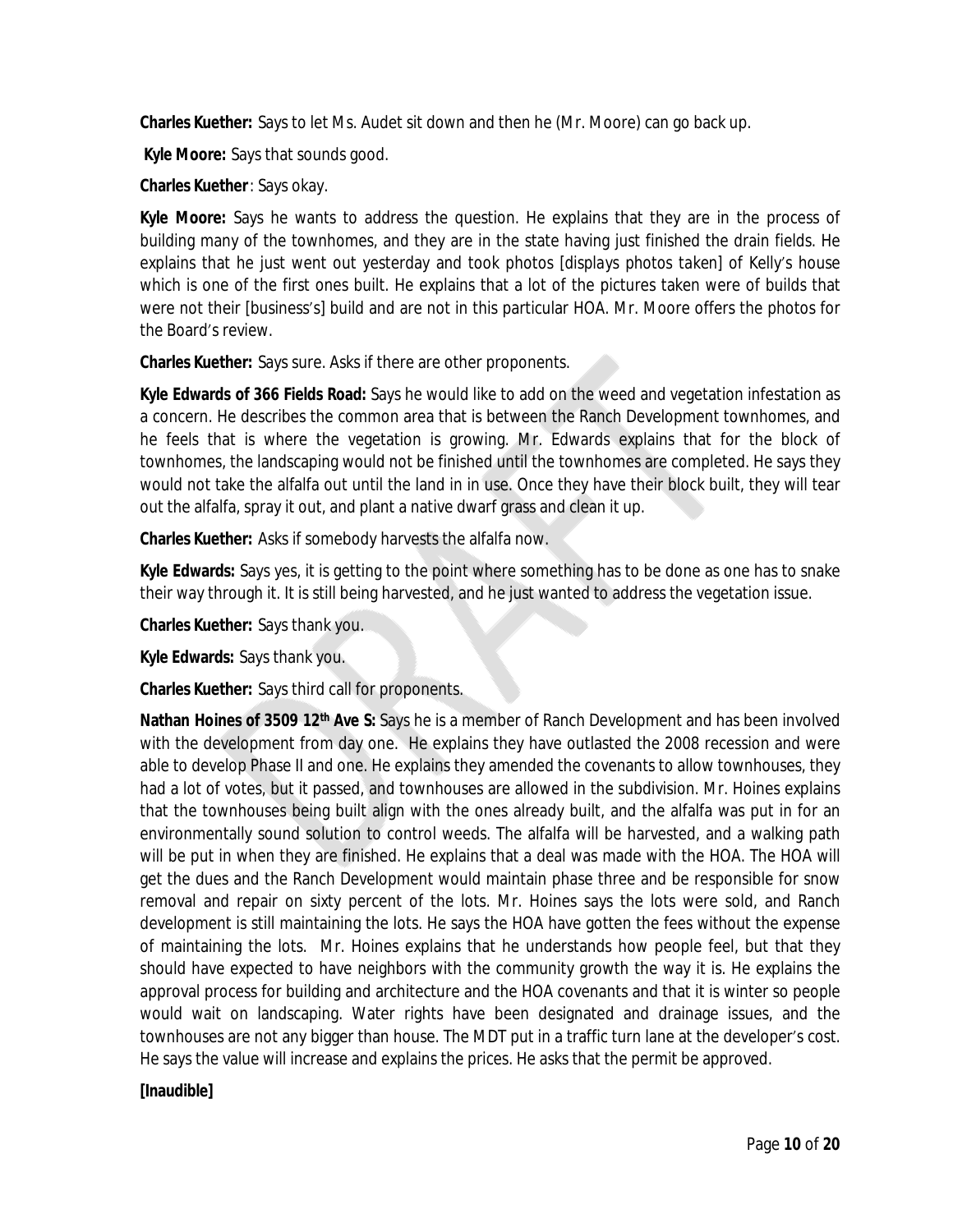**Charles Kuether:** Asks if there are any other proponents. [Silence]. Mr. Kuether calls for opponents.

# **Public Opponents:**

**Jim Dae of 1 Rock Quarry Lane:** Asks for a map of Lot number 2032194. States he lives in Phase II of the subdivision. He says Phase II only allows single family houses, and how the townhouses are now being built on the borders of Phase II. He says he thinks it disingenuous to say it will not affect the property value. He states he is a real estate broker in town. He explains that a three hundred fiftythousand-dollar townhouse is not on par with a seven hundred fifty-thousand-dollar house on several acres. He says the real estate market is going to end eventually. He reiterates that the market value of a nicer house not next to a townhouse is worth more than the home built adjacent to the townhomes. He asks that the Board disapprove the application.

**Charles Kuether:** Asks if there is a trade off in terms of desirability if a big family with lots of kids live in a regular house, next door to a quiet retired couple. He says he assumes there would be a trade off versus teenagers running around having parties. Mr. Kuether says that Mr. Dae is stating that a townhouse is always a slam dunk to reduce the desirability of the neighborhood.

**Jim Dae:** Says absolutely.

**Charles Kuether:** Says versus the teenagers running around having parties.

**Jim Dae:** Says Mr. Kuether is assuming all the houses out there have five teenagers and also assuming all those townhouses have retired people in them. Neither one of those always true.

**Charles Kuether:** Says that is why he is questioning what Mr. Dae is saying. Mr. Keuther says that Mr. Dae is assuming it is not going to be the teenagers.

**Jim Dae:** Says he is not assuming anything. He is assuming that that *[points]* is a one-level side-by-side townhouse, this *[points]* is a five thousand square foot six-bedroom six bath house with six car garage, and that's a fact *[points]* and that's a fact *[points].* Says he cannot pick his neighbor and he doesn't know who will live in each house, and each piece of real estate will affect the property value. Physical characteristics are undisputable.

**Kathryn Hanning:** Asks if when they value the property, they do not use costs. She states they are not going to compare his property with a townhome they will look in the area you are on.

**Jim Dae:** Says when somebody comes out and looks, if there are two on his property-

**Kathryn Hanning**: Says no, she understands.

**Jim Dae:** Says his is next to a townhouse, the one four blocks over is not next to a townhouse and asks Ms. Hanning which one is going to be more desirable.

**Kathryn Hanning**: Says in a perceived value but not in a compensated, what-they-say-your-house- isworth value. Ms. Hanning asks whether he mean perception of the buyer.

**Jim Dae**: Says yes. It is worth what someone is willing to pay.

**Kathryn Hanning**: Says she understands and clarifies that it is what the legal value is versus a perceived value.

**Jim Dae**: Says that perceived value is what sells houses.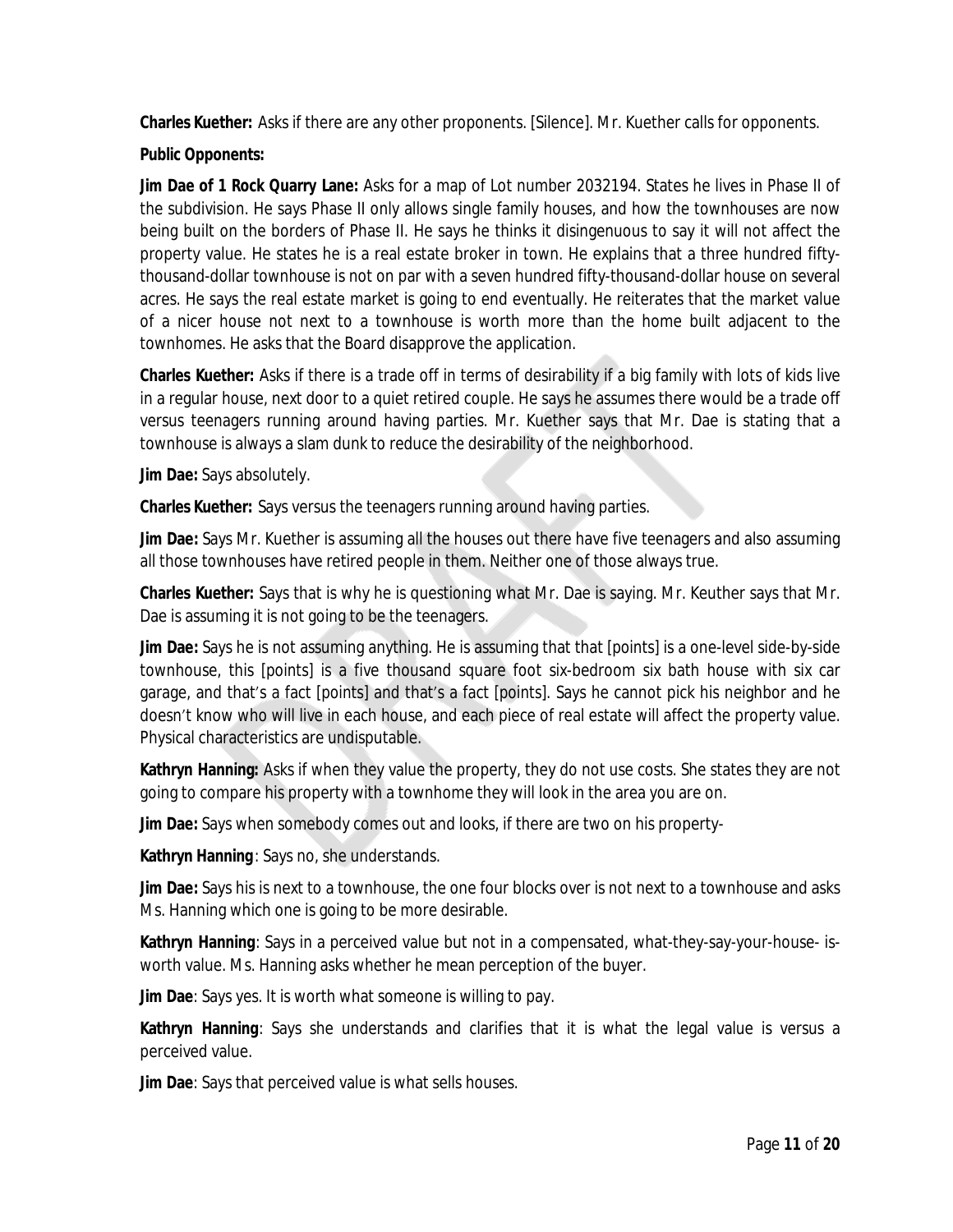**Kathryn Hanning**: Says she knew she would get him there.

**Jim Dae:** Says that perceived value is what sells houses.

**Kathryn Hanning:** Says she agrees.

**Jim Dae:** Says that Ms. Hanning cannot tell him that building a townhouse next to a custom-built home will not negatively affect its sale ability.

**Charles Kuether:** Says we just don't know and that is why we asked.

**Jim Dae:** Says he does know, and that it's his business.

**Kathryn Hanning:** Says she was just trying to figure out [inaudible].

**Charles Kuether**: [Inaudible].

**Amy Parsons of 27 Limestone Lane:** Asks for clarification on the turning lane, as she was under the impression that the turning lane was put in due to commercial development, not because of the townhomes.

**Kyle Edwards**: Says Phase III and the commercial, both.

**Amy Parsons**: Says okay, she doesn't think that's true. She says the other thing is they have vinyl fences and she was told they could not have them.

**Jim Dae**: Says you need to ask your homeowners association. Mr. Dae asks the Board if they are okay with him answering this question.

**Charles Kuether**: Says sure.

**Jim Dae**: Says the HOA determines where the fences go.

**Amy Parsons**: Says if they are all under the same covenants, it does not make sense that they don't all follow the same rules.

**Jim Dae**: Says absolutely. Says the HOA she is a part of that has Phase I, II, and III, and the commercial is-

**Amy Parsons**: Asks if there is anyone here from the HOA.

**Jim Dae**: Says those covenants trump everything else. He says they have to be consistent with the other [Inaudible]. That is their enforcement situation [inaudible]. You are exactly right.

**Amy Parsons**: Says that there was a previous homeowner-

**Carey Ann Haight**: Says hey, we really need to follow a process here, one at a time, the person at the podium should be speaking to the Board, not to the rest of the audience.

**Amy Parsons**: Says they were under the assumption they were all under the same covenant and apparently that is not accurate. She says that they were initially informed the turning lane was because of the commercial development, not because of townhomes. She says she doesn't agree with the placement, and doesn't have anything to back it up, but that is what they were told.

**Charles Kuether**: Says thank you. Asks if there are any other people who are opposed.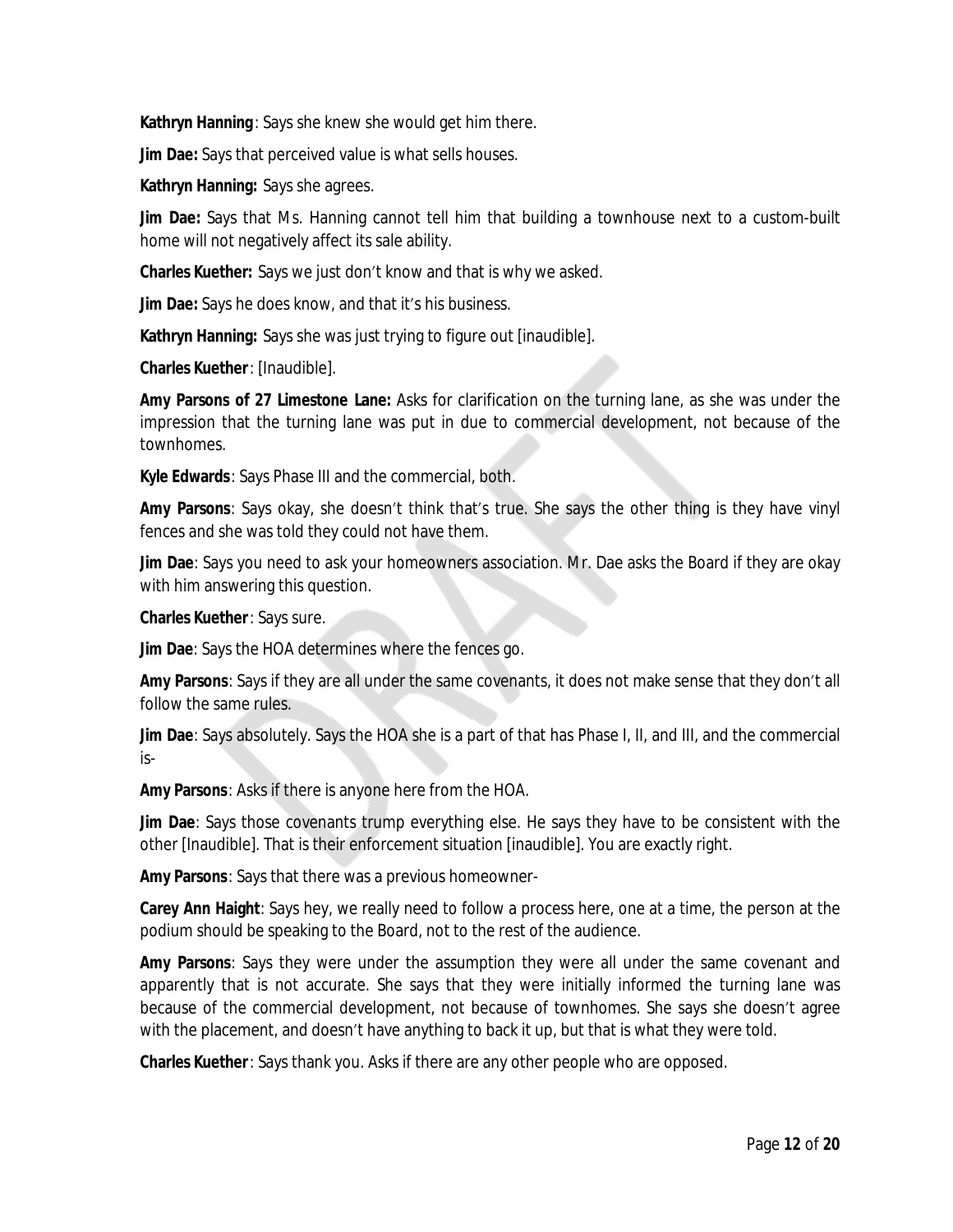**John Faulkner of 37 Limestone Lane:** Says the townhomes are a different lifestyle. No one objected to the townhomes being infilled in an area with other townhomes, but he objects to them being intermixed into an area with unique, estate-style homes. He thinks that there are primarily retires in townhomes, and that he doesn't think they are similar square footage. He says that in comparison, the roofline is larger and the density is more. He says many of the current residents bought their lots when there was no Phase III covenants and they all were shown single family development. He says the older townhomes were there and the new ones proposed brings them right into the single-family housing area. He describes rodent issues in area where it is not mowed. The townhouses will impact value. The intended density will impact ingress and egress and traffic. Says there may be more personnel from Malmstrom with kids that drive since it is close to the base. Says the townhomes all look alike and there are two models. He says it doesn't make sense. He asks why it is necessary to increase the density.

**Kathryn Hanning:** Says she has a question for Mr. Faulkner.

**John Faulkner:** Says sure.

**Kathryn Hanning:** Asks for clarification on a comment Mr. Faulkner made regarding upgrades and condos.

**John Faulkner:** Says some of the garages have apartments above them.

**Kathryn Hanning:** Asks if these are rentals.

**John Faulkner:** Says that they are mother-in-law apartments, and most aren't occupied.

**Kathryn Hanning:** Asks if they might have two-family residence and might be breaking their own rules.

**John Faulkner:** Says yeah. You cannot rent them out.

**Kathryn Hanning:** Says she sees, and the condo comment confused her, and she wanted to give Mr. Faulkner a chance to clarify.

**John Faulkner:** Says if you read the covenants, it is clear.

**Kathryn Hanning:** Says that they are mother-in law apartments.

**John Faulkner:** Says it is correct, and clarifies that the covenants state "owner" as in singular form, and that it is clear how the repairs are done on the regular homes versus the townhomes-the owner repairs them.

**Kathryn Hanning:** Says she wanted to clarify the condo comment as she thought maybe she misheard.

**Charity Yonker:** Asks the Chair if she may speak and explains that if there are mother-in law dwellings, they count as a second single-family dwelling under zoning and they need to go through the same SUP process.

**Kathryn Hanning:** Asks whether that is what they have. *[Several nods from people in the front row].*

**Chris Gibson of 10 Cobblestone Lane:** Says he would like to clarify a couple of things. First, he is retired Air Force, so he thinks the notion of only retirees buying townhomes is false. Secondly, the HOA generation fees which he believes the intention of were second single-family dwellings in the CCZR, there is still the generation of HOA fees and single-family dwellings can generate the same fees as townhomes. He states there is a lot of misconception. He reads the CCZR for the SR-2 zone to the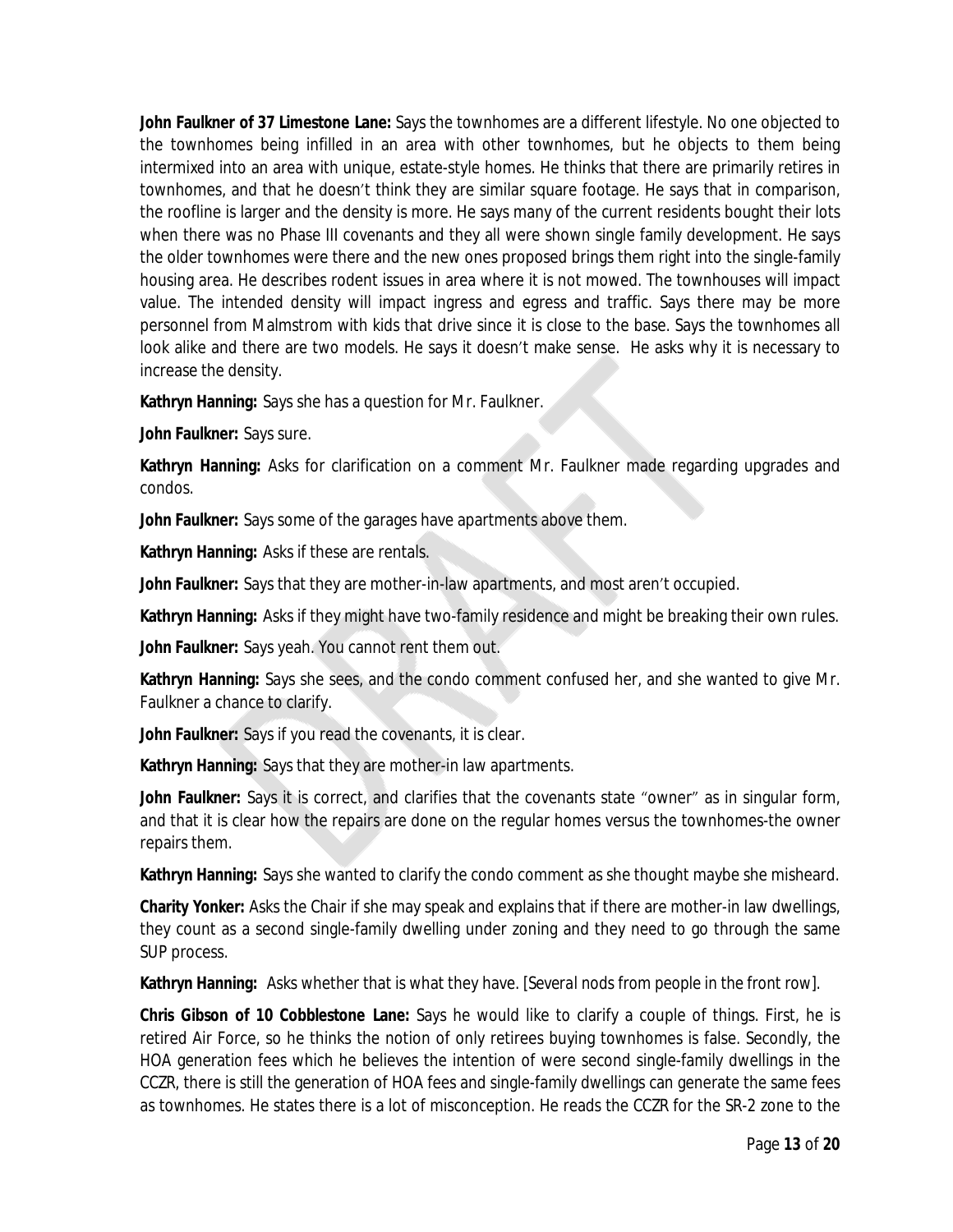audience, and the definition of intended. He then asks whether the board intends to weigh the definition of 'intended' when making the final decision.

**Charles Kuether:** Says it is a rhetorical question.

**Chris Gibson:** Says that is all he has, and thanks the Board.

**Charles Kuether:** Says thank you and asks for any other opponents.

**Wade Lawrence of 54 Sun Valley Lane:** Says he is a military retiree of twenty-seven years and spent a lot of time in civil engineering and public works. Says he has never seen an area of mixed development such as Mr. Faulkner described. Says he spoke with two local realtors that did not have any vested interest in Foothills Ranch, who informed him that townhomes built next to regular homes will affect property values. He says he prefers to take the long-term view of market value of the homes in consideration and wants the Board to take this into consideration. He states that the difference in the value of the townhomes and regular houses were quoted very low. The townhouses tend to have higher turnover than single family homes. He says townhomes are not in harmony and it is a terrible idea to put them there. He says cookie cutter houses remind him of his tours in California, and we need to ask ourselves if this is the right thing to do. He recommends disapproving the application.

**Charles Kuether:** Asks if there are any other opponents.

**John Faulkner:** Says he missed one thing. He says to look ahead in twenty years and look at the longevity and maintenance standards on the smaller lots, and there will be more disagreements when people are separated by a wall. He suggests putting the townhomes in a different area together, and not near regular homes.

**Charles Kuether:** Says one last call for opponents.

**Scott Moodie of 7 Rock Quarry Lane:** Says he and his wife bought their lot in September of '19 and only found out yesterday of the plans for the lots in question. He says he appreciates consistency for the area.

**Charles Kuether:** Asks for last opponents. [Inaudible]. Says for anyone online, there is one last call for opponents.

**Charity Yonker:** Says we have a hand raised.

**Shawn Wiser of 22 Rock Quarry Lane:** Says he has a point of clarification. He says that in the documents, one of the reasons listed by the Applicant was it would increase affordable housing for the members of Malmstrom Air Force Base, then later on was discussed as they would be occupied by elderly retirees. He says there are contradictory justifications and that based on their current housing allowance, military folks cannot afford to rent or purchase these homes.

**Charles Kuether:** Asks Mr. Wiser to repeat his address as he missed it earlier.

**Shawn Wiser**: States his address for Mr. Kuether.

**Charles Kuether:** Asks if there is anyone else on the Zoom that wants to make a public comment. *[Silence].* Says okay, we will close the public hearing.

**Public Hearing closes at 11:35 AM.**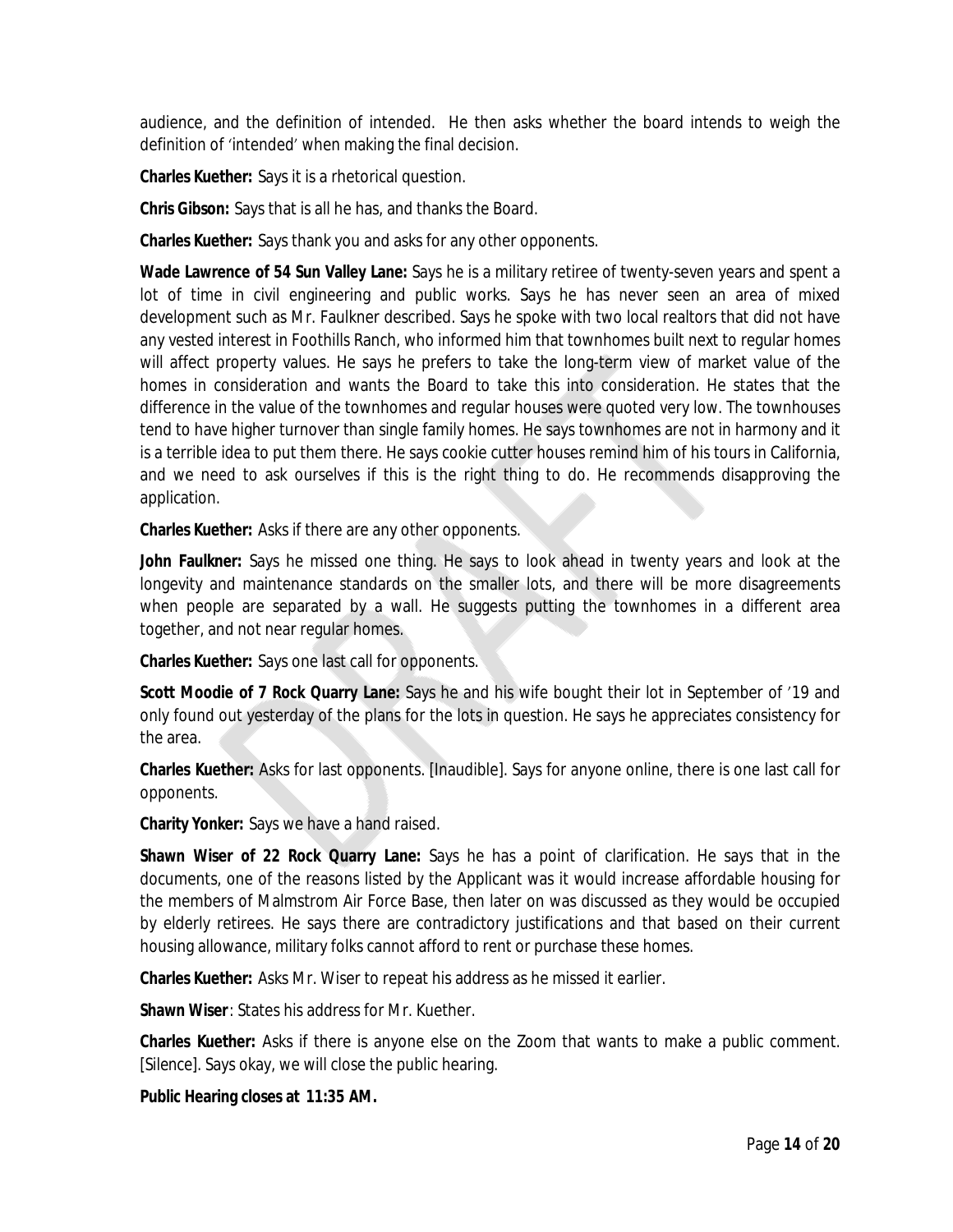#### **5. Board Discussion & Action: [02:33:14].**

**Kathryn Hanning:** Asks if there was a public comment from MDT, and whether the Planning Department said he would attend.

**Charles Kuether:** Says he heard that he would try to attend, but he does not see him up there.

**Charity Yonker:** Says he is not online. It is Jim Wingerter.

**Kathryn Hanning:** Says okay.

**Charles Kuether:** Says alright and asks for questions or comments. Says the public hearing is closed, are there questions or comments for the Board.

**John Harding:** Says at this point, obviously there will be discussion about this. He says " Move the Board to adopt the Staff Report in its entirety with Findings of Fact and **approve** Special Use Permits #026-2021, #027-2021, #028-2021, & #029-2021 to allow the construction of a second dwelling unit on Lots 008 through 011, Block 006 of the Foothills Ranch Phase III Subdivision in Section 24, Township 20 North, Range 04 East, P.M.M., Cascade County, MT, subject to the following conditions:

1. The Applicant obtains any other required county, state, or federal permits and comply with regulations associated with any other permits.

2. Applicant obtains addressing from the GIS Department for E911 purposes.

3. Applicant obtains an approved Subsurface Wastewater Treatment System Permit from the City-County Health Department prior to installation of any wastewater treatment system.

4. Each second dwelling unit cannot exceed 150 feet in height."

**Charles Kuether:** Asks if there is a Second.

**Kathryn Hanning:** Seconds the Motion. Asks for a discussion.

**Charles Kuether:** Says it is open for discussion.

**John Harding:** Says he appreciates comments and people attending the meetings. He says he know every argument that he heard could be argued either way. Mr. Harding explains that he wanted to ensure he did not sit at his spot and make judgements without a set of clear-cut rules. He states he loves rules because the Board can work with rules that are established. He says he believes that all the arguments he heard in his opinion are issues of an HOA. He explains that Cascade County does have a zoning district, SR-2, that does allow for that type of use. He says that although he didn't read the covenants, they allow for that type of use already. He explains that it is difficult to see why one SUP was approved two hours prior for the exact same thing using the exact same rules in the same subdivision.

**Unidentified Speaker:** Asks if they can offer a*-[is cut off by Mr. Harding and Mr. Kuether].*

**Multiple Board Members**: Say no, they cannot speak.

**John Harding**: Says no, he has made the motion, and this is one of the times sitting on the Board that he is happy to not have to make an emotional decision because there are rules that can be followed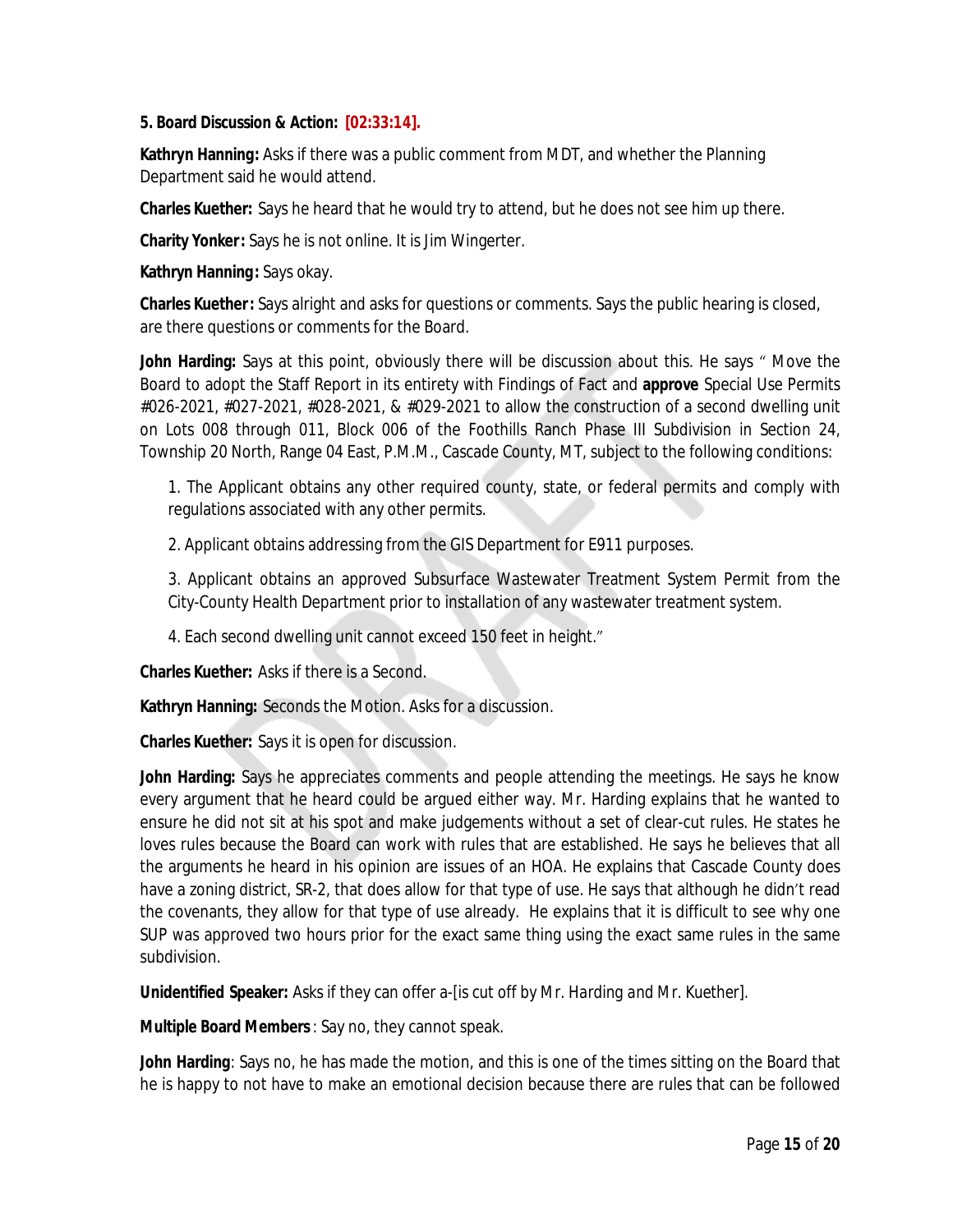instead. He says that unless the Attorney can give him a legal reason not to approve it, then he has no choice.

**Ken Thornton**: Says he has a reason why he will vote against it.

**John Harding**: Says he will try and get the answer from the Attorney. He asks Ms. Haight if there is a legal reason to deny the Application.

**Carey Ann Haight:** Says that the Board must make that determination based on the Staff Report analysis pursuant to the zoning regulations and explains that the Staff Report has recommended the SUP be approved subject to the four conditions listed within.

**Ken Thornton:** Says they are in a gray area and he was on the Planning Board when they okayed Foothills and there were no plans for condos, etc. He lists the zoning for each. He says he was surprised to see SUPs approved the first set of townhouses. He says he thinks what trumps everything is that everyone who moved there moved assuming it was single family zoned.

**Kathryn Hanning:** Says she has a question on and a concern with MDT, and she would really like to have their decision on that for ingress and egress. The Board has no jurisdiction over covenants or HOAs,

**Carey Ann Haight:** Says that is correct.

**Kathryn Hanning:** Says that makes her concerned, she wishes [inaudible].

**John Harding:** Says he doesn't think it's relevant at all.

**Kathryn Hanning:** Says no relevance.

**John Harding:** Says no relevance whatsoever.

**Kathryn Hanning:** Says she does think, and that there are townhouses out there and unless you buy the lot you are guaranteed nothing. She says she thinks it is bad harmony and it is unfortunate that there isn't an understanding amongst others out there of going forward.

**Charles Kuether:** Says he thinks he hears where people are coming from, as he lives in an area where it is subdivided and he could see two other houses and they had mixed emotions about things being built around them. He says he thinks he is concerned about the recommendation of Staff Report based on the MDT traffic and property values**.** He says he relies on the information in the Staff Report for recommendations and the numbers don't provide him anything that leads him to believe he has a legal basis to do anything other than endorse the opinion of the staff. He says at this point, he is inclined to agree with the motion that's been made. He asks if there is any other discussion among the Board at this point.

**Kathryn Hanning:** Asks whether MDT should find this problematic if they would have to address the issue.

**Charles Kuether:** Says that doesn't appear to be one of the conditions on there.

**Kathryn Hanning:** Asks if in general they have to address it.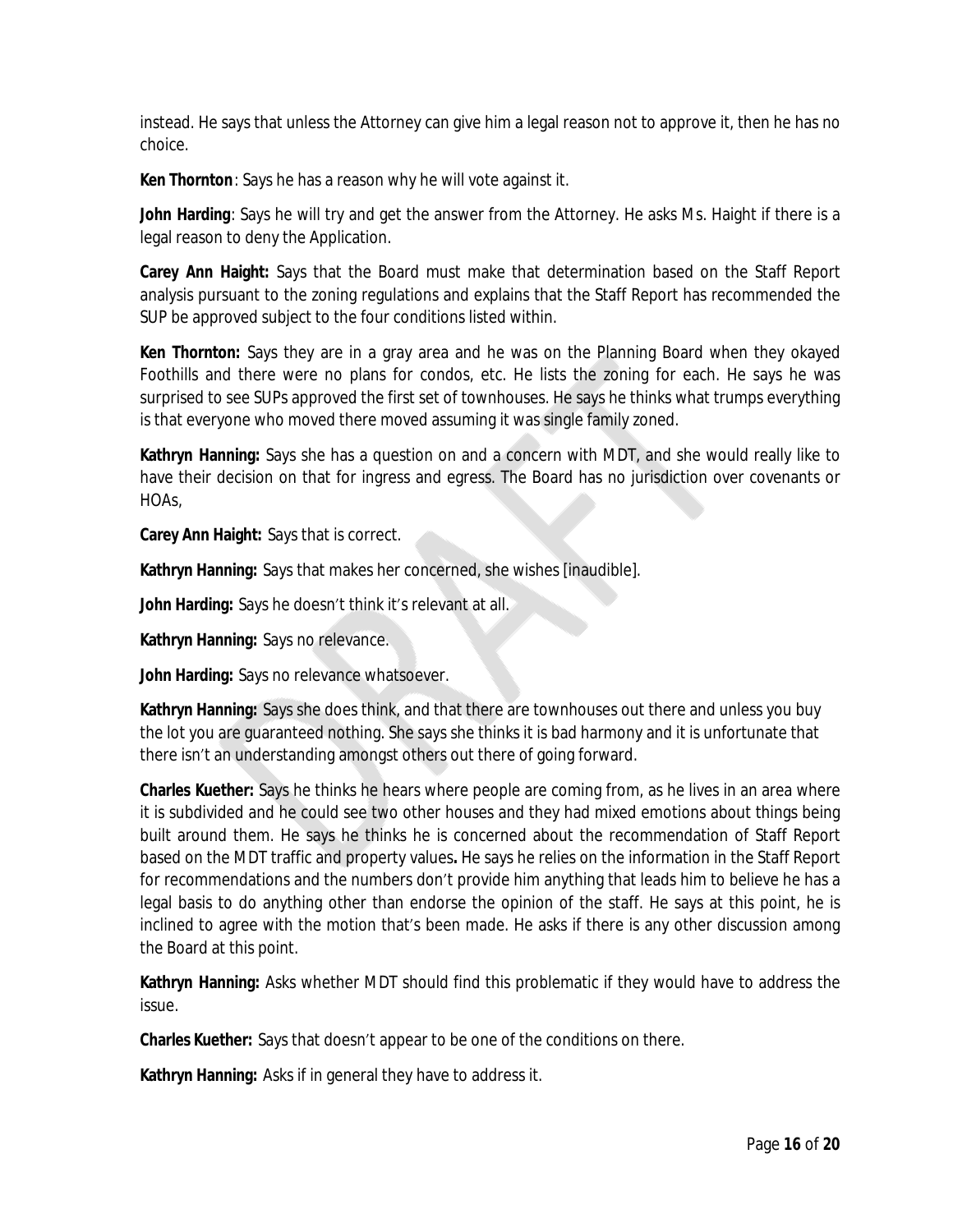**Charles Kuether:** Asks if they can add that as a condition.

**Kathryn Hanning:** Says they could.

**John Harding:** Says he doesn't personally see how MDT could have an opinion one way of the other and that's probably why they haven't responded.

**Charles Kuether:** Says that if they were going to show up, they would have.

**John Harding:** Says it surely would, just think about the subdivision and total build out.

**Kathryn Hanning:** Says she understands and begins talking about the wording.

**John Harding:** Says they can use traffic analysis and come pretty close to the numbers, and at no point do you get to determine how many people live in a house and how many cars that they use.

**Kathryn Hanning:** Says she understand what he is saying, but MDT's comment made him question that.

**John Harding:** Says that information that was presented was based on statistical information that is mostly true about who occupies those types of homes. He explains that it doesn't mean that it is complete, but that is mostly true.

**Ken Thornton:** Says what gets him is they are changing the precedent where they aren't following the zoning. He explains that when the whole development was put before the Planning Board, it was all single-family homes.

**Charles Kuether:** Says he thinks the problem with Mr. Thornton's argument is that the regulations provide the process that they are going through. The Staff makes the recommendation based on finding of fact and they have a legal obligation to approve it based on county regulations.

**Kathryn Hanning:** Says and that is page 68 clearly spells it out as permitted use under the regulations for the SUP.

**Charles Kuether:** Says he thinks based on county regulations *[is interrupted by Mr. Thornton].*

**Ken Thornton:** Say he would go over what number three property values as people are concerned about property values.

**Charles Kuether:** Says he thinks it's a legitimate concern, but he doesn't think based on the Staff Report that they have the prerogative to override that report and recommendation.

**Ken Thornton:** Says the point he is concerned about is the increasing Special Use Permits and the probability of turning the planning process on its head.

**Charles Kuether:** Says that what we have done is what John has described-we followed the rules.

**Ken Thornton:** Says the rules say that we can turn it down when one of the conditions wasn't met.

**Charles Kuether:** Says that's right.

**John Harding:** Says that piece of property is not owned by any one of the Board, it is privately owned and so privately developed by the developer, who has allowed the use of a townhome and they have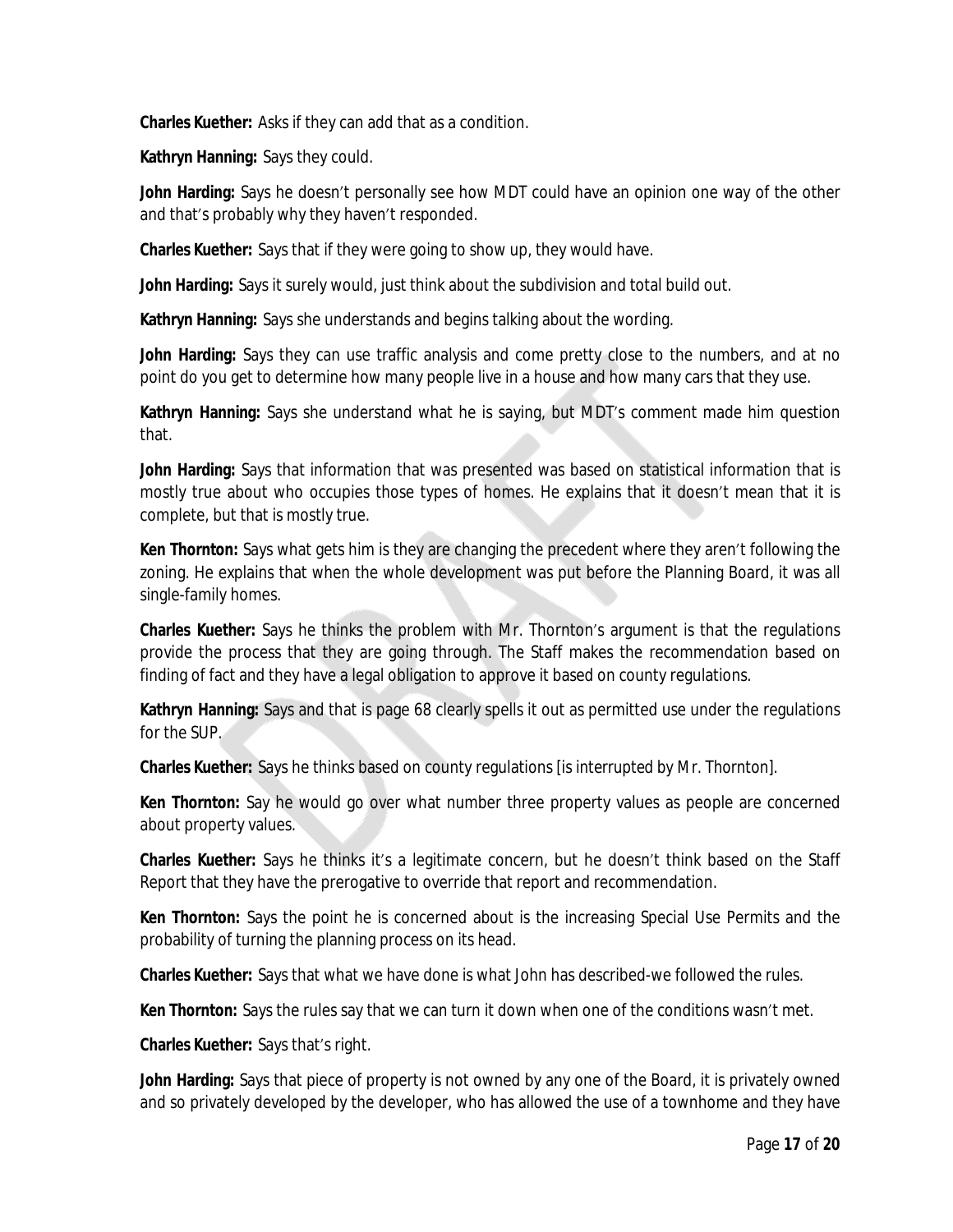been built. He says two hours ago, the Board approved another one, and it is impossible to pick certain lots you can build a townhome on and some you cannot.

**Ken Thornton:** Says the key point is no one objected to that.

# **Multiple Board members speaking at once:** [Inaudible].

**Ken Thornton:** Says that is his point, it is a SUP, it doesn't have to be approved.

**Carey Ann Haight:** Says she needs to disagree with some of what is being said.

**Charles Kuether:** Asks the audience if they can hear what Ms. Haight is saying. He says he is making sure.

**Carey Ann Haight:** Says the Board's role in this process is to evaluate the application and the materials before it. It is not a popularity contest. The Board has to weigh the evidence and apply it to the rules. The developer has rights to develop his property as long as that is consistent with the regulations. By going through the process, they have analyzed that and determined it falls within the criteria. The Board's decision must be based on a legal reason.

# **Charles Kuether:** Says okay.

**John Harding:** Says he is thankful for the rules because he agrees with it, though it isn't an easy decision.

**Charles Kuether:** Says that there are rules, just like stopping at a stop sign. This is how he understands the regulations. Asks if there is any other discussion form the staff. Calls for a vote.

# *Motion carries 3-1.*

**Charles Kuether:** Calls for a 5-minute recess.

# **D***. Special Use Permit Application #031-2021, Submitted by Jerry Grinde to Place a Private Garage on Property without a Principal Use.* **[00:06:23]** <sup>1</sup>

# **1. Kevin Angland Presents the Staff Report.**

**2. Motions Presented:**

**A:** Move that Special Use Permits #031-2021 to allow the construction of a private garage without a principal use on Parcel #2020008, be denied due to (ZBOA member proposing denial must delineate legal reason that the application be denied);

# **Or**

**B:** Move the Board to adopt the Staff Report in its entirety with Findings of Fact and approve Special Use Permits #031-2021 to allow the construction of a private garage without a principal use on Parcel #2020008 subject to the following conditions:

<sup>&</sup>lt;sup>1</sup> Technical difficulties with the zoom recording occurred. A new recording was started.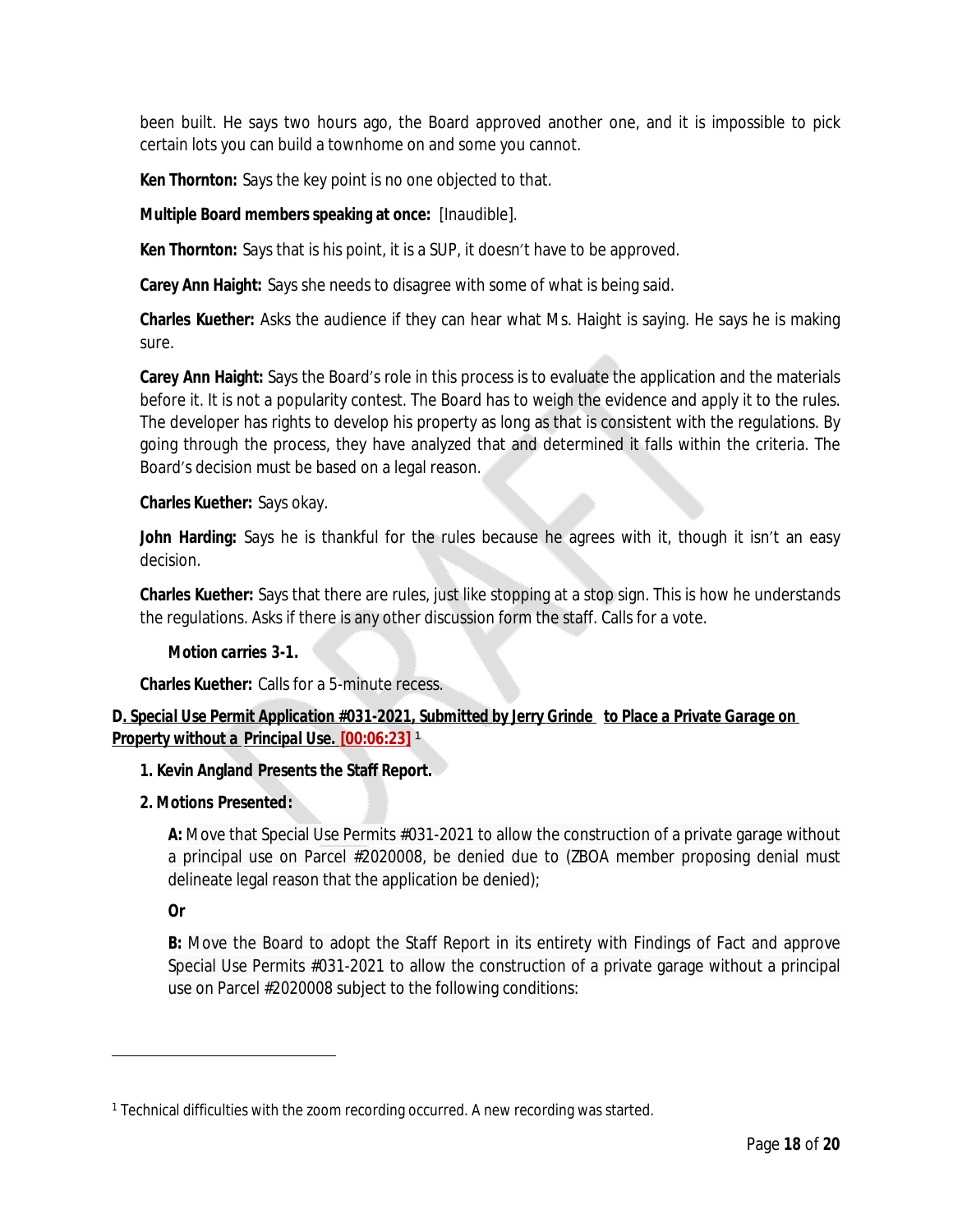1. The Applicant obtains any other required county, state, or federal permits and approvals, and comply with the laws, rules, regulations, and/or ordinances associated with any other permits and approvals.

2. Applicant obtains addressing from the GIS Department for E911 purposes.

3. Applicant obtains an approved Subsurface Wastewater Treatment System Permit from the City-County Health Department prior to installation of any wastewater treatment system.

4. The private garage cannot exceed 150 feet in height.

# **3. Board Discussion [00:27:01].**

**Charles Kuether:** Asks if there are any questions from the Board for the Staff**.** [Inaudible chatter from the Board]. Asks if the Applicant can come up to the podium.

**Jerry Grinde of 3109 3<sup>rd</sup> St NE:** Says he wants to build the garage and it will have windows and he will keep it mowed, and he wants to have it a little closer so he can have a driveway.

**Charles Kuether:** Says the setback requirements are in the regulations.

**Jerry Grinde:** Says he would be within the setbacks.

**Charles Kuether**: Says those are pretty well laid out.

**Jerry Grinde:** Says his sketch was centered and there's a lot of room. He says he just learned he needs nineteen feet of concrete from the street to the property line, so he might as well add a little more concrete and move it together. He says that is all he has got.

**Charles Kuether:** Says thank you.

**John Harding:** Asks Mr. Grinde if there is a requirement for water or services.

**Jerry Grinde:** Says no, he can walk next door and use services.

**John Harding:** Asks if there is going to be a bathroom room sitting right outside the door.

**Jerry Grinde:** Says no, he will walk home.

**Charles Kuether:** Says he can say it gets old, having to walk a block to go to the bathroom.

**Jerry Grinde:** Says he was told he couldn't have septic because the lots were too small.

**Charles Kuether:** Says thank you.

**4. Public Hearing opens at 12:51 PM, [00:29:54].**

**Public Proponents:** None.

**Public Opponents:** None.

**Public Hearing closes at 12:52 PM.**

**5. Board Discussion & Action: [00:30:23].**

**Charles Kuether:** Asks if there are any questions from the Board. [Silence]. Asks if there is a Motion from anyone.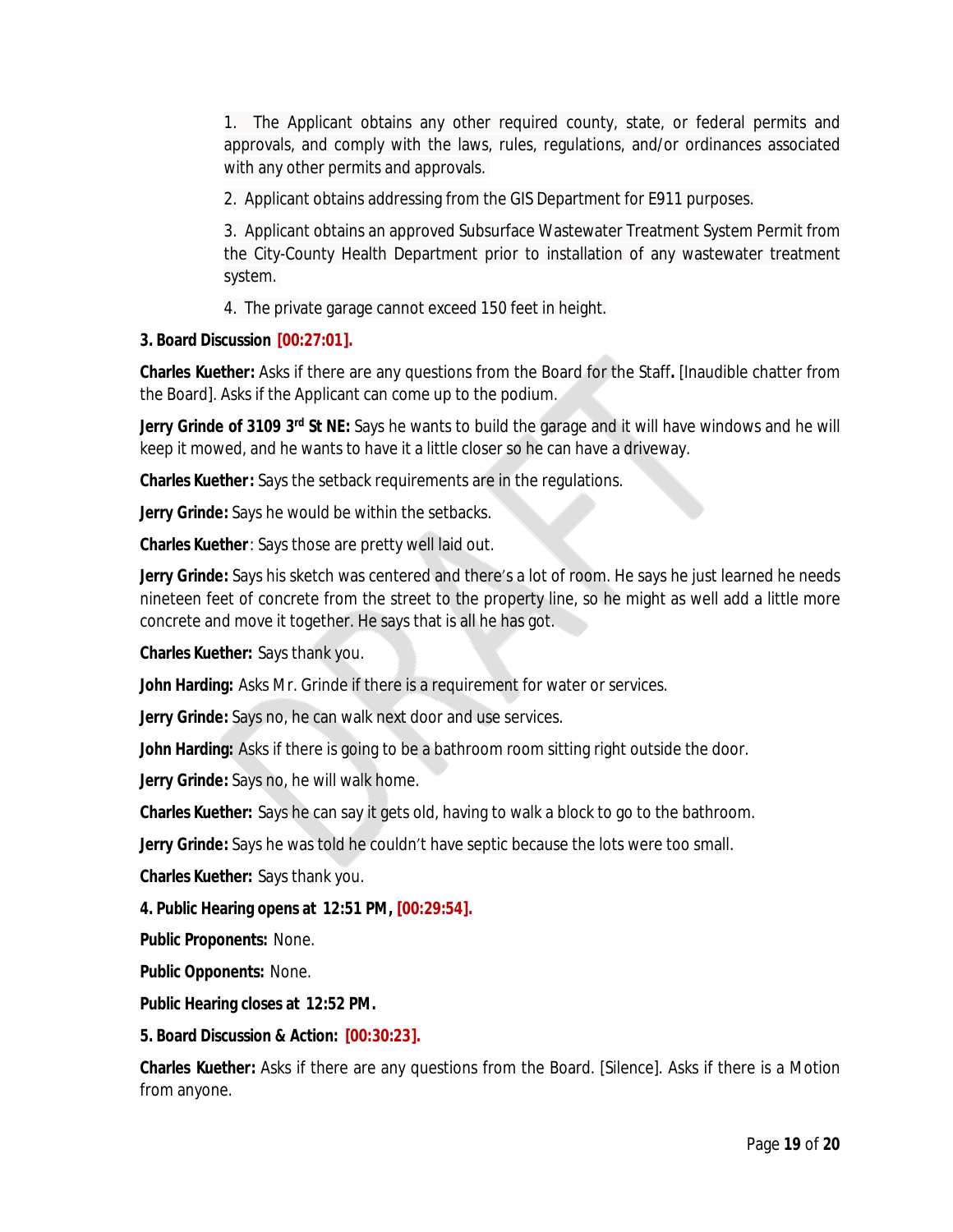**Ken Thornton:** Says "I Move the Board to adopt the Staff Report in its entirety with Findings of Fact and approve Special Use Permits #031-2021 to allow the construction of a private garage without a principal use on Parcel #2020008 subject to the following conditions one through four."

**Kathryn Hanning:** Says she seconds that.

**Charles Kuether:** Asks if there is any discussion on the Motion.

**Charity Yonker:** Asks if she can get Kevin to confirm that Condition number four is 150 feet.

**Kevin Angland:** Replies that it is in the approach surface permit.

**Charles Kuether:** Says he thought it said 500 feet in the report.

**Charity Yonker:** Says for the Military Overlay District it is 500 feet.

**Kevin Angland:** Says he will need to get it back to height, as he called out both the approach surface and called out the MOD with the conditions.

**Charles Kuether:** Says to Mr. Grinde to have that down to 500 feet.

**Jerry Grinde:** Says he will be very careful.

**Charles Kuether:** Asks if there are any questions and calls for a Motion.

# *All in Favor, motion carries 4 – 0.*

**PUBLIC COMMENTS REGARDING MATTERS WITHIN THE BOARD** '**S JURISDICTION [00:32:00].**

**None.**

# **6. BOARD MATTERS [00:32:01].**

**[***Inaudible chatter***].**

**Charles Kuether:** Asks what is on the schedule for next month.

**Charity Yonker:** Says she believes there is one SUP for Venture Stone for warehousing.

**Kevin Angland:** Says he did receive an SUP for next month, but it has not been finalized and payment has not been made.

**Charles Kuether:** Says thank you.

**Kevin Angland:** Says to look for it next month if the payment is made tomorrow, as the applicants stated when they came in.

**Charles Kuether:** Says okay and asks if there is a motion to adjourn.

**Kathryn Hanning:** Says yes.

**7. Adjournment at 12:55 PM, [00:33:18].**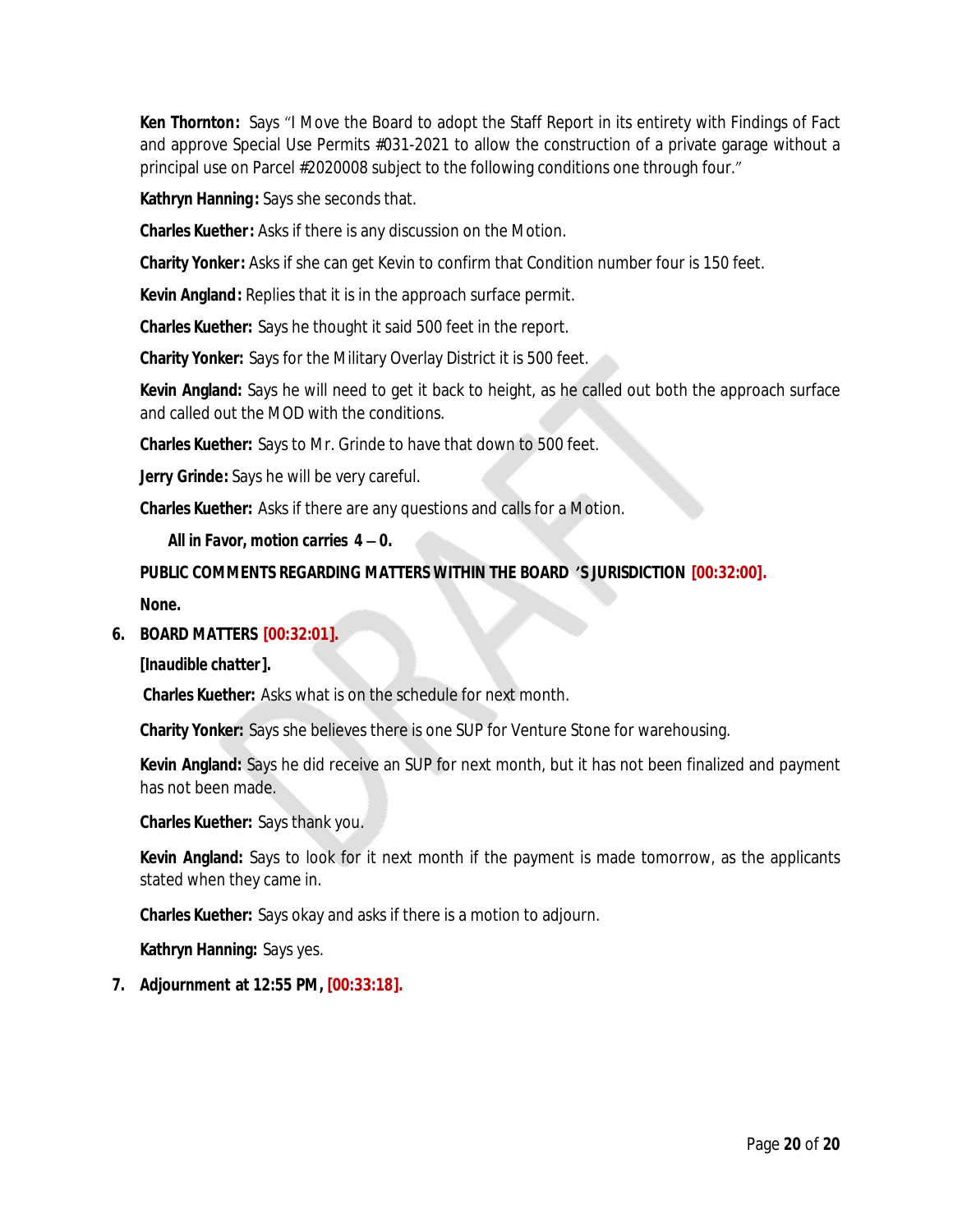# CASCADE COUNTY **ZONINGBOARDOFADJUSTMENT**

# 1/20/2022 9:00 AM Hybrid Meeting Format-In Person/Zoom Online Video Meeting

# *Board Members: Kathryn Hanning, John Harding, and Ken Thornton.*

**NOTICE:** PURSUANT TO MCA 2-3-212(1), THE OFFICIAL RECORD OF THE MINUTES OF THE MEETING IS IN AUDIO FORM, LOCATED AT CASCADECOUNTYMT.GOV AND THE PLANNING OFFICE. THIS IS A WRITTEN RECORD OF THIS MEETING TO REFLECT ALL THE PROCEEDINGS OF THE BOARD. MCA 7-4-2611 (2)(B). TIMESTAMPS ARE INDICATED IN RED, WITHIN EACH AGENDA ITEM BELOW, AND WILL DIRECT YOU TO THE PRECISE LOCATION SHOULD YOU WISH TO REVIEW THE AUDIO SEGMENT.

THESE MINUTES ARE PARAPHRASED AND REFLECT THE PROCEEDINGS OF THE CASCADE COUNTY ZONING BOARD OF ADJUSTMENTS AND ARE CONSIDERED A DRAFT UNTIL FORMALLY APPROVED BY THE ZONING BOARD OF ADJUSTMENTS.

**STAFF ATTENDEES:** Kevin Angland, Kareece Dafoe, Amber Hobbs, Phoebe Marcinek, Alisha Osborne, and Charity Yonker.

**PUBLIC ATTENDEES :** Kyle Edwards, Matt Graf, Archie LaFurge, Wade Lawrence, Brian McGeehan (online), Jenn Rowell (online), Jack Topper.

- **1. CALL TO ORDER:** John Harding called the meeting to order at [09:00 AM] **[00:01:16].**
- **2. ROLL CALL:**

**BOARD MEMBERS PRESENT:** Kathryn Hanning, John Harding, Ken Thornton<sup>1</sup>

**BOARD MEMBERS ABSENT:** None

**3. APPROVAL OF THE MINUTES :**

# **A. Draft Meeting Minutes for December 16, 2021 & August 19, 2021 [00:02:02].**

**1. Board Discussion & Decision**

**John Harding:** Says under minutes, we have Draft minutes for the December 16, 2021 meeting. He asks if that is the only set. **Charity Yonker:** Says there are also the August 19, 2021, minutes. **John Harding:** Says okay. **Charity Yonker:** Says these just came in late. **John Harding:** Says okay. **Kathryn Hanning:** Motions to approve the minutes.

<sup>1</sup> Lenard Reed was present for a portion of the meeting, but his Board term expired on December 31, 2021, and had not been reappointed by the Board of County Commissioners at the time of this ZBOA meeting.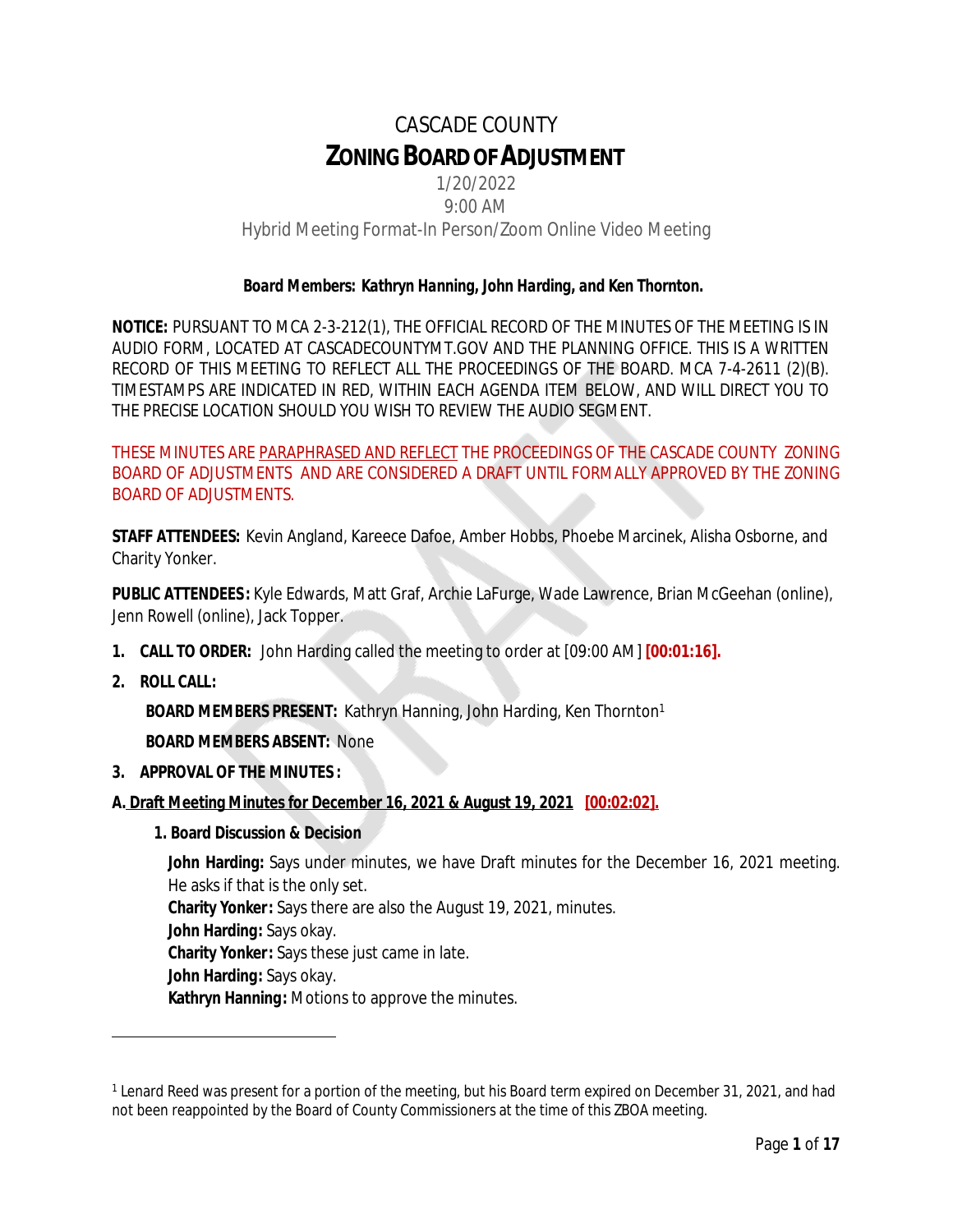**Ken Thornton:** Seconds the motion. **John Harding:** Calls for a vote. *All in Favor, motion carries [ 3 – 0].*

**4. OLD BUSINESS:** None.

#### **5. NEW BUSINESS:**

- **A. Board Election of Officers [00:02:44].**
	- **1. Board Discussion [00:02:49].**

**John Harding:** Says we have the election of officers and that he would like some discussion about that now. He says Mr. Kuether is not on the Board anymore and he doesn't know that there are any Board applicants yet.

**Charity Yonker:** Says we do have a few. [*An interruption is heard from the online portion of the meeting*]. She says sorry about that…the Commissioners will be appointing at least one to the Board most likely on January 28<sup>th</sup>. She explains Mr. Reed's term has also expired and he has not been re-appointed, so she thinks he will be re-applying as well. She states that the Commissioners haven't yet taken action to appoint vacancies at this time.

**John Harding:** Says okay and asks if it would be appropriate to have election of the Chairman and the Vice Chair or wait for a month.

**Charity Yonker:** Says the Board can do either and that if they wanted to have all five available and have the election then they could postpone until next month.

**John Harding:** Asks what the Board would like to do.

**Ken Thornton:** Says that sounds good to him.

**Kathryn Hanning:** Agrees.

**John Harding:** Says that is what we will do. He explained this happened last year when the election of officers was on the very first meeting, as he felt they could not conduct any meetings without having an officer, but thinks it appropriate they have the full Board present to do that. He says the Board will put that on the Agenda for February.

**Charity Yonker:** Asks if there is a motion to postpone, and a second.

**Kathryn Hanning:** Says she will move.

**Ken Thornton:** Seconds the motion.

**John Harding:** Asks if there is any further discussion and calls for a vote.

*All in Favor, motion carries 3– 0.*

# **B. Special Use Permit Application #034-2021, Submitted by Brian McGeehan to Place an Outfitter/Guide Facility. [00:04:55].**

#### **1. Kevin Angland presents the Staff Report.**

#### **Motions:**

**A:** Move that Special Use Permits #034-2021 to allow the construction of a private garage without a principal use on Parcel #3670500, be denied due to (ZBOA member proposing denial must delineate legal reason that the application be denied);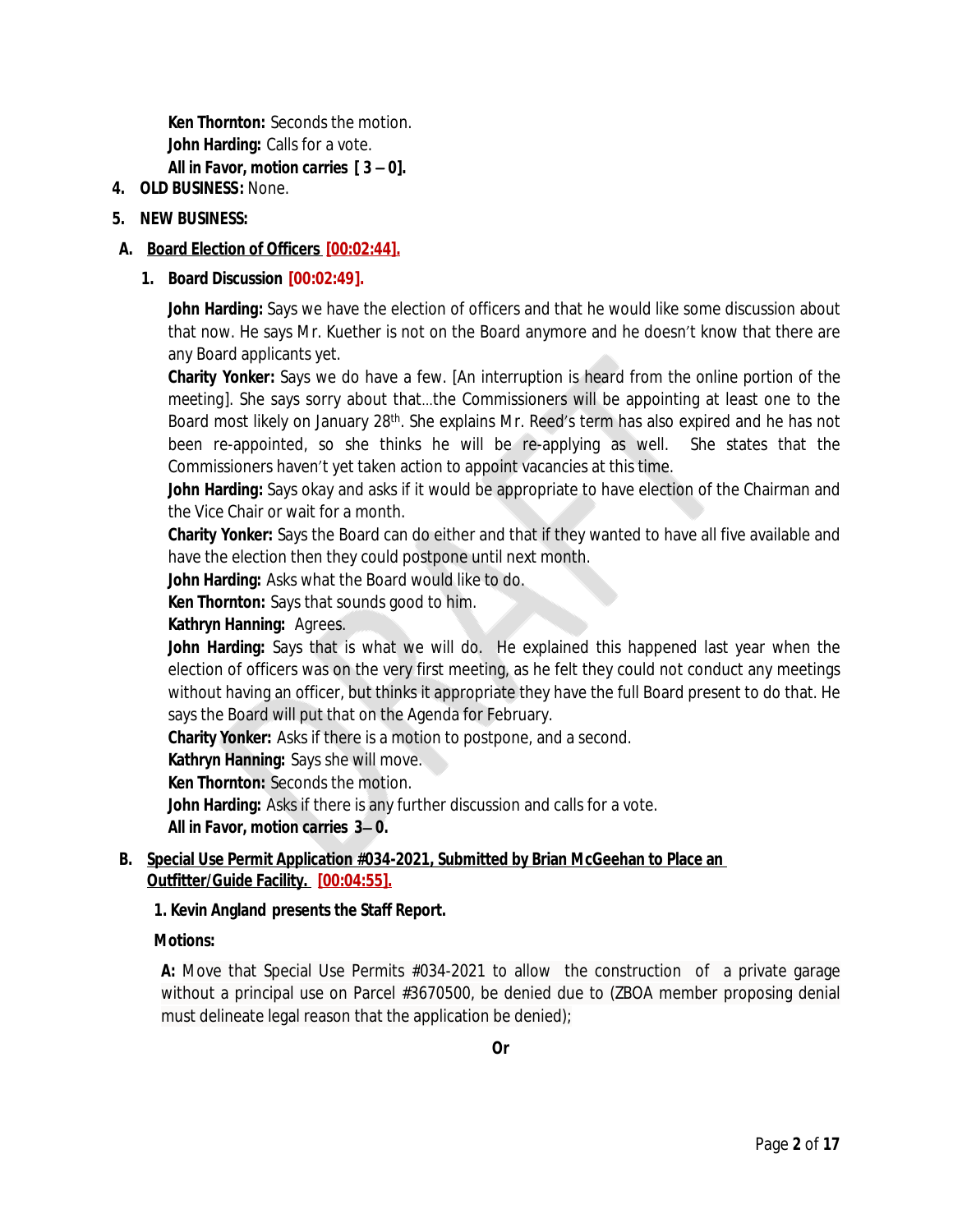**B:** Move the Board to adopt the Staff Report in its entirety with Findings of Fact and approve Special Use Permits #034-2021 to allow the construction of an outfitter guide facility on Parcel #3670500 subject to the following conditions:

1. The Applicant obtains any other required county, state, or federal permits and approvals, and comply with the laws, rules, regulations, and/or ordinances associated with any other permits and approvals.

2. Applicant obtains an approved Subsurface Wastewater Treatment System Permit from the City-County Health Department if required for the change of use.

3. A separate Location/Conformance Permit must be obtained for any sign that is placed on the premises to ensure it meets the requirements of the Cascade County Zoning Regulations.

#### **2. Board Discussion [00:29:47].**

 **John Harding:** Asks if there are questions for the staff.

#### **3. Public Hearing opens at [09:29 AM], [00:29:57].**

**Brian McGeehan of 76 Lucille Lane, Bozeman, MT 59718:** Says he appreciates the time and would be happy to answer any questions anybody has about the proposal.

**John Harding:** Asks if there is river access from that property.

**Brian McGeehan:** Says no, the property abuts the right of way of the railroad which is currently not operated, so it is close but there is not direct river access.

**John Harding:** Says thank you.

**Brian McGeehan:** Says you're welcome.

**John Harding:** Calls for public proponents.

**Public Proponents:** None.

**John Harding:** Calls for public opponents.

**Public Opponents:** None.

John Harding: Calls for any general public comments regarding the outfitter guide/facility.

**Jack Topper of 193 Cooper Dr, Cascade MT:** Says he has the adjacent parcel to the East of Mr. McGeehan's Parcel, Parcel #3130050, and he has some concerns about access on Cooper Drive. He says that he and several others serve on a committee for the Cooper Road Maintenance and Improvement, LLC. The committee does all the maintenance on that road and collect contributions form the landowners who access their property via Cooper Drive. The money is used to support maintenance and improvements on that road. That road is a dead end road, and should there be a fire in that area, that is the only egress from most of the properties that are served by that road. There are 234 parcels that are accessed one way or another, and if there is a fire, there is a big concern about getting out. Mr. Topper says there has been one incident this summer shortly before the property had been acquired by Mr. McGeehan where there were a number of boats and vehicles pulling them in the area of that proposed lodge. Mr. Topper says he does not have a problem with the lodge itself, though access needs to be maintained. In that one instance, the road was obstructed. There were people who could not get through until vehicles were moved. That is an issue. He says he understands they had proposed to put parking on the North side of Cooper which should be fine depending on the placement. Mr. Topper says that the third thing he wishes to mention is that there is an easement written into his deed, and presumably every other property's deed on Cooper Drive, and that easement is thirty feet either side of the center line of the road, so parking couldn't be placed there. He says there is another parcel to the southeast of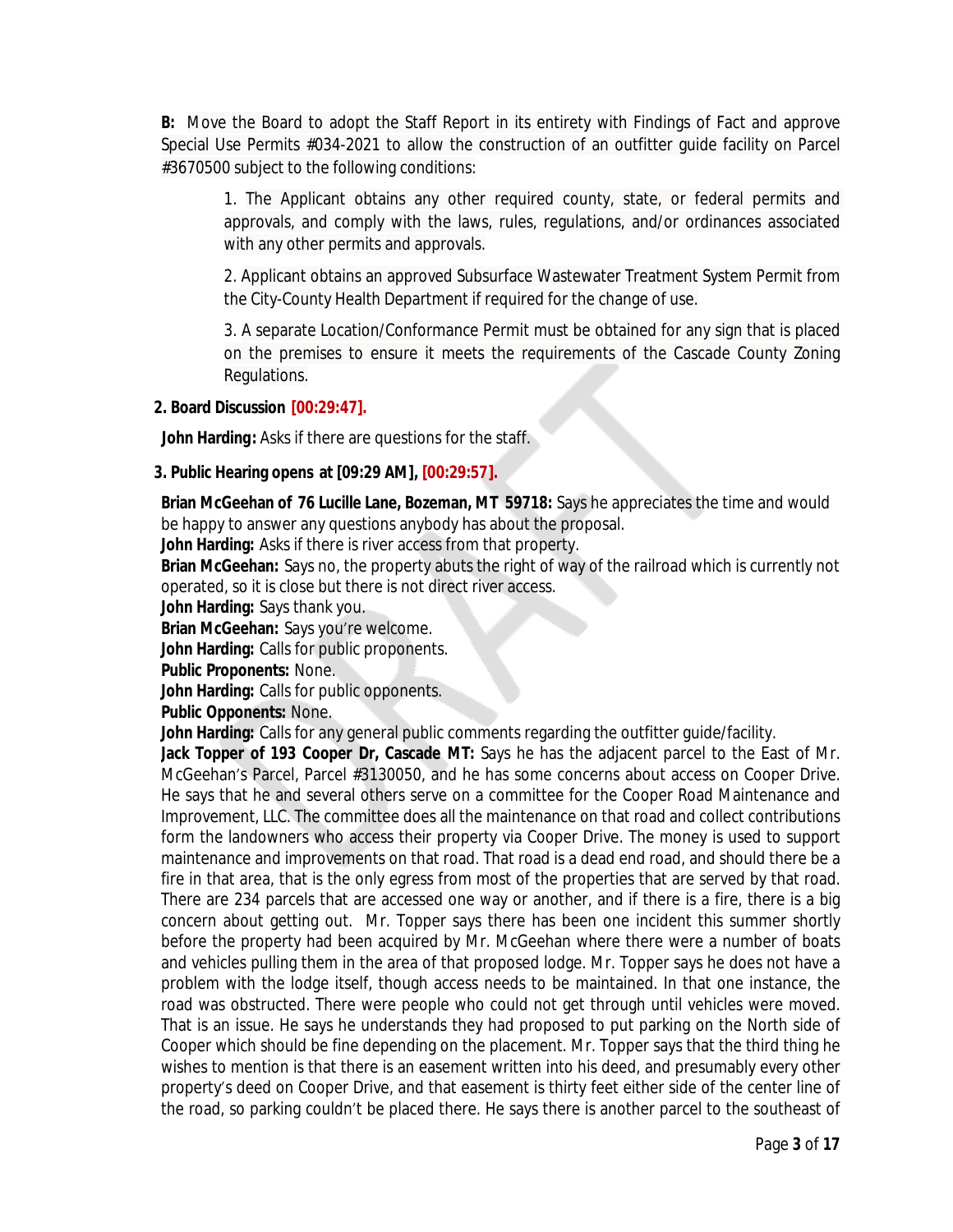Mr. McGeehan's property owned by Mike and Cynthia Owens. Mr. Topper says he has been in touch with them, and they did not receive any notification of the meeting, so although he doesn't see their parcel number there, they have the one that is directly across Cooper Drive to the south. He states that the notification was incomplete, or the post office blew it, one of the two. **John Harding:** Says thank you and calls for additional public comment**.**

# **Public Hearing closes at 09:35 AM.**

# **4. Board Discussion & Action: [00:36:14].**

**Kathryn Hanning:** Says "I Motion to adopt the Staff Report in its entirety with Findings of Fact and approve Special Use Permit #034-2021 to allow the construction of an outfitter guide facility on Parcel #3670500 subject to the following conditions one through three."

**John Harding:** Asks if there is a second.

**Leonard Reed:** Asks if he is allowed, as he will second it.

**John Harding:** Says to make a second, yes.

**Charity Yonker:** Says he hasn't been re-appointed yet, and the Board would have to be ratified.

**Phoebe Marcinek:** Says she doesn't think so [*replying to Mr. Reed*].

**Ken Thornton:** Seconds the motion.

**John Harding:** Says not until official re-appointment, but Mr. Reed is welcome to comment. He asks if there is any discussion. Mr. Harding says that Mr. Topper's concerns are valid as with any of these types of changes of use there are little conflicts here and there that can be worked out. As far as the fire egress, that is something that is becoming more significant and certainly in the front of everybody's minds after recent wildfires in Montana and throughout the country, that is going to be the number one issue with the fire folks throughout the country very soon. It is being addressed and, in Mr. Topper's area needs to be talked about more. That is a discussion that needs to happen amongst the landowners in that area along with the fire department. Mr. Harding asks if there is any other discussion.

**Ken Thornton:** Asks if there was parking addressed in his application.

**Kevin Angland:** Says there was on the North side of Cooper Road, if any of the clientele does drive to the property, here is the parking [he indicates this on the map]. Other than that, they anticipate that most of the clientele would get shuttled in from Helena or Great Falls.

**Ken Thornton:** Says this would be addressed then, the issue of parking on the road.

**Kevin Angland:** Says in the application it doesn't specifically state where they would be on the north of Cooper.

**John Harding:** Says it becomes somewhat of a private scenario, not something specifically that this Board. If there is a problem it can be discussed, however if it an easement or something privately to do with landowners, we don't have a lot to do with that unfortunately.

**Ken Thornton:** Says it is concerning to him that the Board is okaying this application and then it creates an egress problem, specifically because they have okayed the application. That is the significance.

**John Harding:** Says it appears to him there are lots of places to park not on the road, that hopefully the applicant does that.

**Ken Thornton:** Asks if there is any way the Board could make it a condition.

**John Harding:** Says that if the Board singled out a single parcel and told that person they have to have this, they would have to go through the whole subdivision and tell every one of the homeowners the exact same thing-they have to abide by the rules that they already have. There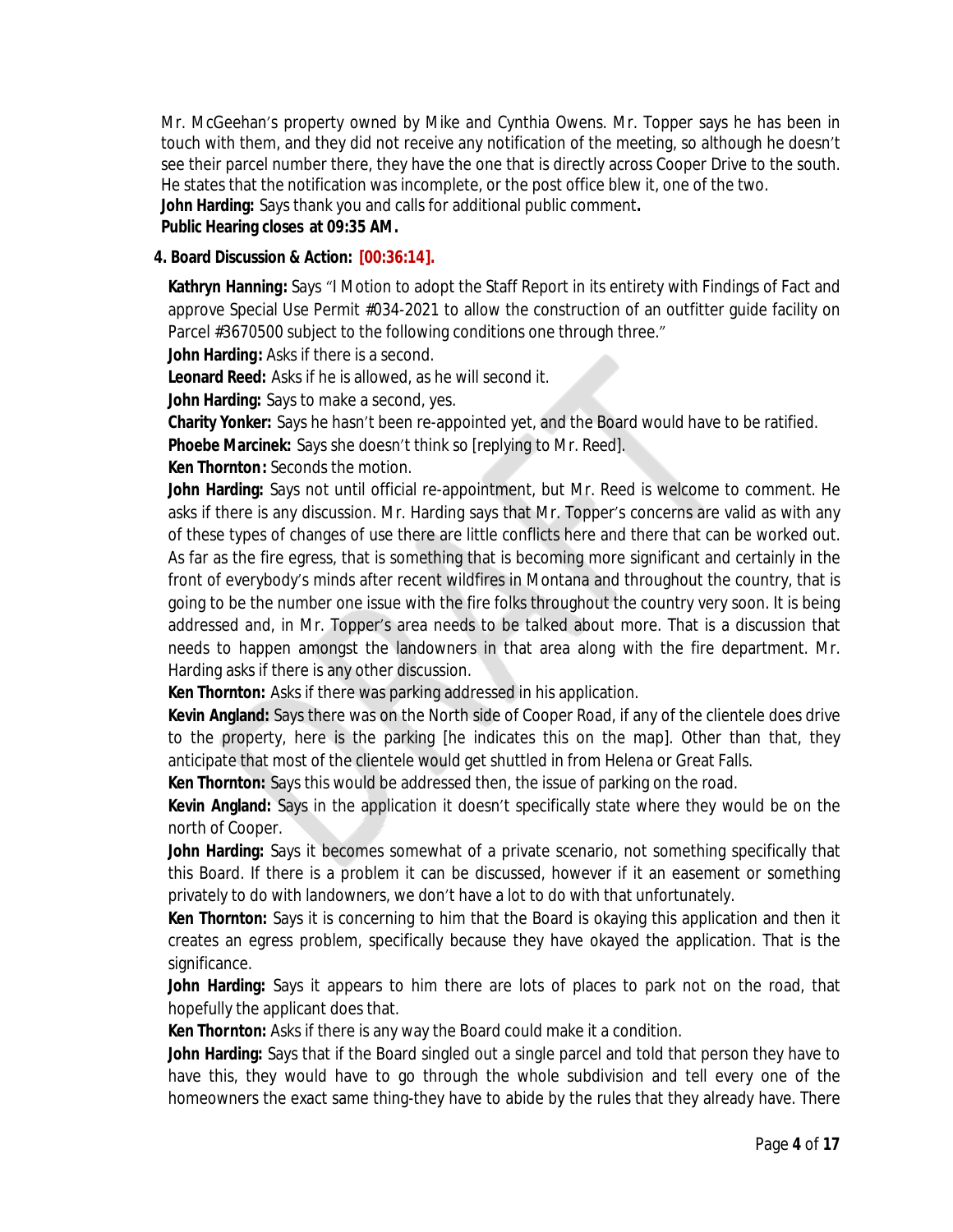is a thirty-foot easement in that road, they can't park on it. It is already there. Mr. Harding says hopefully it doesn't become a conflict, and he appreciates Mr. Thornton's comment. He hopes that all neighbors are good players.

**John Harding:** Says "right".

**Various Board members:** [Inaudible].

**John Harding:** Says his question on the river access is the exact same thing, it is a railroad easement. It doesn't mean a guy couldn't grab a flyrod and cross the tracks to get to the river, but he is violating the easement at that point. Mr. Harding asks if there is a motion.

**Kathryn Hanning:** Motions to approve.

**Ken Thornton:** Seconds the motion.

**John Harding:** Asks for any other discussion. Hearing none, he calls for a vote.

*All in Favor, motion carries 3 – 0.*

# **C. Special Use Permit Application #035-2021, Submitted by Archie LaFurge to allow the use of Vehicle Repair [00:42:05].**

#### **1. Amber Hobbs presents the Staff Report.**

#### **Motions:**

**A:** Move that Special Use Permit #035-2021 to allow the use of Vehicle Repair on Lots 1-6 of Block 15 of the Highland Park Subdivision in Section 13, Township 20 North, Range 03 East, P.M.M., Cascade County, MT, be denied due to (ZBOA member proposing denial must delineate legal reason that the application be denied);

#### **Or**

**B:** Move the Board to adopt the Staff Report in its entirety with Findings of Fact and **approve** Special Use Permits #035-2021 to allow the use of Vehicle Repair on Lots 1-6 of Block 15 of the Highland Park Subdivision in Section 13, Township 20 North, Range 03 East, P.M.M., Cascade County, MT, subject to the following conditions:

1. The Applicant obtains and comply with any other required county, state, or federal permits and approvals.

2. The Applicant causes to be filed an Amended Plat aggregating Parcel Nos. 2073000 & 2073100.

# **2. Board Discussion [01:13:53].**

**John Harding:** Asks if there are any questions for staff. Hearing none, he asks if the city owns 15th Street all the way to the [*inaudible*] side of the road.

**Amber Hobbs:** Says they own the park area to the west of the subject property, and they also own a property to the north.

**John Harding:** Asks if 13<sup>th</sup> Street is right up to the property line, here in the city.

**Amber Hobbs:** Says yes.

**John Harding:** Asks referencing the fire district, if the city doesn't serve that property.

**Amber Hobbs:** Says they are in a zone where the city would possibly service, they would probably be the closest if there was a fire, but the next closest for county would be Sand Coulee. In GIS, it is noted that it would be the city fire station that would service this.

**John Harding:** Asks how many blocks from that location the little strip of county area starts.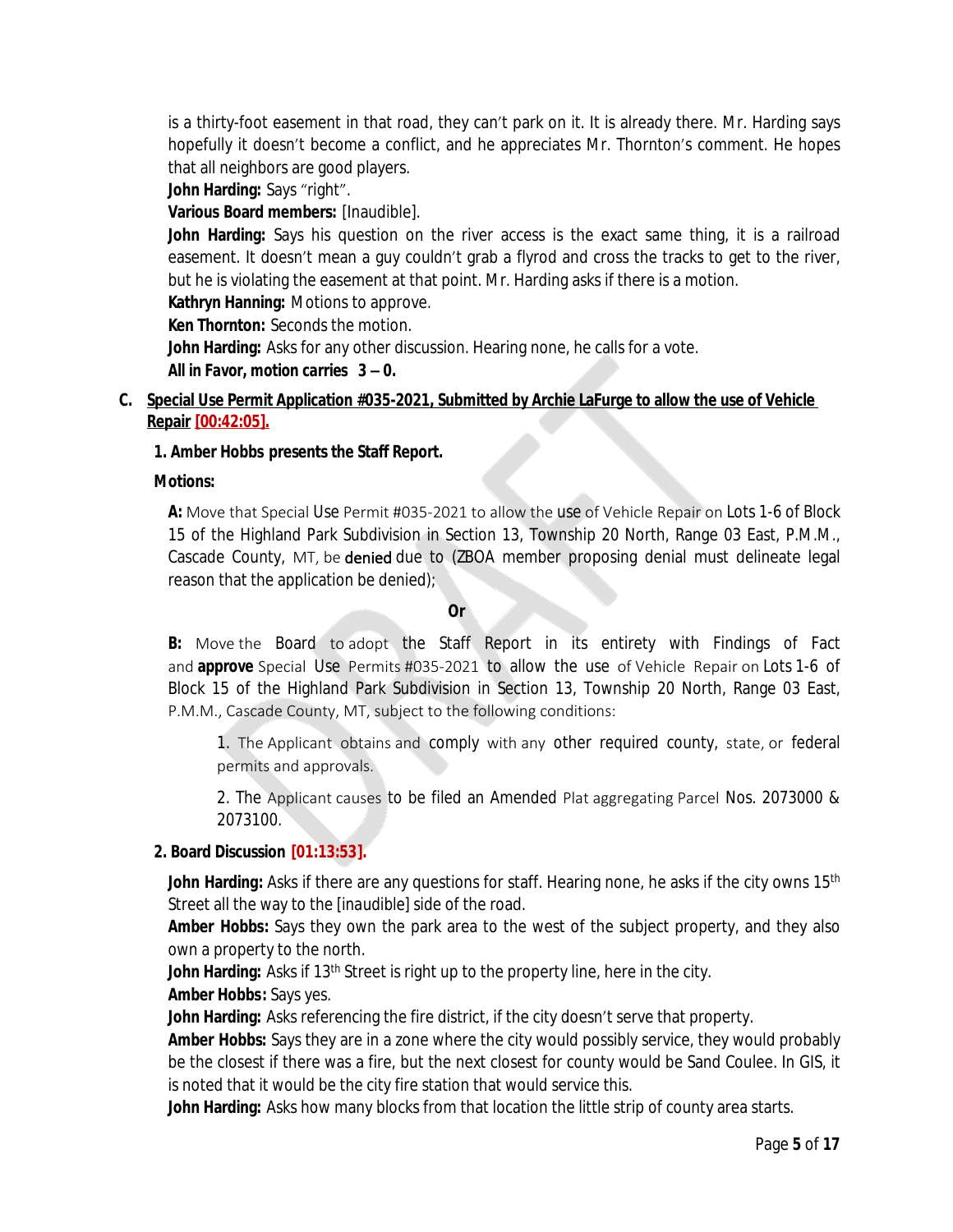**Amber Hobbs:** Says the one that is above it is county.

**John Harding:** Asks if the one behind that is back in the city.

**Amber Hobbs:** Says if we look at the zoning map you will see how many blocks there are. Everything that is the light red color is county, and anything that is hatched is going to be within city limits.

**John Harding:** Asks when you go to the North, where does the county start.

**Amber Hobbs:** Asks if he means north of the property if you keep going north.

**John Harding:** Says yes.

**Amber Hobbs:** Says she thinks it is one more left that is county and then the rest is city.

**John Harding:** Says as it goes, little enclaves like that the city has been kind of pushing to bring that into the city. I guess the technical term would be wholly surrounded, so I am assuming it goes out and goes into county so it is not surrounded.

**Amber Hobbs:** Says it is surrounded by city.

**John Harding:** Asks if it surrounded.

**Amber Hobbs:** Says yeah.

**John Harding:** Says okay.

**Amber Hobbs:** Says she did contact the City of Great Falls by email and certified mail so they are aware.

**John Harding:** Says he knows they are pushing the issue with cutting off services. They are requesting annexing to the city, currently getting services from the city which would be sewer and water. The request would be to annex to the city or getting services cut off. They could still stay in the county, but will not get services anymore. Mr. Harding says he is curious how that would affect them.

**Amber Hobbs:** Says for this property, the applicants said they are going to have a septic and they have a well.

**John Harding:** Says he saw that in the report and asks for any other questions for the staff.

# **3. Public Hearing opens at [10:17 AM], [01:17:29].**

**Archie LaFurge of 1116 Adobe Drive, Great Falls:** Says it has been a long-going process to get all his ducks in a row to this point, and will try and answer any questions the Board has.

**John Harding:** Says he does not think he has any and asks why Mr**.** LaFurge chose not to annex into the city.

**Archie LaFurge:** Says this was a property that was owned by his grandparents years ago, they passed away, and they were always under the impression that it was commercially zoned. When the original application was submitted, Mr. LaFurge says they ran into zoning issues, got that resolved and now we are on to this. It is right on the edge of town, about nine blocks from his current place of business and so was worthwhile.

**John Harding:** Says okay, and thanks Mr. LaFurge.

**Public Proponents:** None.

**Public Opponents:** None.

**General Public Comments Regarding Vehicle Repair. Public Hearing closes at 10:19 AM.**

# **4. Board Discussion & Action: [01:19:28].**

**Ken Thornton:** Says "I move the Board to adopt the Staff Report in its entirety with Findings of Fact and **approve** Special Use Permits #035-2021 to allow the use of Vehicle Repair on Lots 1-6 of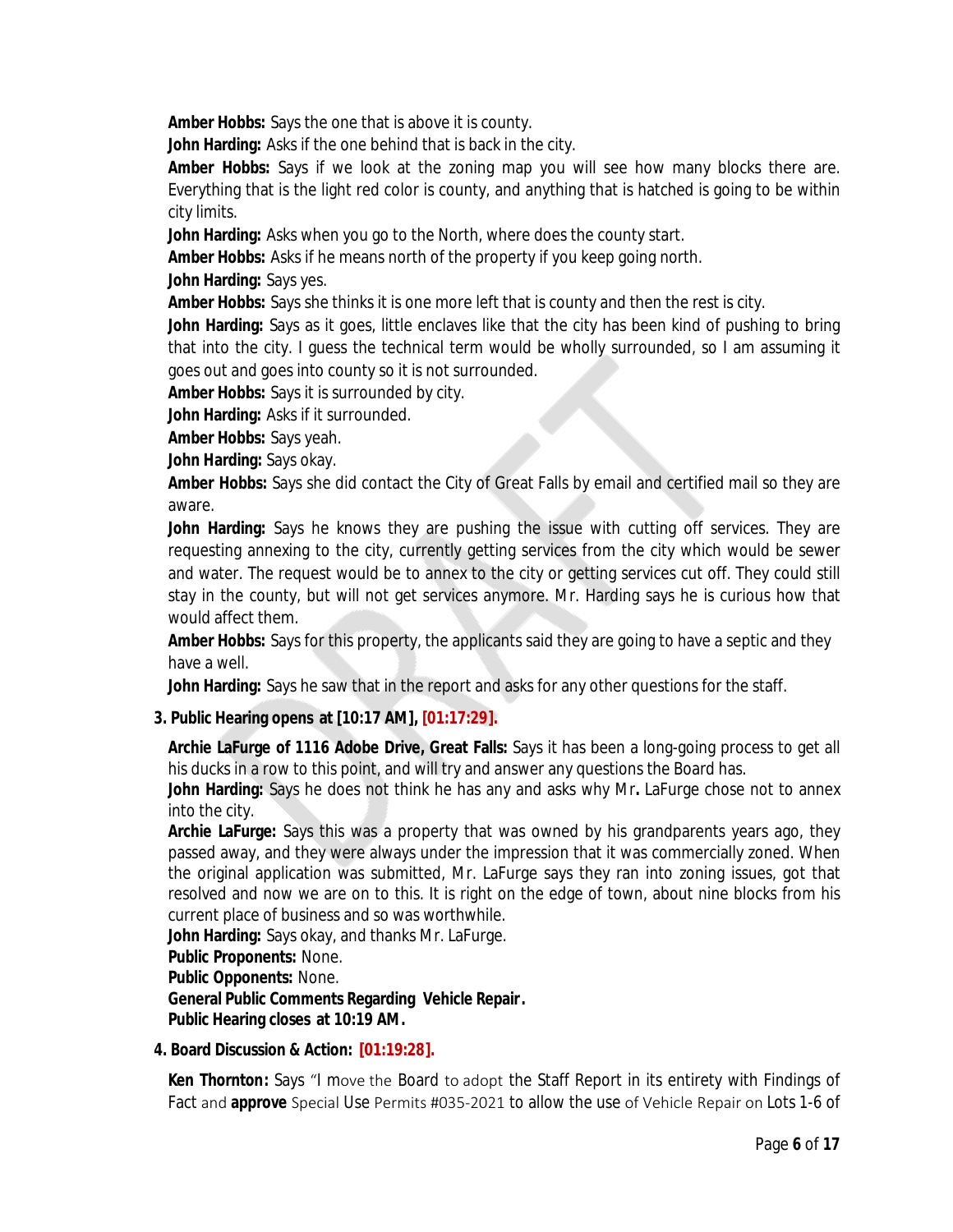Block 15 of the Highland Park Subdivision in Section 13, Township 20 North, Range 03 East, P.M.M., Cascade County, MT, subject to the two conditions".

**John Harding:** Asks if there is a second.

**Kathryn Hanning:** Says she will second it.

**John Harding:** Asks if there is any discussion and calls for a vote.

*All in Favor, motion carries 3 – 0.*

# **D. Special Use Permit Application #0 36-2021, Submitted by Kyle Edwards to allow excavation of sand and gravel. [01:20:29].**

# **1. Kevin Angland presents the Staff Report.**

#### **Motions:**

**A:** Move that Special Use Permits #036-2021 to allow the construction of a subject property on Parcel #2645600, be denied due to (ZBOA member proposing denial must delineate legal reason that the application be denied)

**Or**

**B:** Move the Board to adopt the Staff Report in its entirety with Findings of Fact and approve Special Use Permit #036-2021 to allow Excavation of Sand and Gravel on Parcel #2645600 subject to the following conditions:

1. The Applicant obtains any other required county, state, or federal permits and approvals, and comply with the laws, rules, regulations, and/or ordinances associated with any other permits and approvals.

2. Applicant obtains an approved Subsurface Wastewater Treatment System Permit from the City-County Health Department prior to installation of any wastewater treatment system.

3. Operations hours shall be limited from 7:00 a.m. to 5:00 p.m.

4. In the case of an open excavation there shall be a substantial fence, suitable gates, completely enclosing the portion of the property which the excavation is located in, and such fence shall be located at all points forty (40) feet or more from the edge of excavation.

5. A sight obscuring fence, berm or other such improvement shall be required along the site perimeter(s) adjacent to the aforementioned abutting zone(s) and shall be installed or caused to be installed by the party to whom the special permit was issued prior to beginning operations under said special permit issued therefore. Said sight obscuring fence, berm or other such improvement shall be of a height sufficient to block the line of sight from occupancies of the aforementioned abutting zone(s)as determined by the Zoning Board of Adjustment.

6. No rock crusher, cement plant, or other crushing, grinding, or polishing or cutting machinery, or other physical or chemical process for treating the product of such quarry shall be permitted, except in an I-2 District, or by permission of the ZBOA.

7. In the case where excavation activity is discontinued, the excavation shall be restored in accordance with Open Cut Mining Reclamation guidelines (see MCA § 82-4-400, et seq).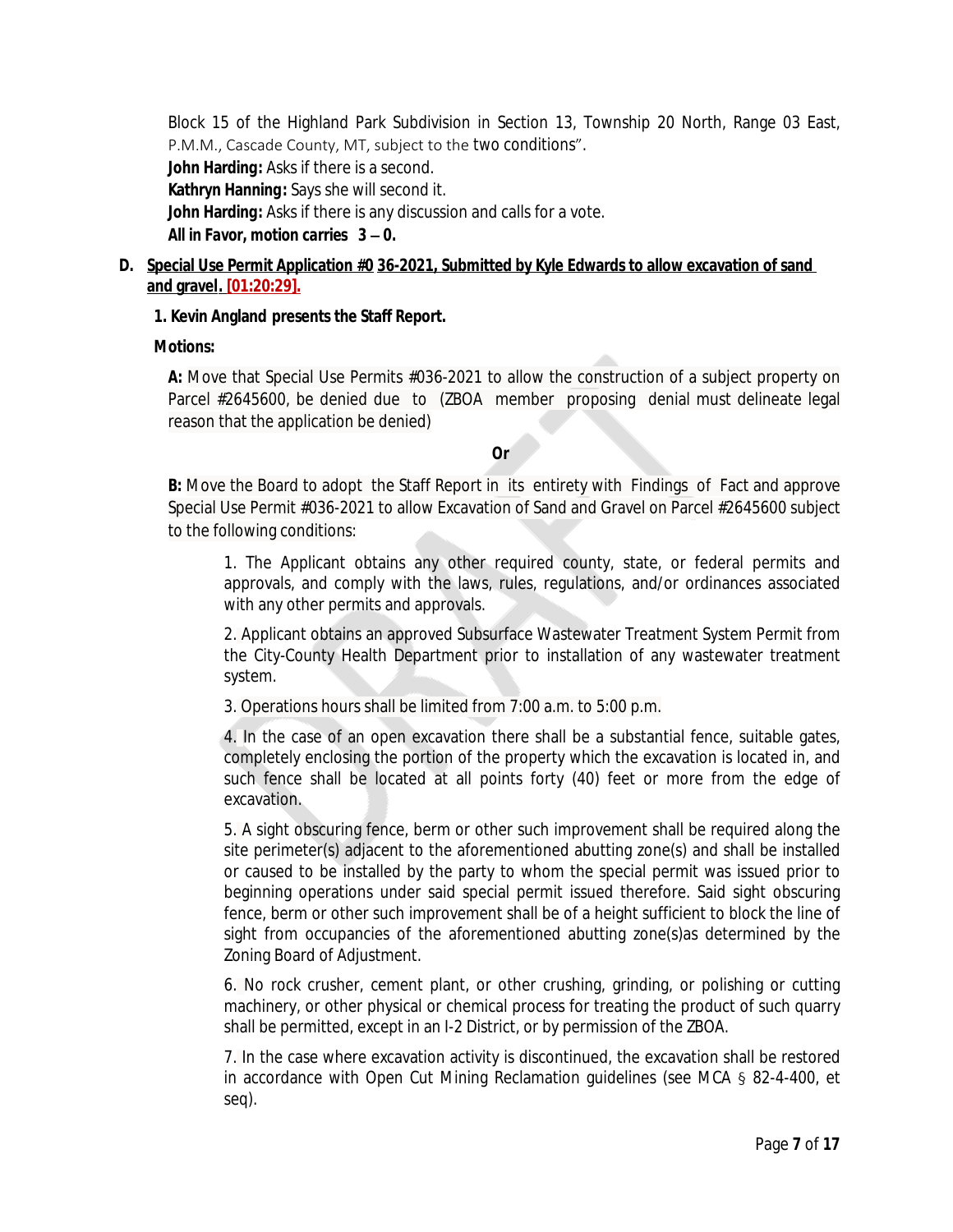#### **2. Board Discussion [01:45:56].**

**John Harding:** Asks if there are questions for staff. He asks if in the report there are conditions of approval that limit the eight to five for all days, or if there was discussion of Monday through Friday.

**Kevin Angland:** Says it would be Monday through Friday.

**John Harding:** Says that if this is approved, he would suggest that it be added. Mr. Harding asks whether there is a timeframe for the reclamation once the project is over.

**Kevin Angland:** Says he believes that would be permitted by DEQ in their process for open cut mining.

**John Harding:** Asks if Mr. Angland has any idea what that is.

**Kevin Angland:** Says he does not have an idea on that but he can look into it.

**John Harding:** Asks if there has been any discussion about that [inaudible] or any comment especially about timeframe.

**Charity Yonker:** Says Mr. Angland has the timeframe for completion on the project.

**Kevin Angland:** Says the applicants stated they would go from January 2022 to December 2022. **Kathryn Hanning:** Asks if that would include reclaiming it.

**Kevin Angland:** Says no, that is just development. The reclamation process involved is [inaudible]. **John Harding:** Says yes.

**Charity Yonker:** Says we have done some in the past where DEQ has issued an open cut mining permit, so all the specifics are not known, but they will generally require revegetation, the bank needs to be sloping at a certain rate, and all of that is required through DEQ.

**John Harding:** Asks if there are any other questions.

**Ken Thornton:** Asks since there is no processing if there will be any screening of the gravel side.

**Charity Yonker:** Says they are required to do forty foot around the excavation pit.

**Kevin Angland:** Asks if he means actual screening.

**Ken Thornton:** Says he means screening to get the large boulders out of there.

**Charity Yonker:** Says that might be a good question for the applicant.

**John Harding:** Says yes, for sure and asks if there are further questions.

# **3. Public Hearing opens at [10:48 AM], [01:48:44].**

**Kyle Edwards of 366 Fields Road:** Says he is representing Ranch Development, LLC, and he will touch on some of the questions. As far as processing equipment, there will be no processing equipment. All that is being done is excavating the pit for gravel, and then later will bring in processed gravel for the asphalt. Mr. Edwards says the proposed area for mining is adjacent to the phase four roadways, so they won't be on any established roadways, per se, and will build the roads as they go. All the slopes going down have to be 3:1 according to Montana DEQ and will dedicate the major portion of the area back to farm ground, and that's a 5:1 slope so it will be fairly flat. There is a proposal with DEQ right now about maintaining the natural drainage, so it will go from the parcel toward the south. Mr. Edwards says he doesn't see any way [inaudible], did a good job making [inaudible]. He adds that he doesn't know if he could get the Board to change the hours of operation, but would like them to be from seven to seven, as if hours are taken away throughout the day and weekends it will make the process longer, so if he could put in the long days it would be helpful. Mr. Edwards says that as far as reclamation goes, reclamation is good though 2026, through Montana DEQ. The reason is to excavate enough material to help with future phases, too. The material would be stored on-site, but they plan to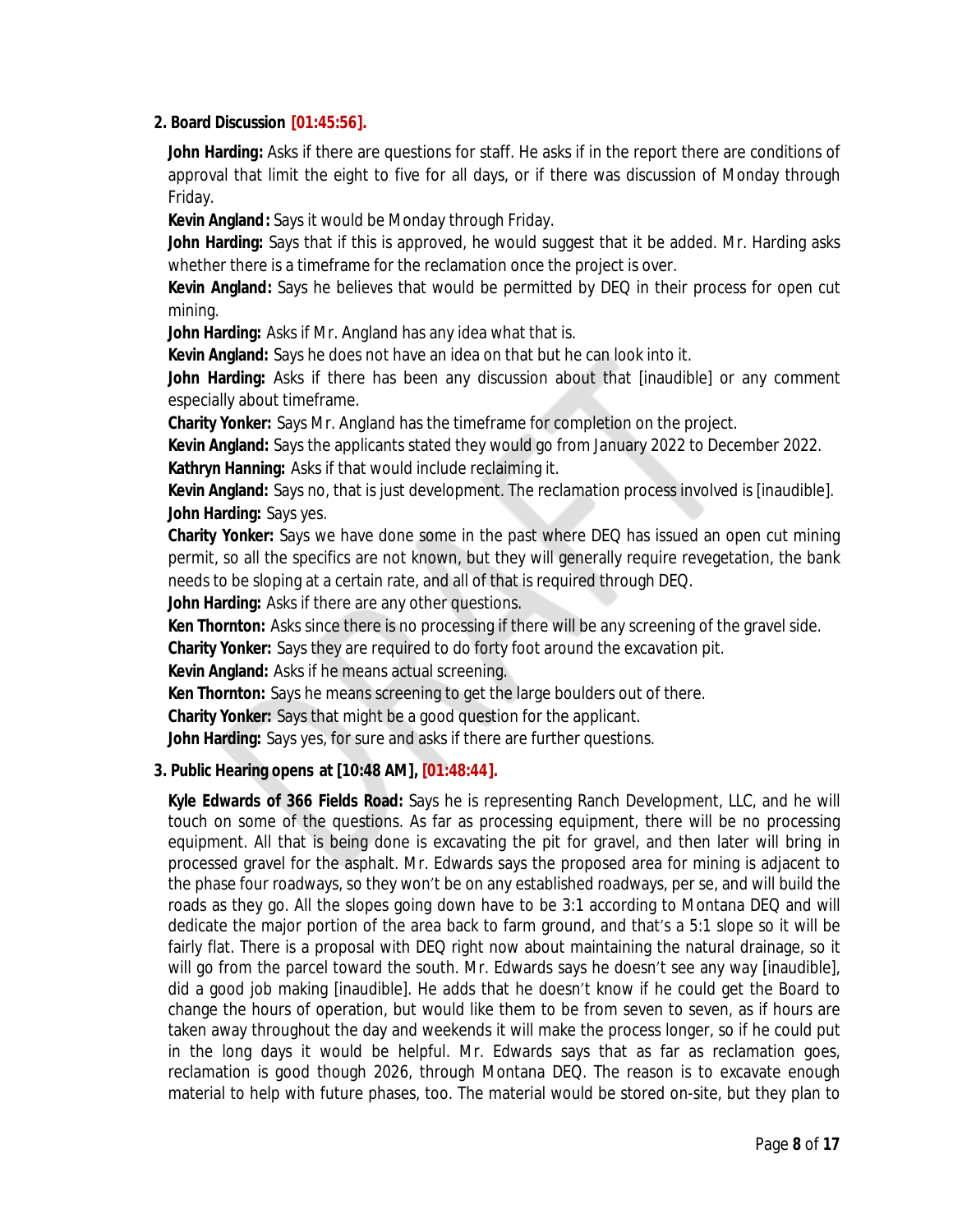get all the material out the first year in order to have a stockpile. He asks if the Board has any other questions for him.

**John Harding:** Says he made a few notes here, so he might. He says he does not have any, and thanks Mr. Edwards.

#### **Public Proponents:** None.

#### **Public Opponents:**

**Wade Lawrence of 54 Sun Valley Lane:** Says he has some concerns, but first he would like to publicly thank Kevin, as Kevin has been awesome. Mr. Lawrence says he does not know who Mr. Angland works for, but he deserves a raise as he has done a great job. Mr. Lawrence says he is not technically opposed to the gravel pit and would like more clarification on the conditions before withdrawing his opposition. Mr. Lawrence says he spent a lot of years doing construction in the Air Force and therefore knows what the developer is doing, and has no issues with it overall, he thinks it is a smart move. Some of the questions were answered by the Applicant, however, Mr. Lawrence asks if the Board can call up a picture for reference as this is what was sent out and asks if it was a specific one.

**Kevin Angland:** Asks if it was the second one**.**

**Charity Yonker:** Says this one is the vicinity [map].

**Wade Lawrence:** Says yeah, it shows the actual boundaries where it's going to be and everything else.

**Charity Yonker:** Asks if it is the one in the application.

**Wade Lawrence:** Says yes, in the application.

**John Harding:** Says yes, the vicinity map, and asks what they have got.

**Kevin Angland:** Says this map, yes, everyone should have a copy in their packet.

**Kathryn Hanning:** Asks if it is this one [holding up the vicinity map].

**Wade Lawrence:** Says just for reference, there is no house shown, but we are really fifty yards from the border of the site. Mr. Lawrence mentions the Malmstrom runway and says he will be fifty yards downwind of the operation. That is the context.

Mr. Lawrence says he is concerned not only about the process that will occur next year, but also long term what will be left behind. First, he is glad to hear about traffic on Barnwood, however the Staff Report said Barnwood was privately owned; that is actually an unimproved county road so that needs modified. He says the dust issue is the second concern, water trucks on the road is fine, however he requests clarification on the process. He says he would like some clarification of the excavation, and whether they plan to just excavate and remove it or will there be screening of the materials. He stated he heard "no processing equipment" and says the term "equipment" has different definitions depending on who one talks to. He says he understands there is no crushing, chemicals or machinery, however, if it is screened or sieved it is a huge dust concern and he would like to know how they plan to control that dust. Mr. Lawrence says the condition of the berm is the other concern, and it would need to be a fairly tall berm, he knows the condition says a berm or fence, but he prefers a large berm. Those are the concerns on the processing side. Mr. Lawrence says if they want to go to seven o'clock to shorten the duration, he is okay with that. He prefers five (5), but the applicant is right, it will make the process longer so if they want to go to seven (7) he will not push back on that. Mr. Lawrence says that beside the excavation process itself, the second major concern is what is going to be left behind. He knows that this gets into the DEQ application and their guidelines, but he is still concerned about that. It is beautiful farmland out there, so he is concerned about what will be left behind and will be watching closely. He says his other concern is the timeline for the reclamation going to be finished, and of course that is DEQ. Those are all his questions, and he is assuming reclamation is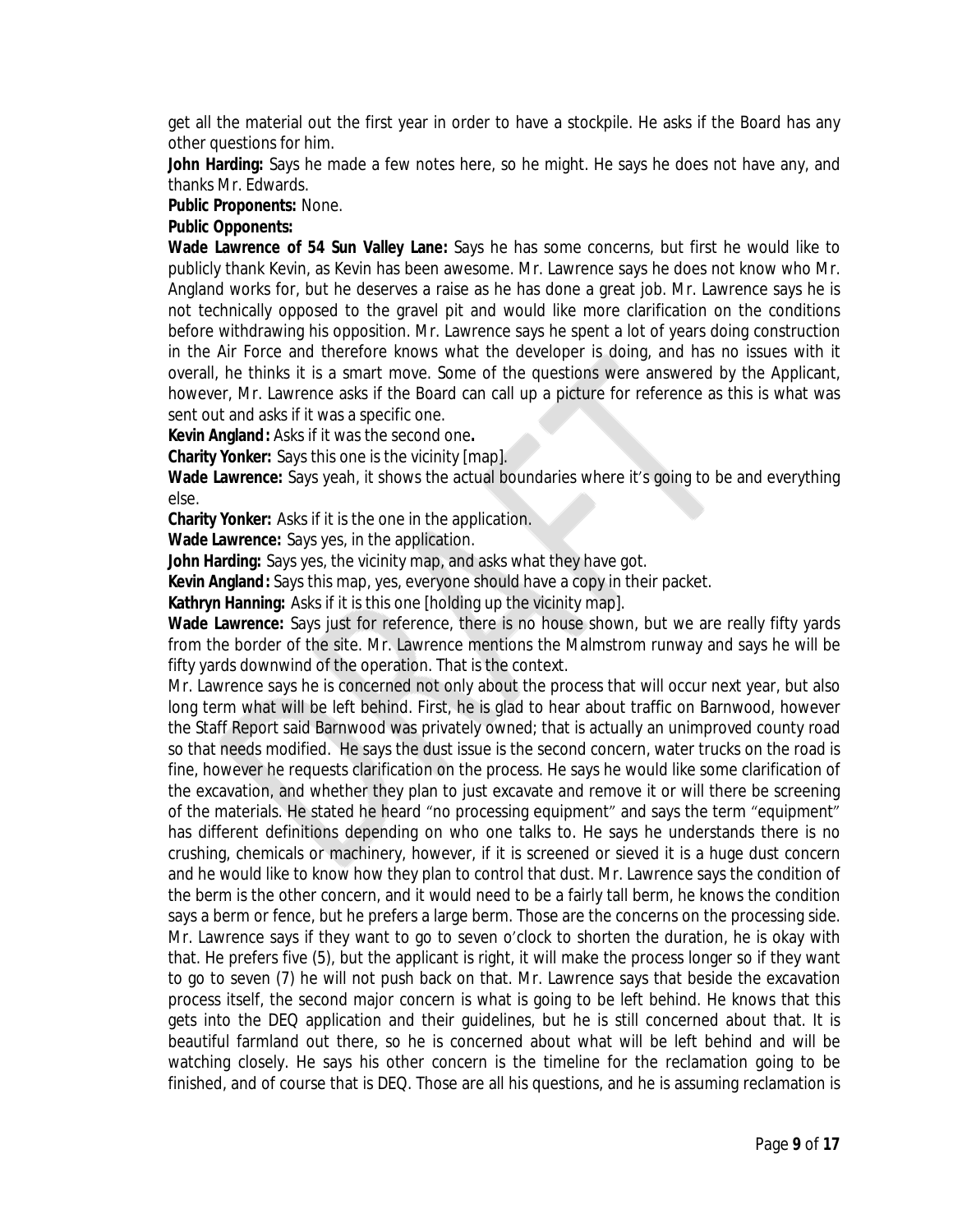going to be done within a certain timeframe after construction is completed. He is not opposed to a gravel pit as long as it does not choke the residents out.

**John Harding:** Says thank you and asks if anyone else is opposed. He then calls for public comments.

**Kyle Edwards:** Asks Mr. Harding if he would like him to address some of those [questions].

**John Harding:** Says yeah, he will ask Mr. Edwards to address some of those in a minute. Mr. Harding calls for any general public comments regarding the gravel pit and hears non.

**Public Hearing closes at 11:00 AM.**

#### **4. Board Discussion & Action: [02:00:40].**

**John Harding:** Says the normal process begins with a motion and a second, and a discussion following it. It doesn't specifically mean that something has been approved, but in order for the Board to discuss there must be a motion for the recommendation before us.

**Ken Thornton:** Says "I move the Board to adopt the Staff Report in its entirety with Findings of Fact and approve Special Use Permit #036-2021 to allow Excavation of Sand and Gravel on Parcel #2645600 subject to the seven conditions."

**Kathryn Hanning:** Says she will second that.

**John Harding:** Says a motion and a second, so at this point we will have a discussion.

**Ken Thornton:** Says he hears the concern about being downwind of the gravel pit site, there is a significant problem with dust, and being maintained correctly. He says he is not sure what DEQ will require to operate a pit that is going to stay for six years for reclamation, but they are piling a lot of this gravel there and that could be quite a source of dust downwind.

**John Harding:** Says that was probably one of his biggest concerns, the wind scenario here is relentless and there are requirements here in a number of places where if you dig a hole, you have to cover the hole and the mound of material you have created to stop the wind erosion. That surely wouldn't be any type of requirement that would be possible in a situation like this. Mr. Harding says that in the world of construction, he knows that there is no way to dig holes and not have dust. It is not possible. It would be reasonable of the person doing the excavation when we are having these mighty windstorms to stop what they are doing and not create havoc. Mr. Harding says he does not know how to put that as a condition, but would like to talk with the applicant and see if there would be a consideration to add those two hours, and some of those two hours would make up for a consideration from the applicant that when the wind is blowing sixty miles an hour, they don't go fire up an excavator and start digging holes. Mr. Harding asks the applicant to make a comment about that, if he wouldn't mind. He asks if the applicant was given the extra couple hours if he wouldn't mind taking into consideration those things. **Kyle Edwards:** Says absolutely.

**John Harding:** Says on windy days when you look across the county and see nothing but haze, holes should probably not be being dug.

**Ken Thornton:** Says it is not just digging at that point but having piles without planting a cover crop or something. Mr. Thornton requests the applicant do something about the piled dirt that will be there. He says he does not know if DEQ takes that into consideration.

**Kathryn Hanning:** Asks Mr. Edwards if he can discuss that.

**Ken Thornton:** Asks Mr. Edwards if he has any idea about the dust.

**Kyle Edwards:** Says the company is looking to work with the development and be considerate towards them and does not personally want to go out there when it is blowing sixty-five miles an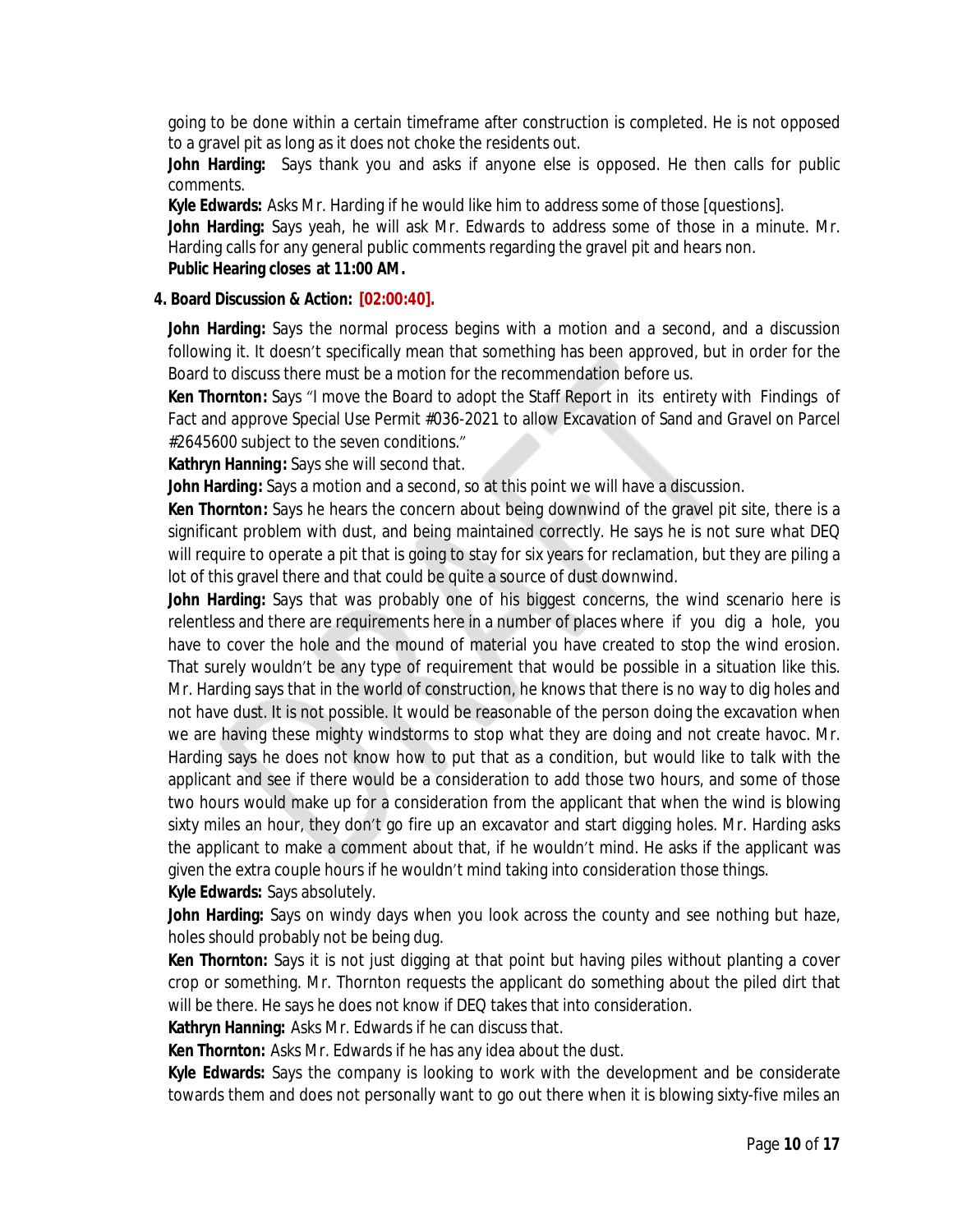hour and kick dust up. He says from his experience, he has been in gravel business quite awhile and grew up in a gravel pit, that after the weather gets on gravel material it solidifies and gets hard unless it is really fine sand such as masonry sand or something, it resembles concrete like a hard gravel surface road. As far as the reclamation, and making sure it gets done properly, DEQ is strict. Mr. Edwards says he has about a hundred forty thousand dollars' worth of bond money they must put up front in case they don't fulfill this task to DEQ specifications. Mr. Edwards says he thinks that is what MR. Lawrence was saying too, he also doesn't want a big ugly hole and that is why DEQ puts those provisions in place. That is the reason for the bond for the reclamation.

**Kathryn Hanning:** Asks if screening is going to be a part of that.

**Kyle Edwards:** Says screening will not be, they are going to avoid all that. We are simply just taking the gravel as road base, if we hit a caliche pocket, which is like a natural concrete and very hard, we will probably skip it. One or two the excavator is probably not going to deal with it. We are kind of just going for the easy, smaller gravel to help with some of the financial burdens.

**Kathryn Hanning:** Says just to be clear, DEQ is making you pull out a bond for reclamation. **Kyle Edwards:** Says yes.

**Kathryn Hanning:** Asks if they will likely be on and off the site multiple times.

**Kyle Edwards:** Says he is sure they will, DEQ, OSHA, all that will be.

**John Harding:** Says thank you.

**Kyle Edwards:** Says thank you.

**John Harding:** Says he is satisfied that DEQ is going to do what they say they are going to do in the reclamation process. Unfortunately, in the world of development, someone cannot develop without having some dust and it must be mitigated in the process. Mr. Harding asks that the applicant just be cognizant of what's going on during windy days. Mounds of dirt do settle, and there have been farmers near the subdivisions who have tilled while the wind is blowing. Hopefully everybody are good neighbors and they can be aware of those dusty conditions and try not to be digging holes at that point.

**Kathryn Hanning:** Says she would like to add an amendment to condition number three, to increase the hours from seven to seven in the hope that it would get done quicker.

**John Harding:** Clarifies that it is Monday through Friday.

**Kathryn Hanning:** Says Monday through Friday**.**

**Kyle Edwards:** Says he would like that.

**John Harding:** Asks if there is any other discussion**.**

**Ken Thornton:** Says he seconds that.

**John Harding:** Says okay.

**Charity Yonker:** Asks if she may bring up a point and says there is a condition for number five, 'a sight-obscuring fence, berm, or other such improvement', it says 'block the line-of-sight abutting the residential zones as determined by the Zoning Board of Adjustment'. There might need to be some clarity there, so the developer knows what is meant by that and also the surrounding neighbors.

**John Harding:** Says wonderful, okay.

**Kathryn Hanning:** Says she thinks the neighbors said they would rather have a berm than a fence. **John Harding:** Says he read that and didn't realize it was going to fall on the Board to decide, as it almost seems like that is someone else's responsibility to determine that. He says sight-obscuring means different things to different people. A six-foot fence wouldn't even hide the door on a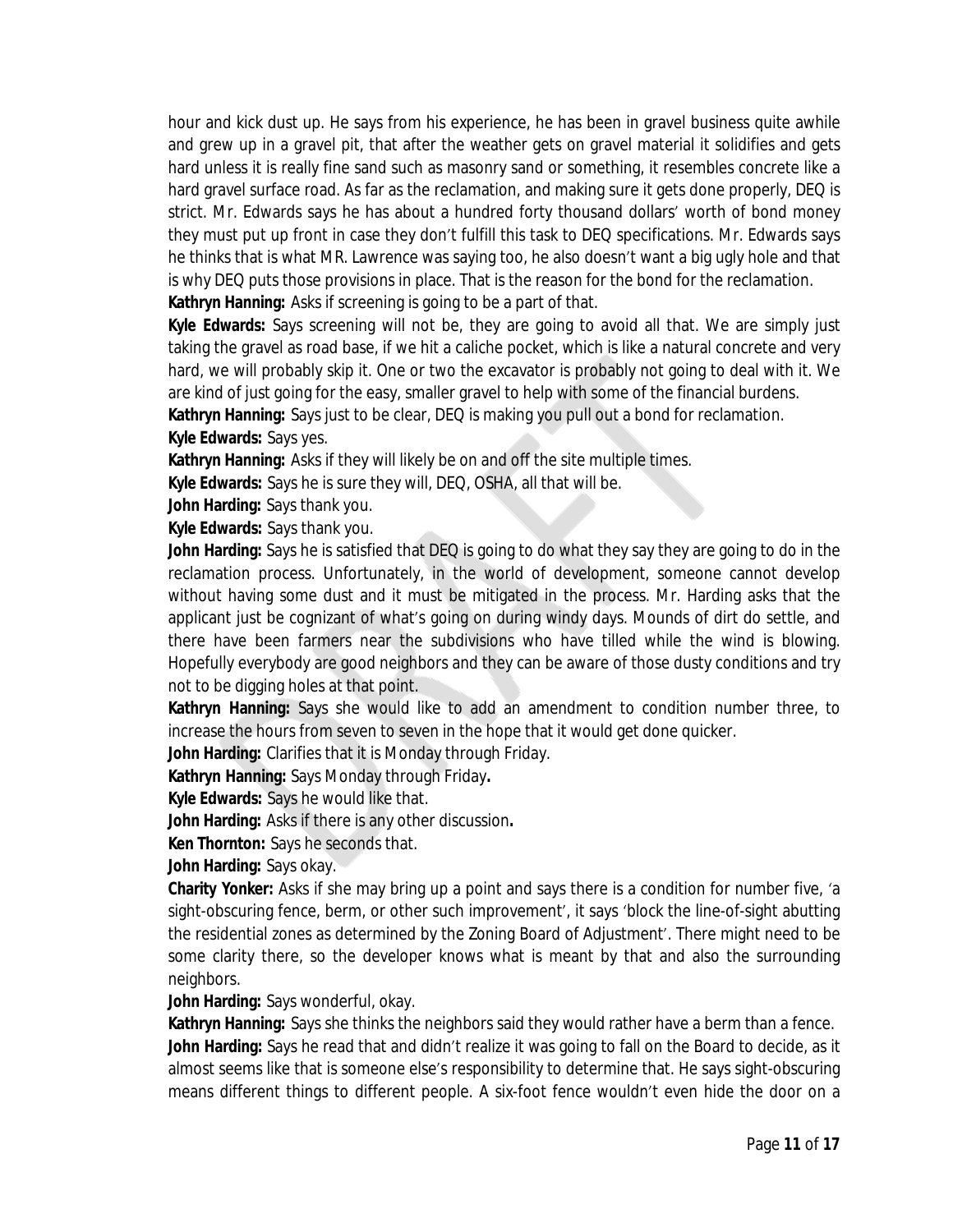piece of equipment, and it would surely not stop the dust. Commonly seen on construction sites are fences that don't exceed much more than six or eight feet and he can't imagine the applicant is considering fencing the property. If one builds a berm around the property, that is a similar situation. He says he cannot imagine a berm is the way to go. He asks what the discussion is amongst the Planning Department and DEQ what that might mean.

**Charity Yonker:** Says it tends to be left up to the developer, so as far as sight-obscuring, there is not a set county fencing requirement, so as long as it's obscuring, they can come up with whatever works for them, but there remains a question of what would be a suitable height. She says generally for the Planning Department, when considering the different ordinances like Community Decay and Litter, the general rule is a six-foot fence. One shouldn't be able to see into the property from the public right of way, and if there is a six-foot fence that is determined to be reasonable. There is going to be fluctuation depending on elevation, and if there is a property that is higher up, they would be able to see in, so it doesn't really matter how tall that fence is going to be.

**John Harding:** Says six foot would be adequate but with the Board not having any other knowledge of anything it seems to be an industry standard and seems adequate.

**Kathryn Hanning:** Says one of the comments stated concern that there were no fences out in that property because they wanted that view.

**Ken Thornton:** Says condition four requires fencing around the whole thing.

**Kathryn Hanning:** Says that section is obscuring and does not see that right now with the zoning. **John Harding:** Says right.

**Charity Yonker:** Says if it is not in the zoning, it is in plain language.

**John Harding:** Says once you get above six feet, you start creating viewing issues, even in the City of Great Falls the standard is six feet. You can't go over six feet.

**Phoebe Marcinek:** Says also when the wind is blowing sixty miles an hour, you don't want to [*inaudible*].

**John Harding:** Says right.

**Charity Yonker:** Says we do have another provision in zoning that if it is over six feet, they have to get a Location/Conformance Permit.

**John Harding:** Says with that, to simplify, it would seem to make sense that there should be more discussion about that, but six feet seems adequate.

**Kathryn Hanning:** Says she doesn't think the neighbors' cisterns are going to help.

**John Harding:** Says Ms. Hanning, if you would amend your amendment.

**Kathryn Hanning:** Says I can amend my amendment to add in [condition] five that it will be a sixfoot fence. She asks if this is correct.

**Charity Yonker:** Says yes, that is the height that is sufficient.

**Kathryn Hanning:** Says she gets that the height is six foot and asks whether it could be a berm or fence.

**Charity Yonker:** Says sight-obscuring fence, berm, or other such improvement.

**John Harding:** Says yeah.

**Kathryn Hanning:** Says six foot.

**Wade Lawrence:** Asks if he can ask a clarifying question.

**John Harding:** Says he is sorry and asks Mr. Edwards to repeat the question.

**Kyle Edwards:** Says he would like to ask a clarifying question.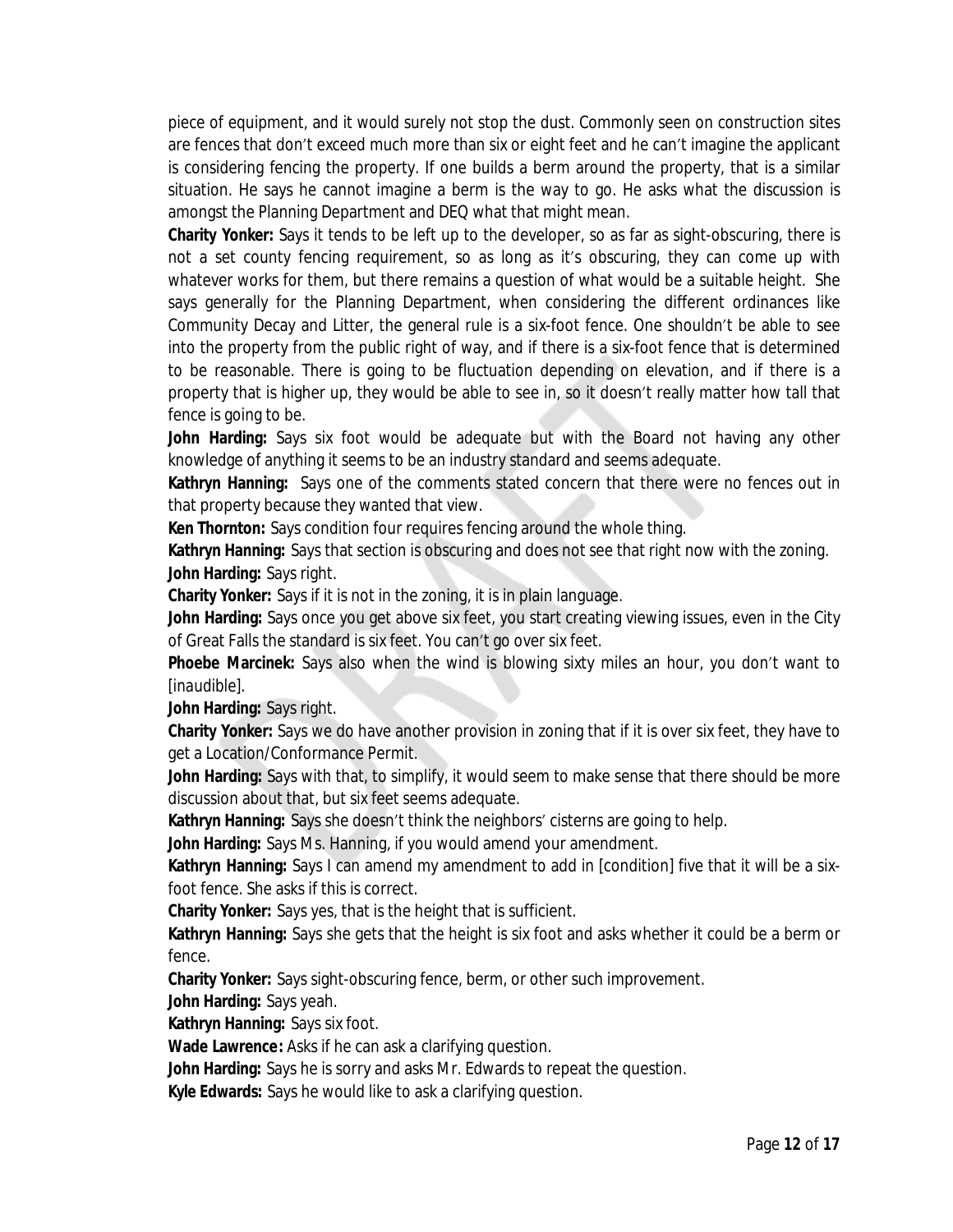**John Harding:** Asks if the attorney is on right now.

**Kathryn Hanning:** Says that is the attorney [indicating Ms. Marcinek].

**John Harding:** Says oh, I'm sorry.

**Kathryn Hanning:** Says we have more than one.

**John Harding:** Says we have changed a time or two and apologizes. He asks Ms. Marcinek for an opinion on additional comments after the public hearing has concluded.

**Phoebe Marcinek:** Says it can be opened back up.

**John Harding:** Says the normal thought having ran several meetings is that we haven't opened these back up after that.

**Phoebe Marcinek:** Asks if he has not.

**John Harding:** Says that he has not.

**Phoebe Marcinek:** Asks what their process is.

**John Harding:** Says we have had public comments, discussion.

**Phoebe Marcinek:** Says we have opened up the discussion further, regarding the berm issue and she thinks it may also be helpful to hear from the applicant on what has been done on past projects. He said he has done gravel for thirty years, that might be some nice clarification for the record.

**John Harding:** Says the meetings get weird to him sometimes just because of this process.

**Phoebe Marcinek:** Says she doesn't think the bylaws say anything against it, as she was reading them the other day.

John Harding: Asks if she would suggest that we re-open the public hearing, or just take general comments.

**Charity Yonker:** Says he can open up the public hearing portion on this topic only.

**John Harding:** Says the topic of the fence height.

**Charity Yonker:** Says yes.

**Phoebe Marcinek:** Says on condition number six.

**John Harding:** Says what he will do is re-open the public hearing to discuss condition number five only and have the same process; we will have comments by proponents, comments by opponents, and then comments from the general public.

**5. Public Hearing opens at 11:17 AM, [02:17:00].**

**Public Proponents:** None.

# **Public Opponents:** None.

**Wade Lawrence:** Says he is not sure he is opposed but would like clarification as he thought that the requirement was during the operational period where they are doing excavating operations, maybe a physical fence would be better. Screening from the fields is not practical. He requests clarification on what happen during the one-year process and more importantly what is left behind. He says he thought the obscuring was the long-term solution. In Foothills Ranch there are no fences allowed. He says it may be helpful to distinguish between what's put out there during the one-year period and during the reclamation process. He suggests they berm before they leave, seed it and then there is kind of a natural berm left behind, as it matches the landscaping.

**John Harding**: Asks if the Applicant would like to make a comment and if there were any other general public comments regarding Condition #5.

**Public Hearing closes at 11:19 AM.**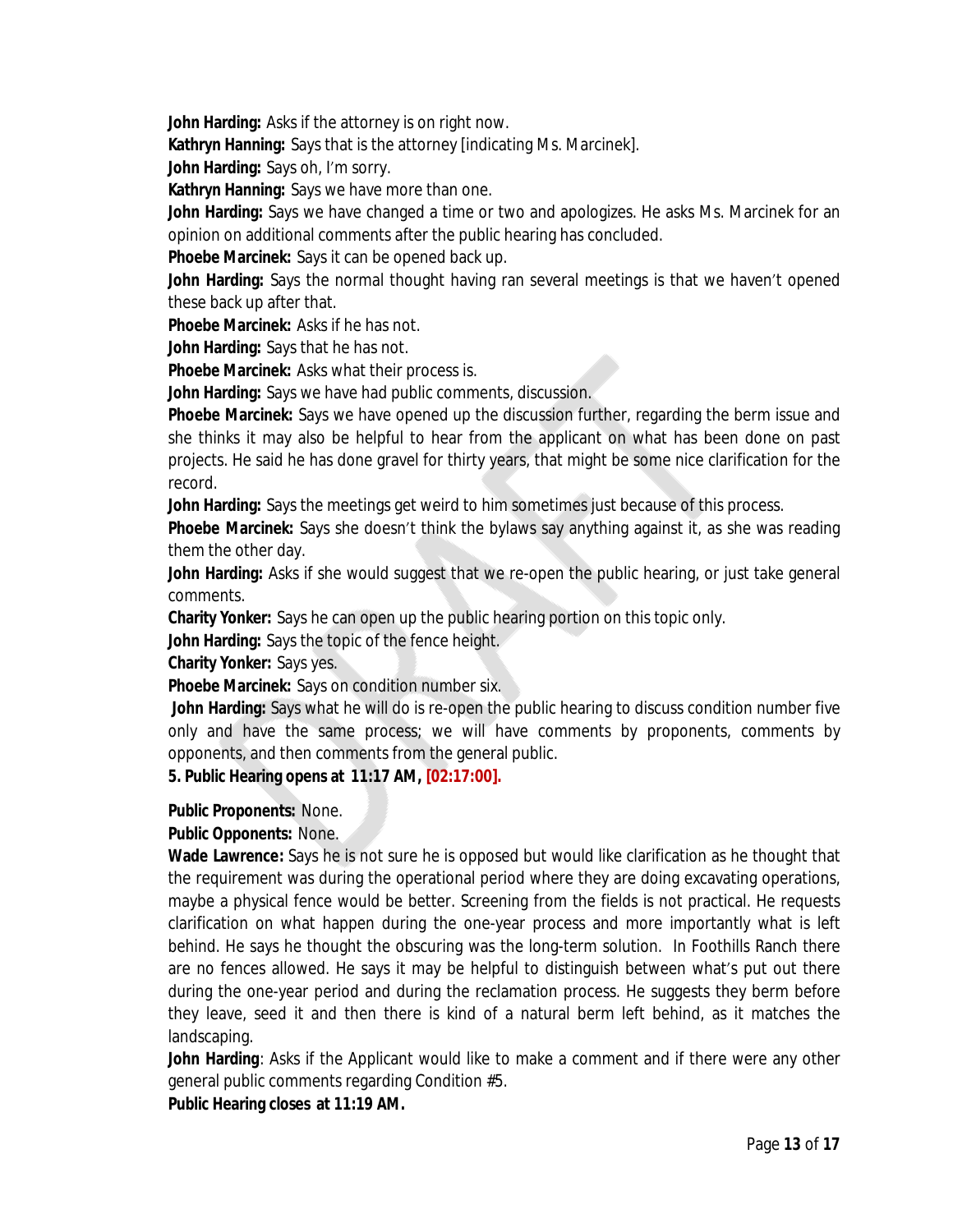#### **6. Board Discussion & Action [02:19:48].**

**John Harding:** Says we still have a motion and a second, and an amendment to number three and number five, so the discussion is on the fence. It wouldn't be reasonable to tear the fence down and put it back up again to start activity again. The six-foot fence option would be there until the activity on the site is complete, which could potentially take until 2026 when the DEQ requires a reclamation. Mr. Harding says this is how it seems to him and asks if that sounds right. Because there is construction, the idea of the fence is to mitigate dust and hide all the equipment, so if there is construction activity through 2026 then the fence would remain.

**Ken Thornton:** Says that is what condition four is about, then. Because it is an active site, they must fence the whole thing. I'm assuming this boundary is just the obscuring fence.

**John Harding:** Says yeah.

**Ken Thornton:** Says it has to be obscuring. Or it can be a berm.

**Phoebe Marcinek:** Asks if that means when there is open excavation.

**Kathryn Hanning:** Says that can [inaudible] and would guess there would be large equipment during reclamation, so the way I see it is the fence would stay, but it may not take until 2026 to reclaim it if they get it all done in a year, who knows. The potential of the fence or berm could be there until 2026. They have to have equipment out there to reclaim.

**Charity Yonker:** Says if I may add, the difference between [conditions] four and five, is four is a round excavation pit so it becomes more of a public safety issue, so people aren't going in there, and kids getting hurt, so that is the purpose of [condition] four. Five is mitigating the conflicts between the gravel pit use and the residential uses that are there. Because this is a temporary use, all of these conditions will cease once the use ceases.

**Phoebe Marcinek:** Asks if that is once the DEQ decides they are finished.

**Charity Yonker:** Says reclamation, so they are done and out.

**Phone Marcinek:** Says right, okay. Not when they are done pulling gravel, but right at the end.

**Charity Yonker:** Says right.

**Phoebe Marcinek:** Asks how high the fence is**.**

**John Harding:** Says six feet.

**Phoebe Marcinek:** Says so it is the same.

**Charity Yonker:** Says it is not set, so it is up for whatever the Board feels is appropriate in this particular situation.

**Kathryn Hanning**: Says she is good with her understanding of what was said.

**John Harding**: Says okay. We've got a motion and a second, and the amendment talking about operating hours seven to seven Monday through Friday, and a six-foot sight-obscuring fence that will be in place until activity is complete on the project. So that is the motion and second on the amendment. Mr. Harding calls for a vote.

#### *All in Favor, motion carries [ 3 – 0].*

**Charity Yonker***:* Says just for clarification, they have the option of the berm.

**John Harding:** Says yes.

**Charity Yonker:** Says it is the condition as written, adding a six-foot foot height.

John Harding: Says yes, as it's written, sight-obscuring could be the applicant's choice.

**Charity Yonker:** Says alright.

**John Harding:** Says sorry that got messy.

**Phoebe Marcinek:** Says wonderful, right. A new challenge, a for the Board.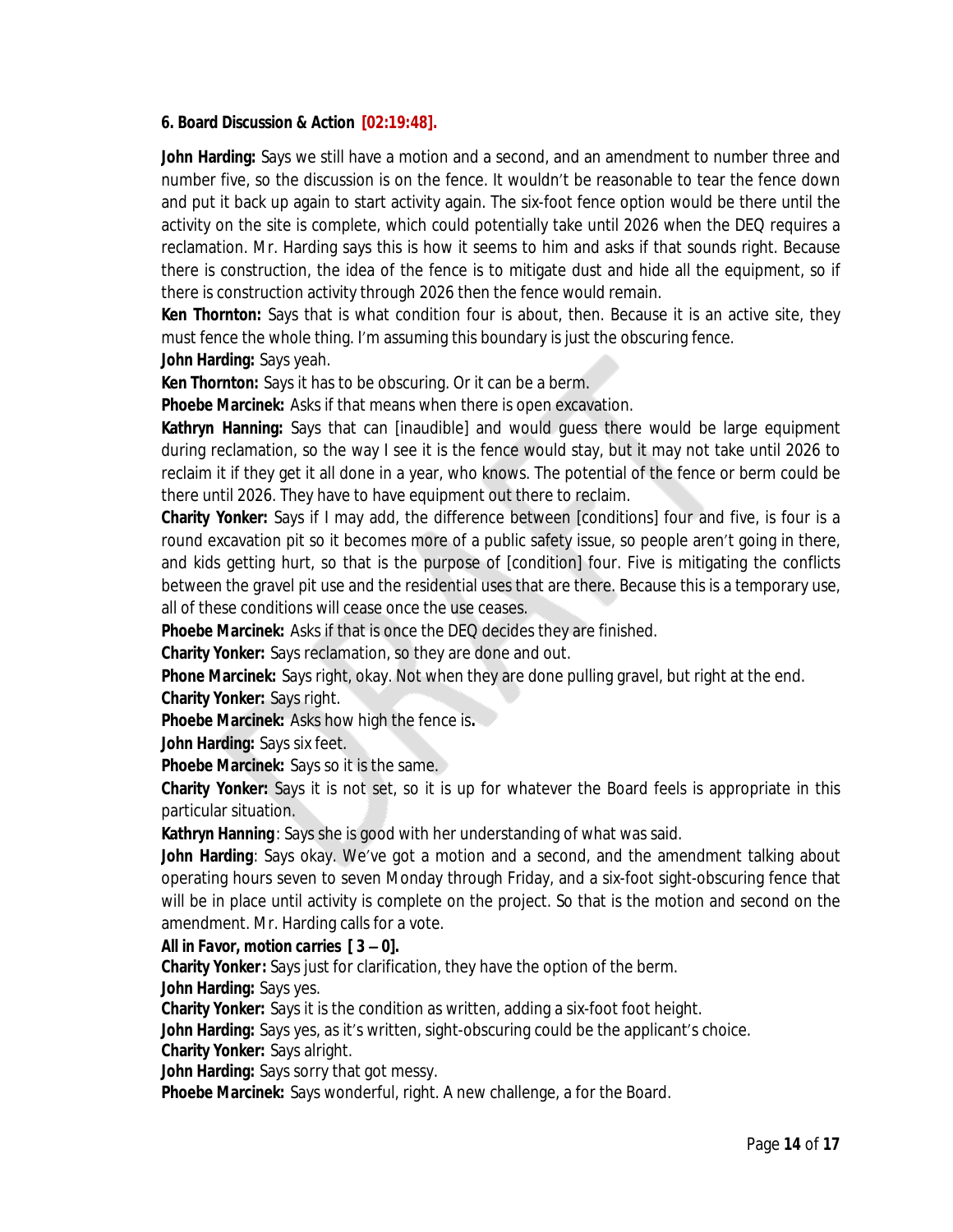**John Harding:** Says several years ago, I came to one of these meetings when this Board was conducting business and there was a meeting that got so out of control, there were comments after the hearing had been closed. Mr. Harding says he chaired the Planning Board for the city for almost a decade and it was similar, where you're not trying to stifle public comment, but what happens at the end of all the debate and discussion, someone always has another idea, so there's a lot of back and forth and at no point is everyone in the audience satisfied at what's been said. Someone will always have additional questions and it is difficult to know when to stop. Mr**.** Harding says that he is not saying we can't have a public comment but wishes that the public comment is made thoughtfully during the process, because once the hearing is closed, we have always left it closed. It doesn't mean we have to but when we've got fifty people sitting out here and everybody has different opinions. One question leads to another, and another. We can talk more about the process and the details, but all we want to do is keep some sort of order, so everybody's comments are heard, but not belabor the issue.

**Phoebe Marcinek**: Says she thinks it was appropriate where the Board had a specific issue and reopened it back up.

**John Harding**: Asks if they want to take a break for a second. **Ken Thornton:** Says no. **Kathryn Hanning:** Says [*inaudible*]. *Laughter*. **John Harding:** Says we will thank Matt Graf for waiting.

#### **E. Special Use permit Application # 037-2021, Submitted by Matthew Graf for Contractor Yard, Large [03:26:54].**

#### **1. Kareece Dafoe presents the Staff Report.**

#### **Motions:**

**A:** Move that Special Use Permits #037-2021 to allow a large contractor yard on Parcel #2047400, be denied due to (ZBOA member proposing denial must delineate legal reason that the application be denied);

#### **Or**

**B:** Move the Board to adopt the Staff Report in its entirety with Findings of Fact and approve Special Use Permits #037-2021to allow a large contractor yard on Parcel #2047400 subject to the following conditions:

**1.** The Applicant obtains any other required county, state, or federal permits and approvals, and comply with the laws, rules, regulations, and/or ordinances associated with any other permits and approvals.

**2.** Applicant obtains addressing rom the GIS Department for E911 purposes.

**3** Applicant obtains an approved Subsurface Wastewater Treatment System Permit from the City-County Health Department prior to installation of any wastewater treatment system.

**4.** Any signage erected must comply with Section 8.1 of the Cascade County Zoning Regulations.

**5**. Aggregation of all lots or separate SUPs for each lot the use will be on.

# **2. Board Discussion [02:50:09].**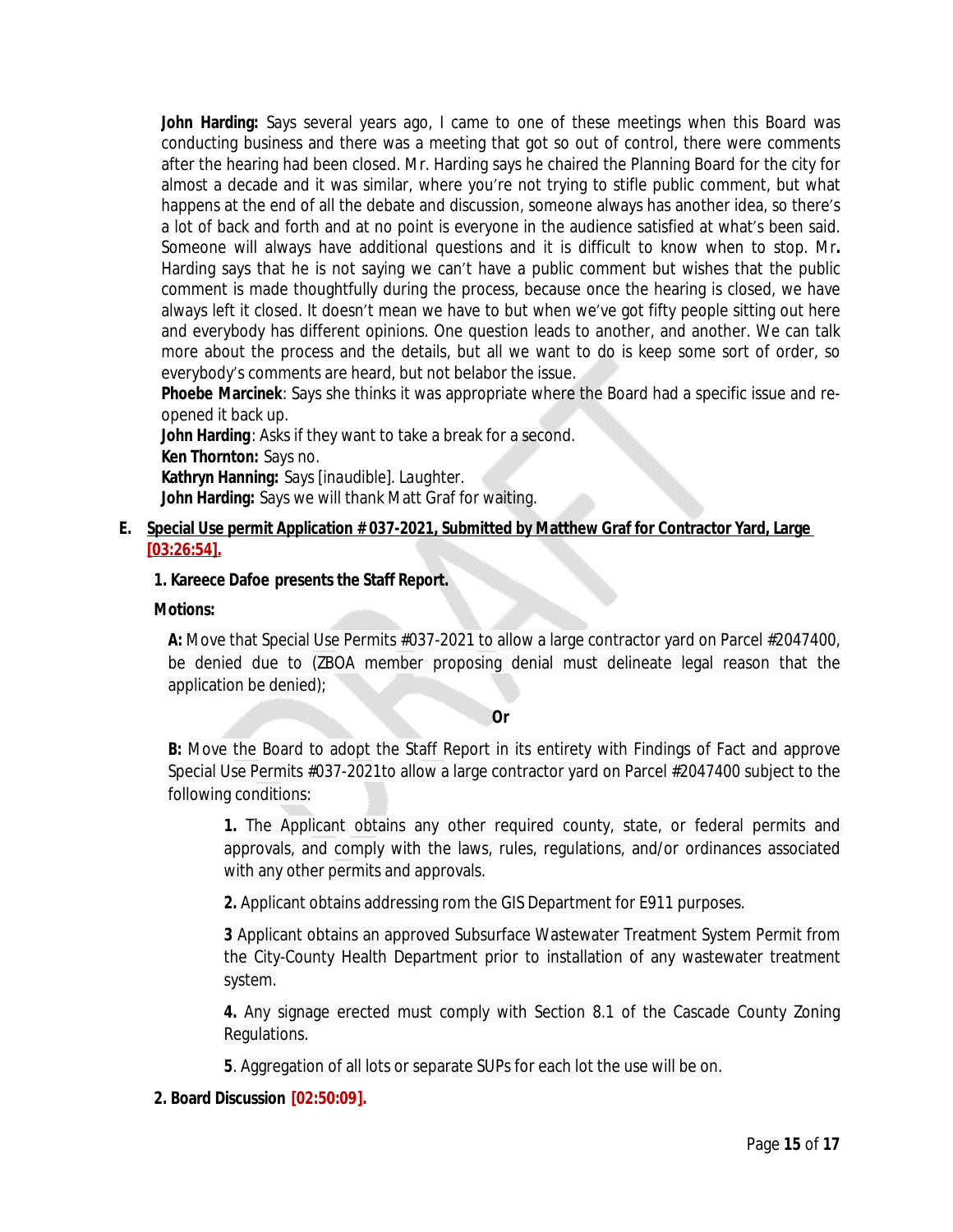**John Harding:** Asks if there are questions for Staff, and says he has one. In the beginning of the report, it said the existing structure sis hooked to city water and septic, and the new structure will not be. He asks what the intention for the new structure is.

**Kareece Dafoe:** Says it will be a dry facility, they don't plan to use any wastewater or water. **John Harding:** Says okay, thank you.

**3. Public Hearing opens at [11:50 AM], [02:50:43].**

**Matt Graf of 65 Gibson Flats Road:** Says he is building a shop, there is already an existing structure, [*inaudible*].

**John Harding:** Says okay.

**Matt Graf:** Says he can answer any questions they have.

**John Harding:** Says he doesn't have any.

**Kathryn Hanning:** Says she just has on question going back to the water. On the Use Statement Form, you do state that you'll be using city water, about two to four gallons a day.

**Matt Graf:** Says in the existing spot it is hooked up to the sewer. For a bathroom.

**Phoebe Marcinek**: Says so you will be using water and sewer.

**John Harding**: Says just on the existing one.

**Phoebe Marcinek** : Says right, but not in the new one.

**John Harding**: Asks if there is any facility inside of the new building or would there be a need for septic and well, or do you have a long-term blue room parked outside.

**Matt Graf**: Says if they want to use the bathroom there is one in the existing facility.

**John Harding**: Asks if there are any other questions, and then thanks the applicant.

**Public Proponents:** None.

**Public Opponents:** None.

**John Harding: Calls for any other general public comments regarding contractor yard and hears none.**

**Public Hearing closes at 11:52 AM.**

# **4. Board Discussion & Action: [02:53:02].**

**Kathryn Hanning:** Says "I move the Board to adopt the Staff Report in its entirety with Findings of Fact and approve Special Use Permit #037-2021 to allow a large contractor yard on Parcel #2047400 subject to the following conditions one through five".

**John Harding:** Says there is a motion.

**Ken Thornton:** Says he seconds the motion.

**John Harding:** Says there is a motion and a second, and asks if there is any discussion, and calls for a vote.

# *All in Favor, motion carries [ 3– 0].*

**John Harding:** Says thank you to Mr. Graf for being patient.

**Matt Graf:** Says it was interesting.

**Kathryn Hanning**: Says there's opening on the board. *[Laughter].*